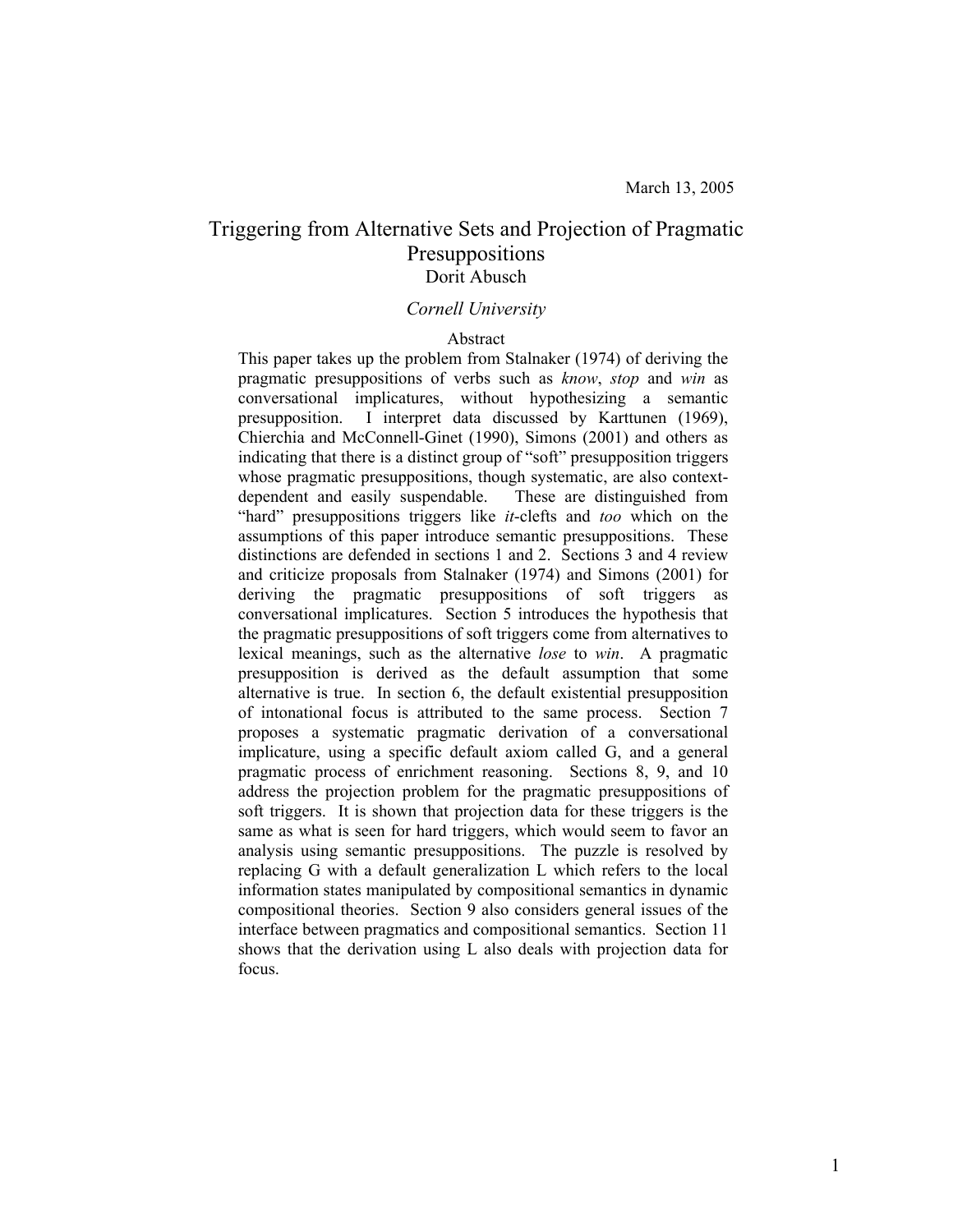# **1. Introduction**

This paper is about the presuppositions of verbs like *know* and *stop*. Example (1) has a factive implication that the cat is on the mat, and a belief implication that John believes that the cat is on the mat. *Implication* is used as neutral cover term for presuppositions, logical entailments, and conversational implicatures.

(1) John knows that the cat is on the mat.

(2) gives two possibilities for the lexical entry of *know*. In (2a), the two implications are written in as entailments by making them conjuncts. In (2b) I use the partial operator ∂ from Beaver (1995) as a presupposition operator on the factive implication. This makes the factive implication *p* a semantic presupposition.<sup>1</sup>

- (2) a.  $p \wedge x$  believe p
	- b.  $\partial p \wedge x$  believe p

I assume that *semantic presuppositions* are encoded in the semantic values of sentences, using truth value gaps or definedness of a file change potentials.<sup>2</sup> A *pragmatic presupposition* of an utterance is a proposition *p* such that in making the utterance, the speaker communicates that he takes *p* to follow from the current common ground of shared information (Stalnaker 1974). Typically, if a sentence S has a semantic presupposition  $p$ , and a speaker asserts S, then the speaker pragmatically presupposes *p*.

Stalnaker (1974) introduced the project of using the lexical representation (2a) without a semantic presupposition, and deriving the pragmatically presupposed status of the factive implication by conversational reasoning. I think this project is attractive for what I call *soft triggers*, which are presupposition triggers where the presuppositional behavior is weak and easily suspendable. Karttunen (1969) mentioned that it is easy to suspend the factive implication of *discover*. In typical utterances, (3a) does not pragmatically presuppose that the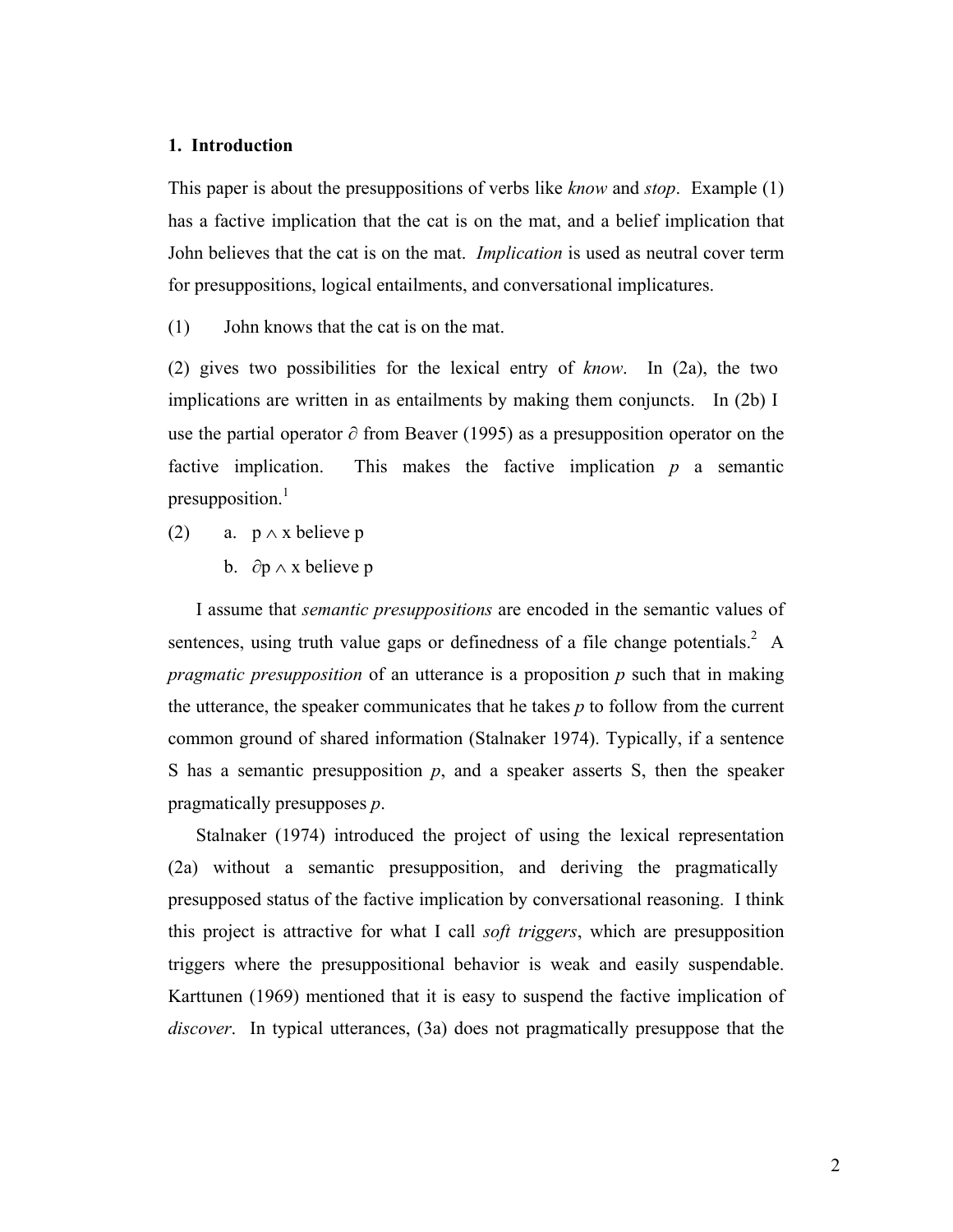speaker has not told the truth. The same holds for (3b) and (3c). (The examples are from Karttunen (1969).)

- (3) a. Did you discover that you had not told the truth?
	- b. If I discover later that I have not told the truth, I will confess it to everyone.
	- c. It is possible that I will discover later that I have not told the truth.

Stalnaker pointed out that the pragmatic presupposition of *discover* correlates with contextual factors and indexicality. I will illustrate this with examples from Chierchia and McConnell-Ginet (1990). (4a) tends to presuppose that Loren is now in New York. But if we switch to the first person as in (4b), the presupposition drops out. Stalnaker takes this as evidence for a pragmatic derivation of the presupposition. And in fact, I find the presupposition even in (4a) weak or optional.

- (4) a. If Pavarotti discovers that Loren is now in New York, he will be angry.
	- b. If I discover that Loren is now in New York, I'll be angry. (Pavarotti is speaker.)

Now I will review a variety of lexical items which I consider soft triggers, mainly following the presentation of data in Simons (2001). These soft triggers typically generate pragmatic presuppositions, but they are pragmatic presuppositions which are relatively easy to suspend.

Aspectual verbs like *stop* and *continue* pragmatically presuppose the truth or falsity of their complements at a time immediately preceding their eventuality time. The presupposition of (5a) is that right before January 1, John smoked. The angle sign marks the pragmatic presupposition. (5b) shows that the presupposition survives negation, and (5c) shows that it survives conditionalization. (5d) is an example where the presupposition is suspended. Suppose you receive in the mail a brochure addressed to resident which says (5d).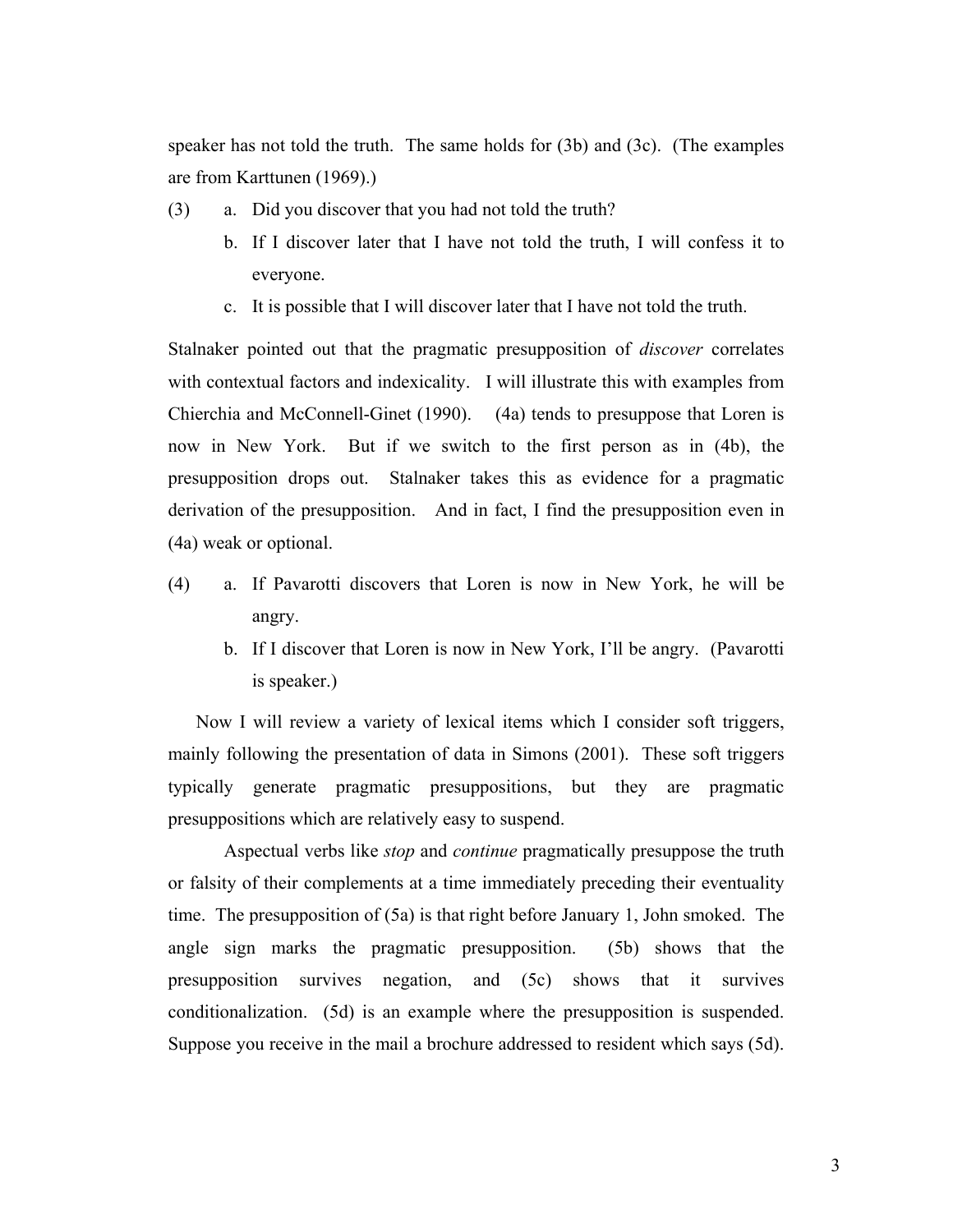Intuitively, there is no implication that the authors of the brochure take it as common ground that you ever smoked. This connects with the fact that the authors of the brochure have very little information about you. (Example (5d) is modified from Kadmon (2001).)

(5) a. John stopped smoking on January 1.

> Right before January 1, John smoked.

- b. John didn't stop smoking.
- c. If John stops smoking, Mary will buy him a camera.
- d. In a brochure addressed to resident: If you stopped smoking in 2001, you are eligible for a payment from

the Tobacco Indemnity Fund.

I already discussed factives. (6a) and (6b) intuitively presuppose that Mary is having an affair, and in (6c) the presupposition is suspended.

- (6) a. John knows that Mary is having an affair.
	- b. John doesn't know that Mary is having an affair.
	- c. John suspects Mary is having an affair. He doesn't know she is.

Another group of soft triggers are achievement verbs like *win* which imply a preparatory activity. (7a) seems to presuppose that Alberto participated in the race; this is supported by (7b), where the presupposition survives negation. This presupposition goes away in (7c): we can use it immediately after Alberto has won the 2002 race, without assuming that he is going to participate in the 2003 race.

- (7) a. Alberto won the race.
	- (1) Alberto didn't win the race.
		- > Alberto participated in the race.
	- c. If Alberto wins the 2003 Falmouth Roadrace, he will have more Falmouth Roadrace victories than anyone else in history.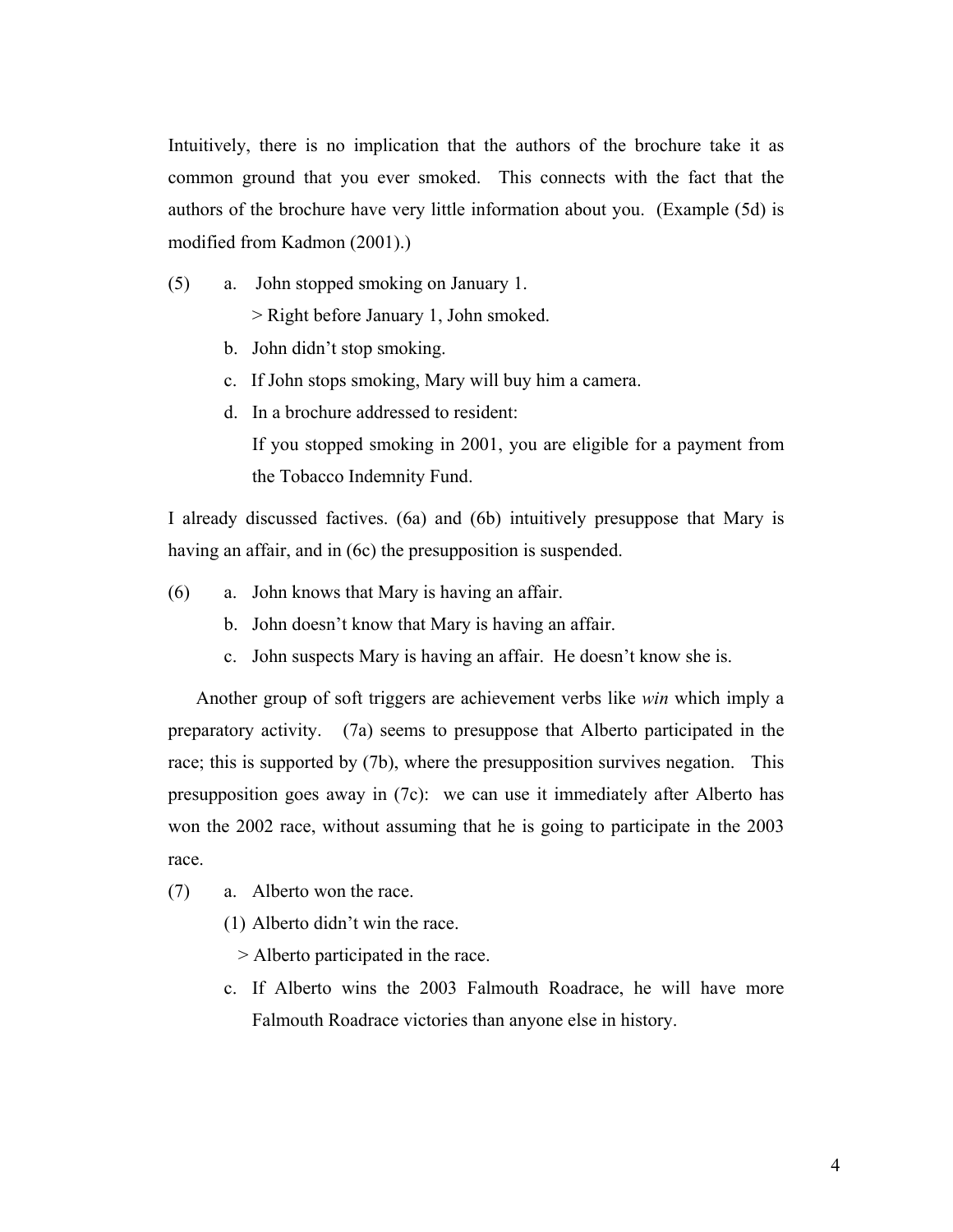Notice that in this case, the context does not rule out Alberto's participating in the 2003 race, it just suggests that the speaker may be ignorant about the matter.

### **2. Differences in suspendability**

In this section, I will look at the differences in suspendability between soft and hard triggers. (8) is another example of the suspension of the presupposition of *stop*. Intuitively, (8) does not presuppose that John used to smoke. (9) is a similar example with *continue*. Intuitively, it does not presuppose that John will miss the first meeting. However without the disjunction, *John will continue missing meetings* presupposes that he missed meetings before.

- (8) John either stopped smoking, or started smoking.
- (9) After the first meeting, John will either continue missing meetings, or continue attending them.

(10) shows how (9) can be analyzed using local accommodation (Heim 1982, 1983). The idea is to fill in the presupposition in each of the conjuncts, so that in each conjunct the presupposition of *continue* is locally satisfied. With this representation the global context does not have to satisfy the presuppositions. This fact follows from the general theory of presupposition projection proposed by Heim, assuming the representation with local accommodation. In this analysis, this is the reason we intuit that the presuppositions in (9) do not project.

(10) John will either *(have missed the first meeting and)* continue missing meetings, or *(have attended the first meeting and)* continue attending them.

I would like to question this analysis by replacing the soft trigger *continue* with the hard trigger *too* in (11). The example is quite bad. In this scenario, if we pay attention only to the first two meetings, *John will continue missing meetings* and *John will miss the second meeting too* are equivalent in their assertions (that he does not attend the second meeting) and their presuppositions (that he did not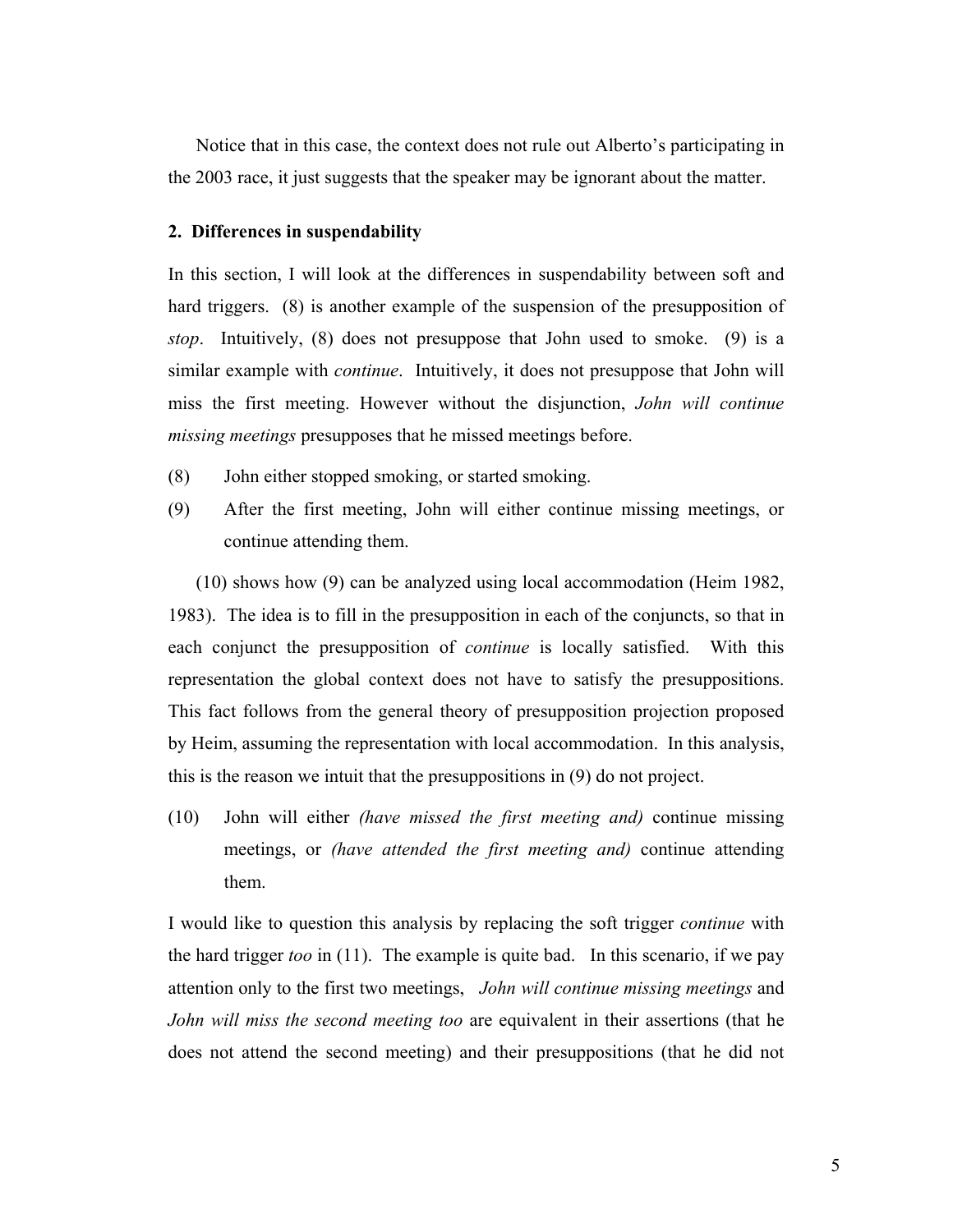attend the first meeting). In the same way, *John will continue attending meetings* is equivalent in its assertions and presuppositions to *John will miss the second meeting too*.

 $(11)$  # After the first meeting, John will either miss the second meeting too, or attend the second meeting too.

Let us repair  $(11)$  by local accommodation, exactly like we did in  $(10)$ .  $(12)$  is the locally accommodated version of (11), and here the presupposition of *too* is locally satisfied in each conjunct.

(12) After the first meeting, John will either *(have missed the first meeting and)* miss the second meeting too, or *(have attended the first meeting and)*  attend the second meeting too.

The problem now is that if both *continue* and *too* have semantic presuppositions, why is there such a difference in the possibility for local accommodation? Why should it be so much easier to locally accommodate the semantic presupposition of *continue*?

I assume that hard triggers do introduce a semantic presupposition. Since local accommodation is not possible with the hard trigger *too* in (11), we should not analyze the soft trigger *continue* with a semantic presupposition and use local accommodation to deal with (9).

In  $(13)$ , I try to improve  $(11)$  by adding context which supplies more overt antecedents for the propositions presupposed by the two occurrences of *too*. The example (13a) is still bad.

- (13) John will either attend the first meeting, or miss it.
	- a. #? And he will either attend the second meeting too, or miss the second meeting too.
	- b. And he will either continue attending meetings, or continue missing them.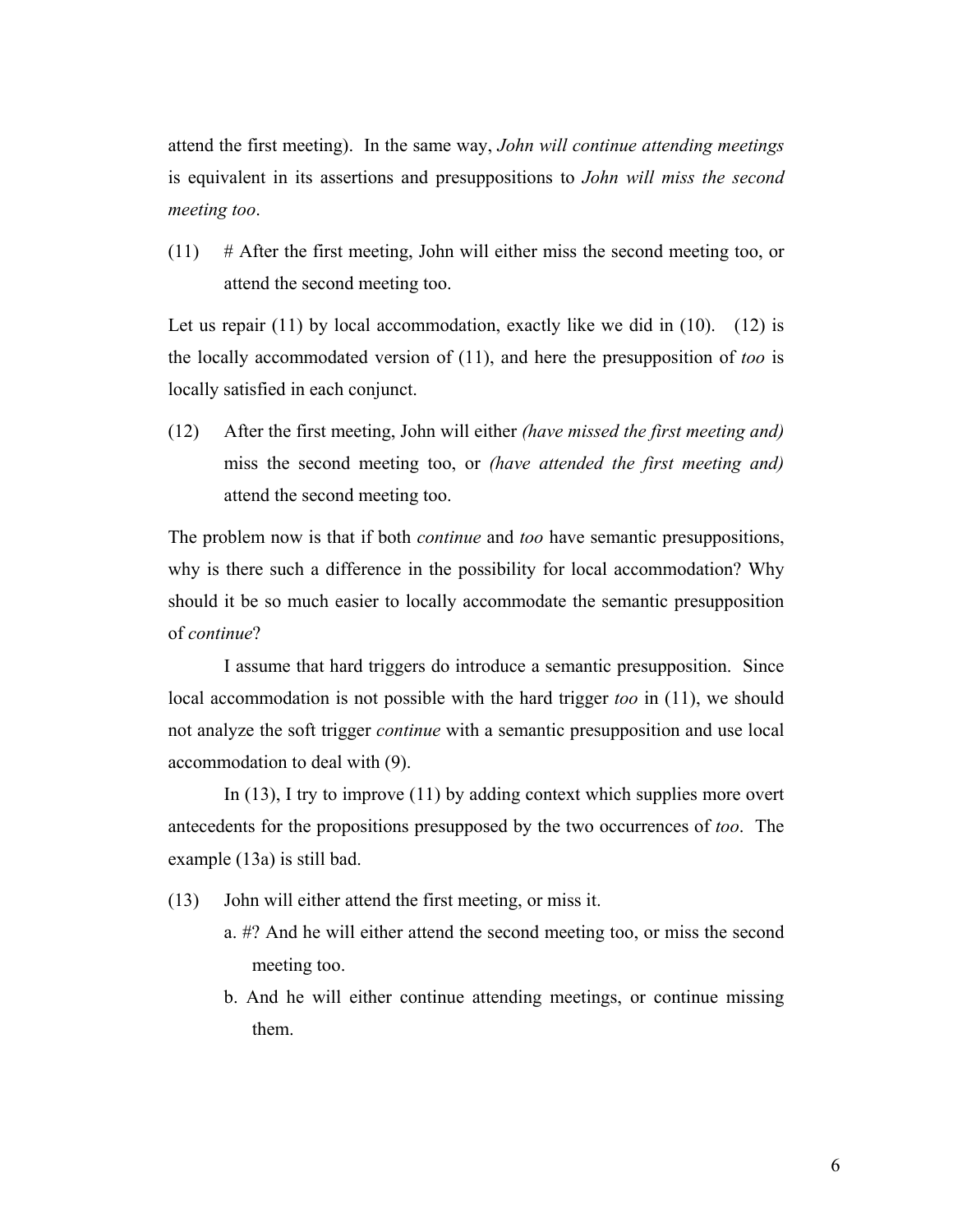In addition to *too*, I regard *also*, *even, again*, negative polarity *either*, and the *it*cleft as hard triggers.<sup>3</sup> My hypothesis is that hard triggers encode semantic presuppositions in their semantic values, and that the pragmatic presuppositions triggered by soft triggers are easily suspendable and dependent on linguistic and extra-linguistic context because they do not come from semantic presuppositions. Soft triggers *could* be analyzed using semantic presupposition and local accommodation, but that isn't the right analysis, because we need to distinguish hard triggers from soft triggers. $4$ 

Stalnaker (1974) advocates this hypothesis, or suggests investigating it, except that he leaves it open whether there are semantic presupposition triggers. Chierchia and McConnell-Ginet (1990) and Simons (2001) advocate the hypothesis, and they think there are semantic presupposition triggers.<sup>5</sup> To develop the hypothesis theoretically, one needs to find analysis of the triggering behavior of soft triggers which does not rely on semantic presuppositions. In the next two sections, I will review proposals for this made by Stalnaker and by Simons.

#### **3. Stalnaker's analysis of** *know*

Stalnaker (1974) gives an outline of an analysis of *know* which I will partially paraphrase, and partially quote. We assume that both the factive implication of *know* and the belief implication are simple entailments. Consequently, *know* has two conceptually different entailments. Stalnaker basically says that it is confusing for a speaker to use *know* in a context where both of the entailments are at issue. Suppose a speaker used *know* and pragmatically presupposed neither the factive entailment nor the belief entailment. ("Suppose a speaker were to use x knows P in a context where P is in doubt or dispute.") Then he would be "saying in one breath something that could be challenged in two different ways. He would be leaving it unclear whether his main point was to make a claim that P" (i.e. to assert the factive implication), "or to make a claim about the epistemic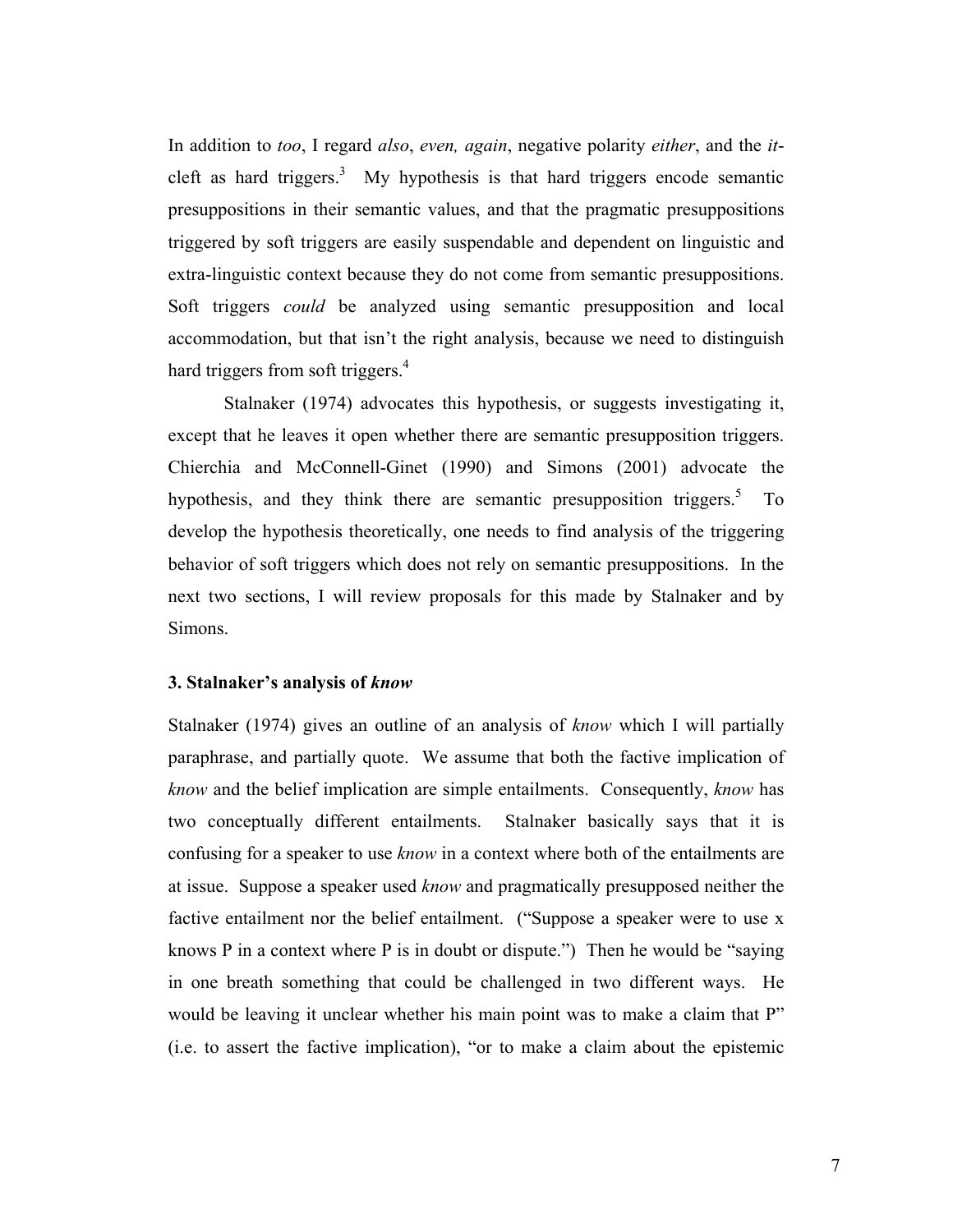situation of x" (i.e. to assert the belief implication). If the speaker did that, he would be violating the presumption of being orderly, not confusing the listener, and not violating the reasonable expectations of the listener.

Both the speaker and hearer can be expected to recognize that it would violate maxims of conversation to use *know* in a context where both entailments are at issue. The hearer can be expected to infer that the speaker assumes the contrary, i.e. that one of the entailments is taken for granted. This gives a pragmatic presupposition that the factive entailment is true, leaving the belief entailment as the speaker's main point.

There are a couple of objections to Stalnaker's suggestion. First, the reasoning does not explain why the factive entailment rather than the belief entailment comes out pragmatically presupposed. For an utterance of (14), the above reasoning leads us to expect *either* a factive pragmatic presupposition that Mary and Bill are having an affair, or a belief pragmatic presupposition that John believes Mary and Bill are having an affair.

(14) John knows that Mary and Bill are having an affair.

The choice between the two possibilities would presumably be made on the basis of plausibility in context. But clearly, only a factive presupposition is observed.

A second point is that Stalnaker's reasoning should apply to any verb with two conceptually distinct entailments. In (15), *sell* has two distinct entailments. The transfer entailment is that ownership of the bike went from John to Bill. The counter-transfer entailment is that ownership of some money went from Bill to John. By Stalnaker's logic, it would be confusing for the two entailments to both be pragmatically asserted. So, one of them should come out pragmatically presupposed. We either have a transfer presupposition (Bill got the bike) or a counter-transfer presupposition (John got the money). But our intuitions are that the two entailments are asserted, and neither of them is presupposed. This is supported by (16), where the sentence is conditionalized, and neither implication survives.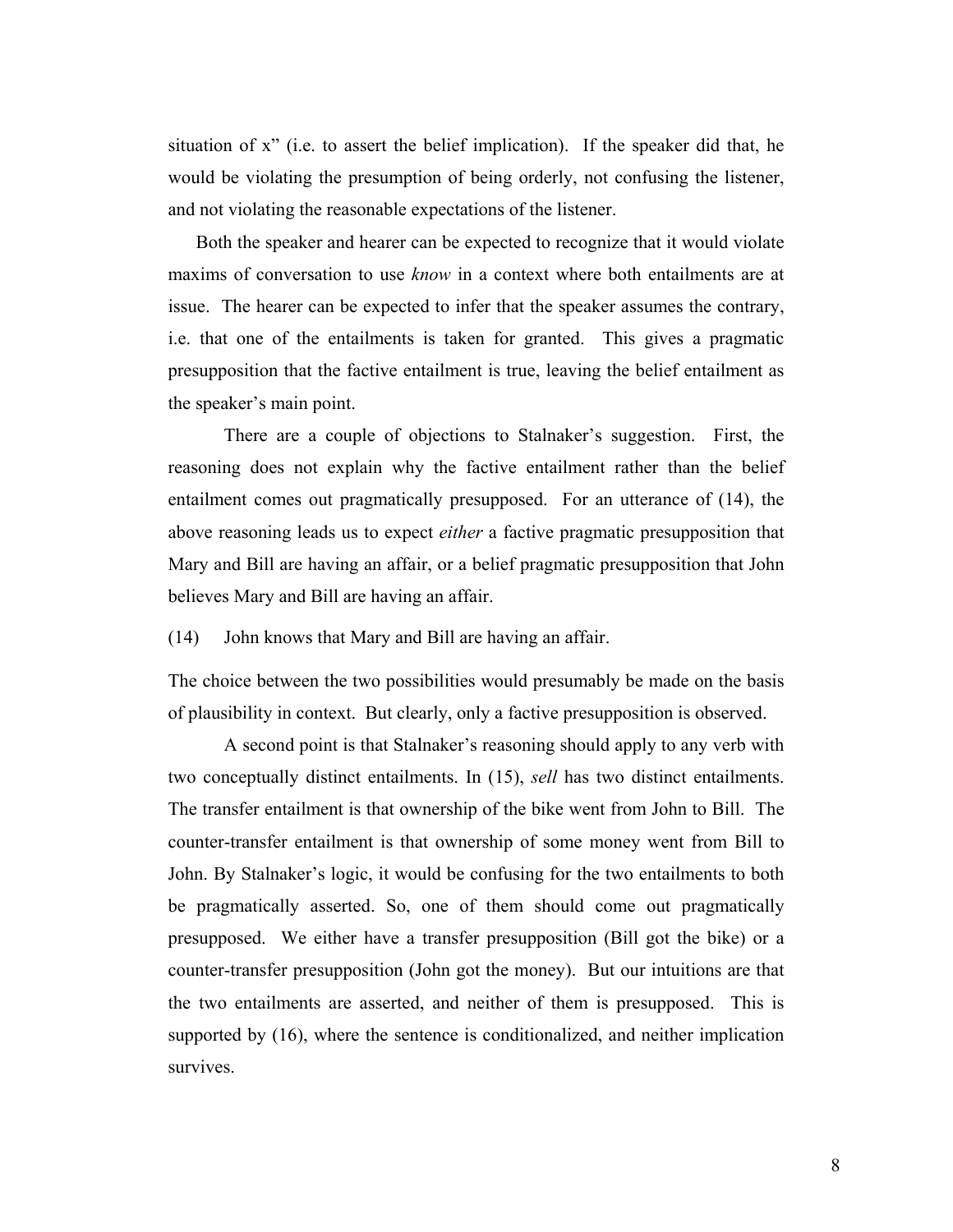- (15) John sold his bike to Bill.
- (16) If John sold his bike to Bill, you can't use it now.
	- # Transfer presupposition: Ownership of the bike went from John to Bill.
	- # Counter-transfer presupposition: Ownership of some money went from Bill to John.

Finally, there are pairs with reversed assertions and presuppositions. (17) and (18) both have a factive implication (Mary and Bill are having an affair) and a belief implication (John believes they are). For *know*, we want the factive implication to come out presupposed, and for *be right*, we want the belief implication to come out presupposed. It is difficult to see how one can make (17) and (18) come out differently, if both have representations like (19) without a semantic presupposition.

- (17) John is right that Mary and Bill are having an affair.
- (18) John knows that Mary and Bill are having an affair.
- (19)  $p \wedge x$  believe p
- (20) a. semantically presuppositional *know*: ∂p ∧ x believe p
	- b. semantically presuppositional *be right*: ∂[x believe p] ∧ p

The consequence of this argument is that *know* and *be right* have to be distinguished somehow in their lexical meanings, in order for their pragmatic presuppositions to come out differently. This can easily be done with semantic presuppositions, as in (20). But conceivably, the difference is the additional implication of *know* which has to do with justification for belief, and which is not present with *be right*. In section 5, I will instead suggest that the distinction between *know* and *be right* is that they have different alternatives: the alternative to *be right* is *be wrong*, and the alternative to *know* is *be unaware*. 6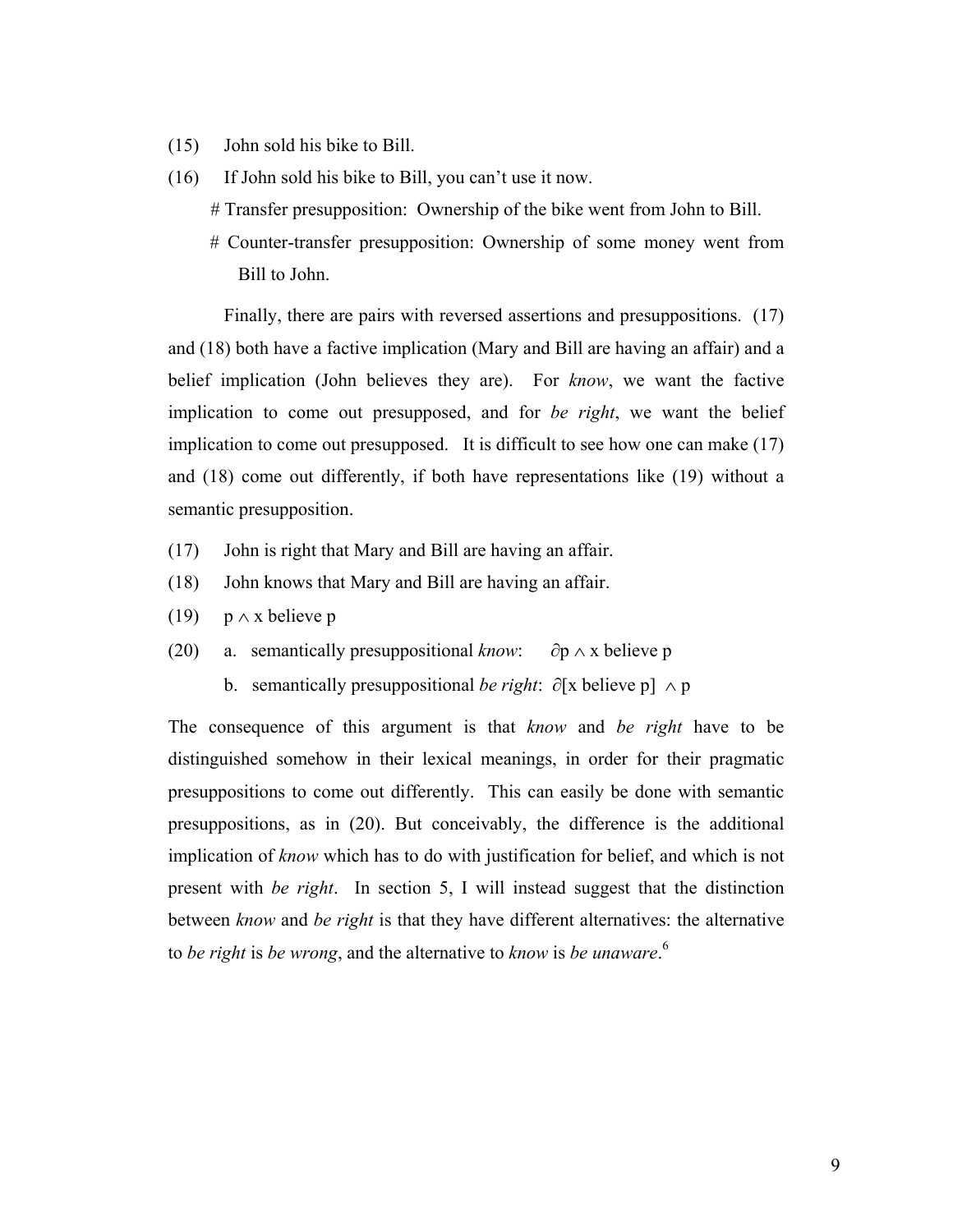### **4. Simons' analysis**

Simons (2001) takes the same perspective on the problem of soft triggers as the one I have presented here, and in particular, wants to try to derive the pragmatic presupposition of soft triggers conversationally. She proposes a derivation using two generalizations or principles, which are stated and illustrated below.

(21) Question raising principle (QR)

If A says S, and S embeds *q*, then A raises the question whether *q*.

(22) Interpretation principle (IP)

If A raises the question whether  $q$ , and  $q$  asymmetrically entails  $p$ , then A believes *p*.

The question raising principle is a principle about a speaker implicitly raising questions of discussion. It says that if A uses a sentence S which has a sub-clause *q*, then A implicitly raises the question whether *q*. (23) is an illustrative example. The sentence S of QR is (23a), and the embedded clause *q* is (23b). According to the principle, in using (23a), a speaker A implicitly raises the question (23c). In (23d), this question is given in semantic terms as a set of propositions.

- (23) a. John says it is raining.  $(=S)$ 
	- b. It is raining.  $(=q)$
	- c. Is it raining, or not raining?
	- d.  $\{rain, \neg rain\}$

I think that in this case, question raising has some plausibility. At least often, a speaker of (23a) would intend for (23c) to be a topic of discussion. One can object that in other cases, a speaker might have reason to use a sentence embedding a clause *q* while not wanting to raise the question whether *q*. Suppose you are scheduled for an operation. When you arrive for it, it develops that your specialist is just leaving on a trip, and he tells you (24a). In this case your specialist does not want to raise the question (24b); instead the motivation for embedding the information about Dr. Plotkin in a non-restrictive relative clause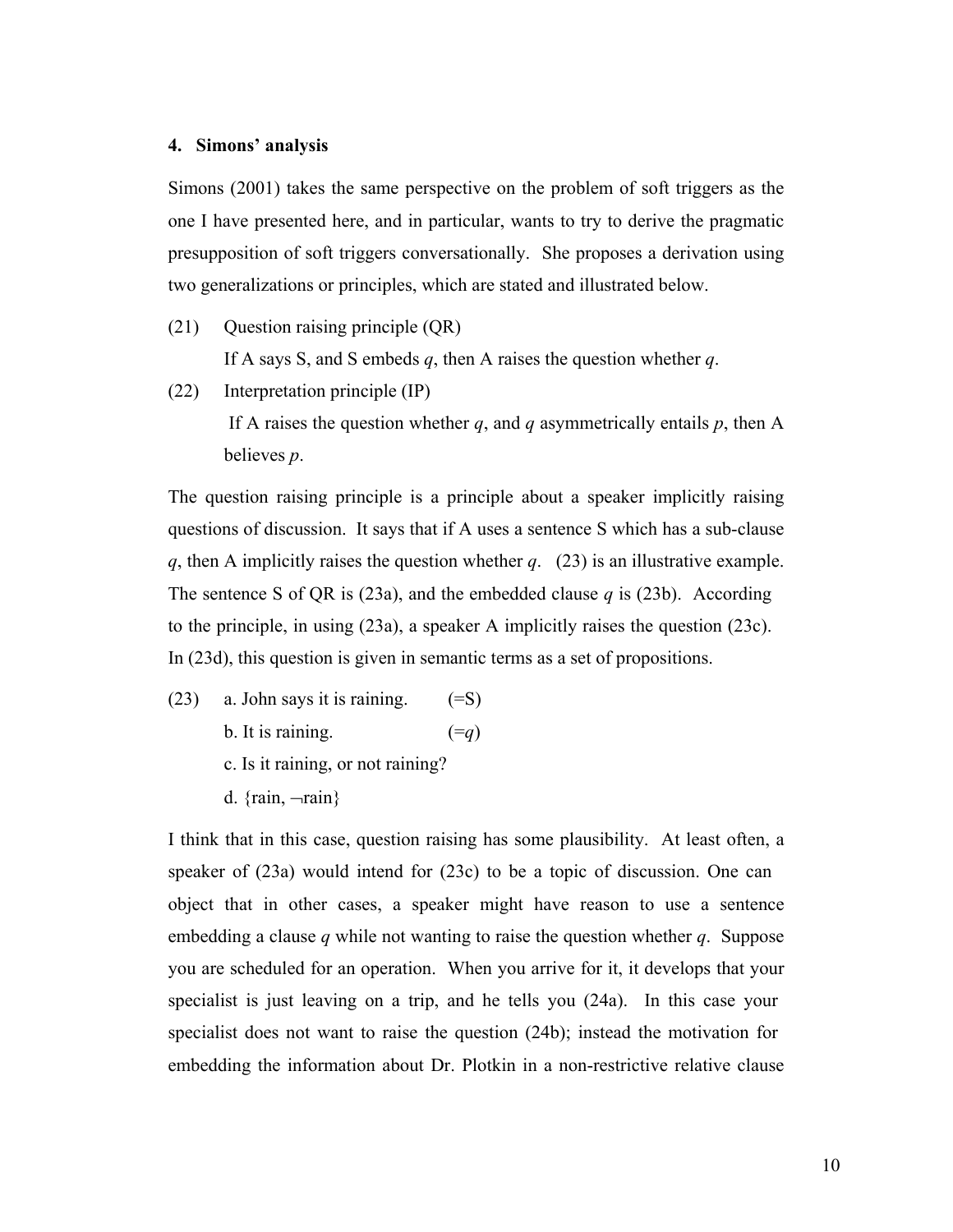seems to be to background it, so that you will accept it uncritically.

- (24) a. The operation will be performed by my colleague Dr. Plotkin, who is a very experienced surgeon.
	- b. Is Dr. Plotkin a very experienced surgeon?
- In (25), principle QR is applied to an example with *know*.

(25) A: If John knows Mary is having an affair, then he will avoid the dinner.

.

 $S = [if John knows Mary is having an affair, then he will avoid the dinner]$ *q* = John knows Mary is having an affair

S embeds q

A raises the question whether *q*.

S is A's entire statement, and *q* is the embedded clause *John knows Mary is having an affair*. Since A uses S and S embeds *q*, according to principle QR, A raises the question whether *q*.

In Simons' derivation, principle QR chains together with the second axiom, the Interpretation Principle. It says that if A raises the question whether  $q$ , and  $q$ asymmetrically entails  $p$ , then A believes  $p$ . Let us assume this axiom, and see how it applies to (25). By virtue of the decomposition of *know* I am assuming, q is of the form  $p \land p'$ , where *p* and *p'* are as defined in (26).  $p \land p'$  entails *p* by propositional logic, but because *p*' is logically independent of *p*, *p* does not entail *p*∧*p'*. That is, *q* asymmetrically entails *p*.

(26)  $p =$  Mary is having an affair

 $p' =$  John believes Mary is having an affair

Now we can reason as in (27), chaining together the interpretation principle with the conclusion of question raising.

 $(27)$  Where q = John knows Mary is having an affair, A raises the question whether q  $\qquad \qquad$  Conclusion of (25)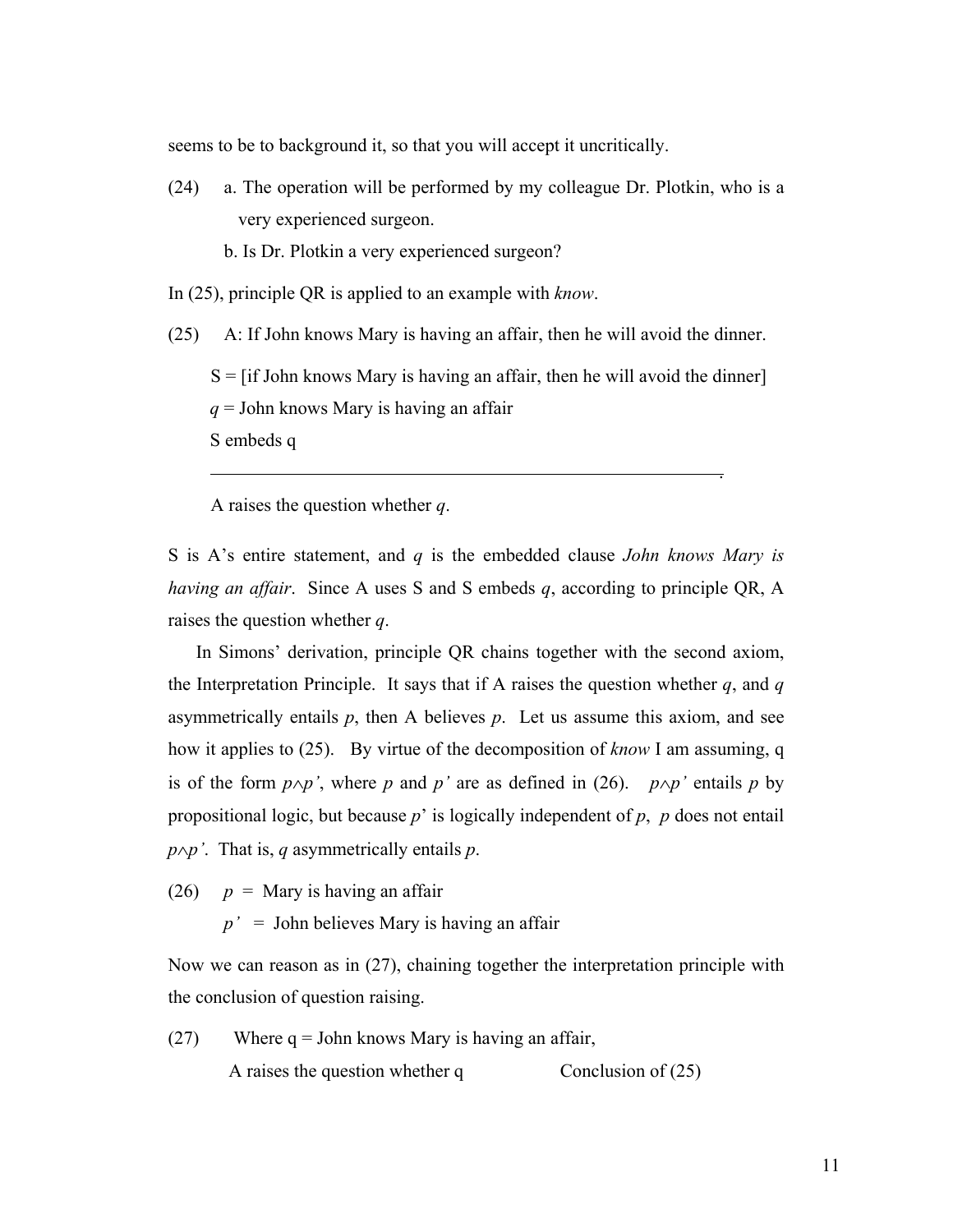| Where $p =$ Mary is having an affair, |                         |
|---------------------------------------|-------------------------|
| q asymmetrically entails p            | Logic related to $(26)$ |
| A believes p                          | IP                      |
| A believes Mary is having an affair   | Definition of p         |

This illustrates Simons' derivation of the pragmatic presupposition of *know*. The derivation can be criticized in several ways, some of which are pointed out by Simons. First, as in Stalnaker's derivation, there is a problem of not predicting which entailment comes out pragmatically presupposed. In the logic above, p and p' are symmetric, so a parallel proof derives p' as a pragmatic presupposition. This problem was noticed by Simons (p. 443), where she points out that a derivation along the above lines fails to predict which entailment of *stop* comes out pragmatically presupposed.

Second, I am skeptical that the Interpretation Principle has any general validity. Consider a version of the *sell* argument from section 3. In (28), A explicitly raises the question whether John sold his bike to Bill. *John sold his bike to Bill* has, as asymmetric entailments, that ownership of the bike went from John to Bill, and that ownership of some money went from Bill to John. But in this case it is not necessary or even typical that the speaker A either believes that ownership of the bike went from John to Bill, or that ownership of some money went from Bill to John. $<sup>7</sup>$ </sup>

## (28) A: Did John sell his bike to Bill?

Simons gives this motivation for IP:

 "As a first stab, it seems likely that the relevant relation is (non-mutual) entailment. After all, in all of the cases that we have considered, the proposition that displays the projection behavior is an entailment of the embedded clause. The significance of entailment seem straightforward: if P entails Q, then Q is necessary for the truth of P. So it would make sense to establish the truth of Q before wondering about P."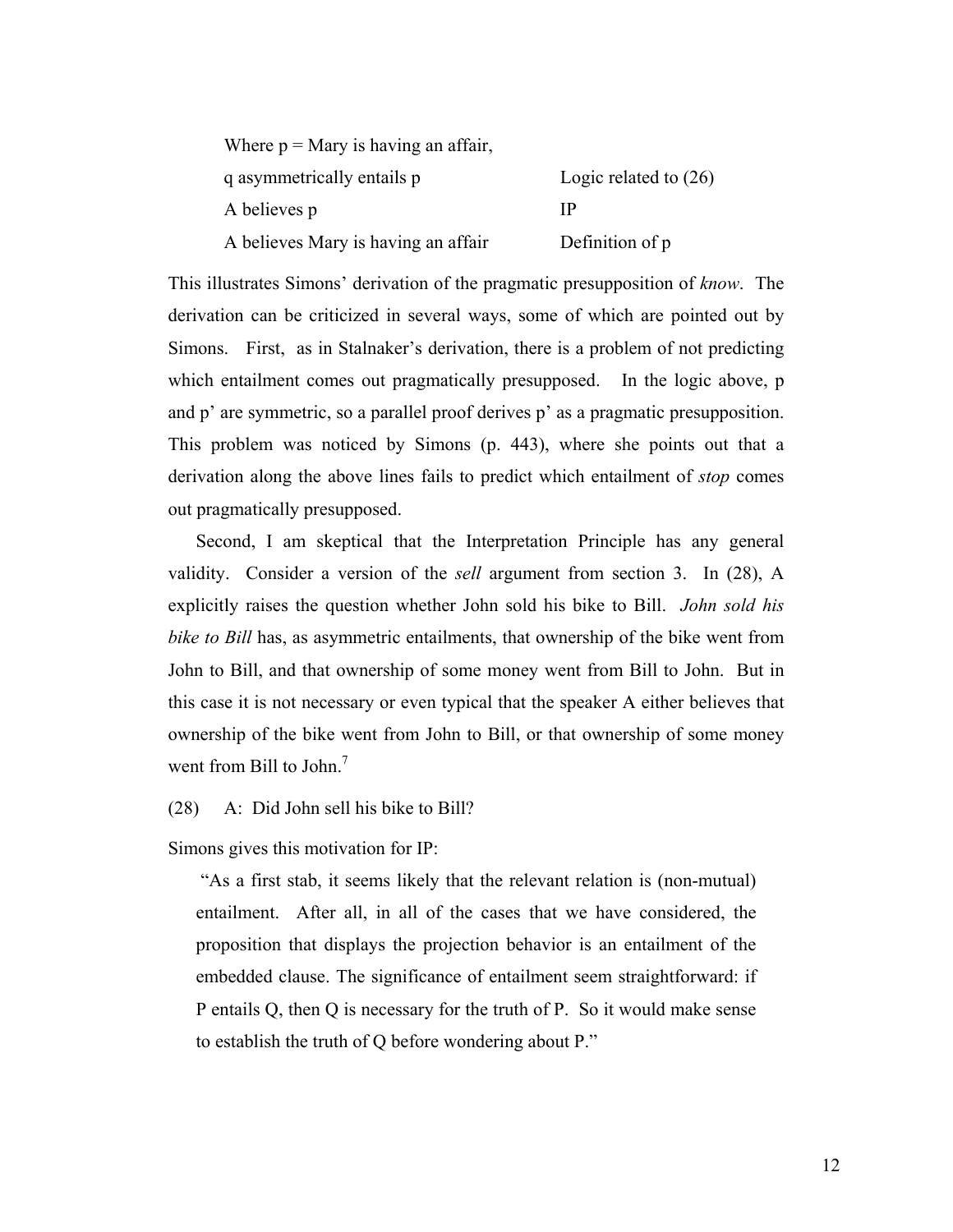I do not find this reasoning very convincing. One could just as well say that it makes more sense to try to establish the truth of the more general point P, if one can get away with it. I doubt that the logical relation of entailment could decide with any generality whether P or Q becomes a topic of conversation. It is more a matter whether P or Q fits better into a particular context or particular argument.

Third, I think the derivation using QR and IP is insufficiently tied in with a general theory of pragmatics. It is somewhat unclear how these principles would get invoked in conversational reasoning which would derive a conversational implicature.

Finally, there is the problem that the implication which is derived is in fact not a pragmatic presupposition, but an implicature about the beliefs of the speaker. The conclusion in (27) is that A believes Mary is having an affair, not that this information is entailed by the common ground. So, the derivation does not in fact produce a pragmatic presupposition.

Simons (p. 445) notices this issue, and reacts as follows:

"On the view of presupposition now most standard in the literature, presuppositions are thought to be propositions which must be entailed by the presumed common ground of the discourse participants. However, if at least some presuppositions are derived by the kind of mechanism which gives rise to other conversational inferences (i.e. conversational implicatures), then it is more appropriate to view them as propositions which the addressee can infer the speaker to believe on the basis of what the speaker has said, plus the assumption that the speaker is behaving cooperatively. On this picture, the derivation of the presupposition may require the speaker and addressee to share certain assumptions (e.g. that the speaker is behaving cooperatively), but the presuppositions themselves are neither required nor expected to be entailed by the common ground."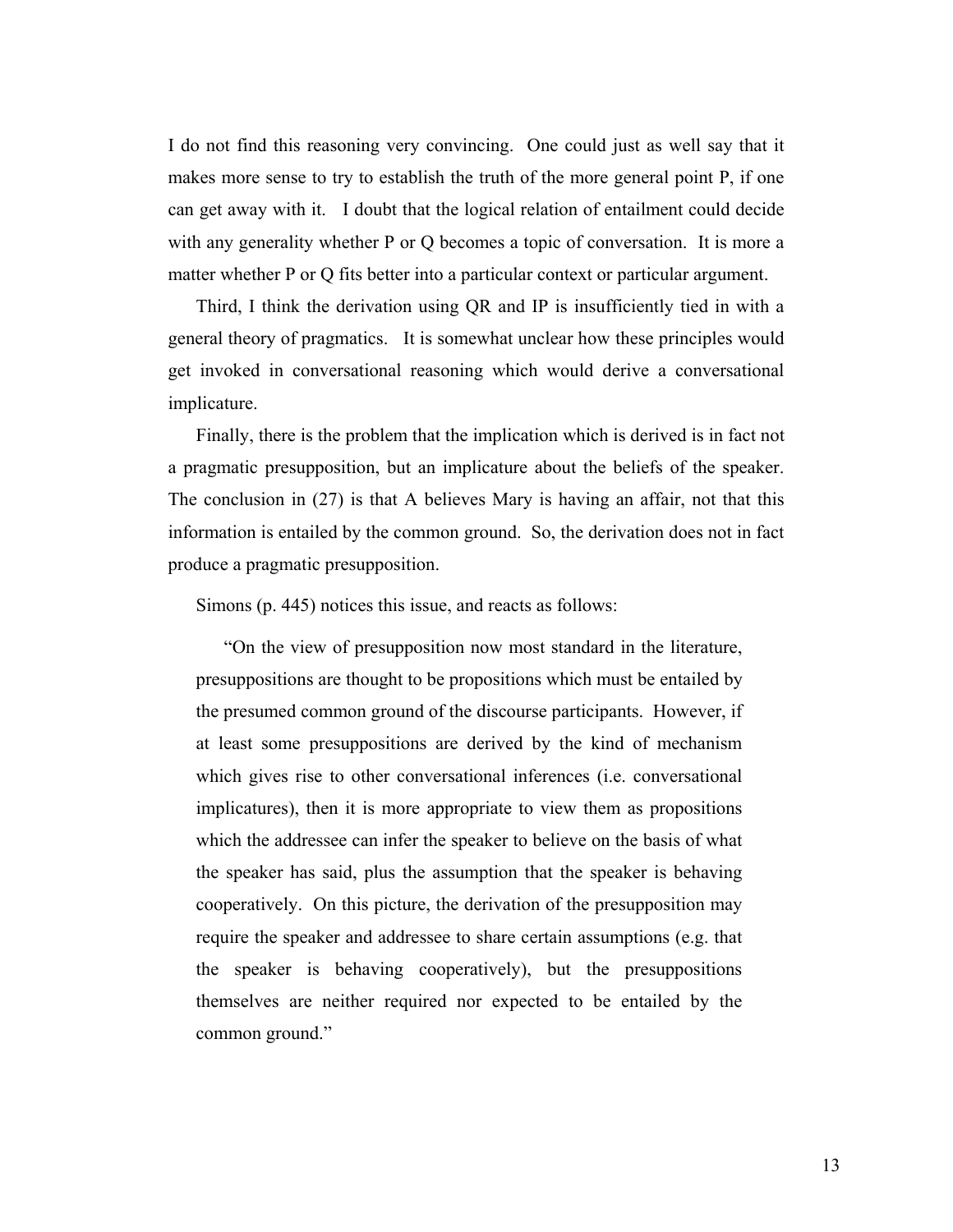It seems to me that the notion of presupposition being advocated here is exactly the standard notion of conversational implicature. On this terminology, even literal content would be presupposed, because (by virtue of the maxim of quality) a speaker conversationally implicates the he believes the literal content of his utterance. This is an odd conclusion which effectively denies that there is a genuine phenomenon of presupposition, understood in Stalnaker's sense.

On the empirical side, my position is that the implications of soft triggers *are* in fact presupposed in the standard sense. If this is correct, it is a defect in Simons' analysis that it does not derive a presupposition.

### **5. Lexical Alternatives**

I want to take advantage of the fact that the verbs we are talking about have intuitively obvious alternatives. The alternative to *stop* is *continue*, the alternative to *win* is *lose*, and so forth:

(29)

| verb     | alternative |                        |
|----------|-------------|------------------------|
| stop     | continue    | {stop, continue}       |
| win      | lose        | $\{win, lose\}$        |
| be right | be wrong    | {be right, be wrong}   |
| know     | be unaware  | $\{know, be unaware\}$ |

In the right hand column of the table, I group the verb and its alternative into an alternative set *Q*. I think of *Q* as equivalent to the propositional alternative set (usually written *C*) which is used in alternative semantics of focus (Rooth 1992). (To avoid confusion, I will not use the notation *C* for alternative sets, because later on, I want to use the notation *c* for information states.) My hypothesis is that soft triggers contribute an alternative set *Q* to a discourse representation, but not the semantic presupposition that some alternative is true. Optionally, a speaker can pragmatically presuppose that some alternative in *Q* is true.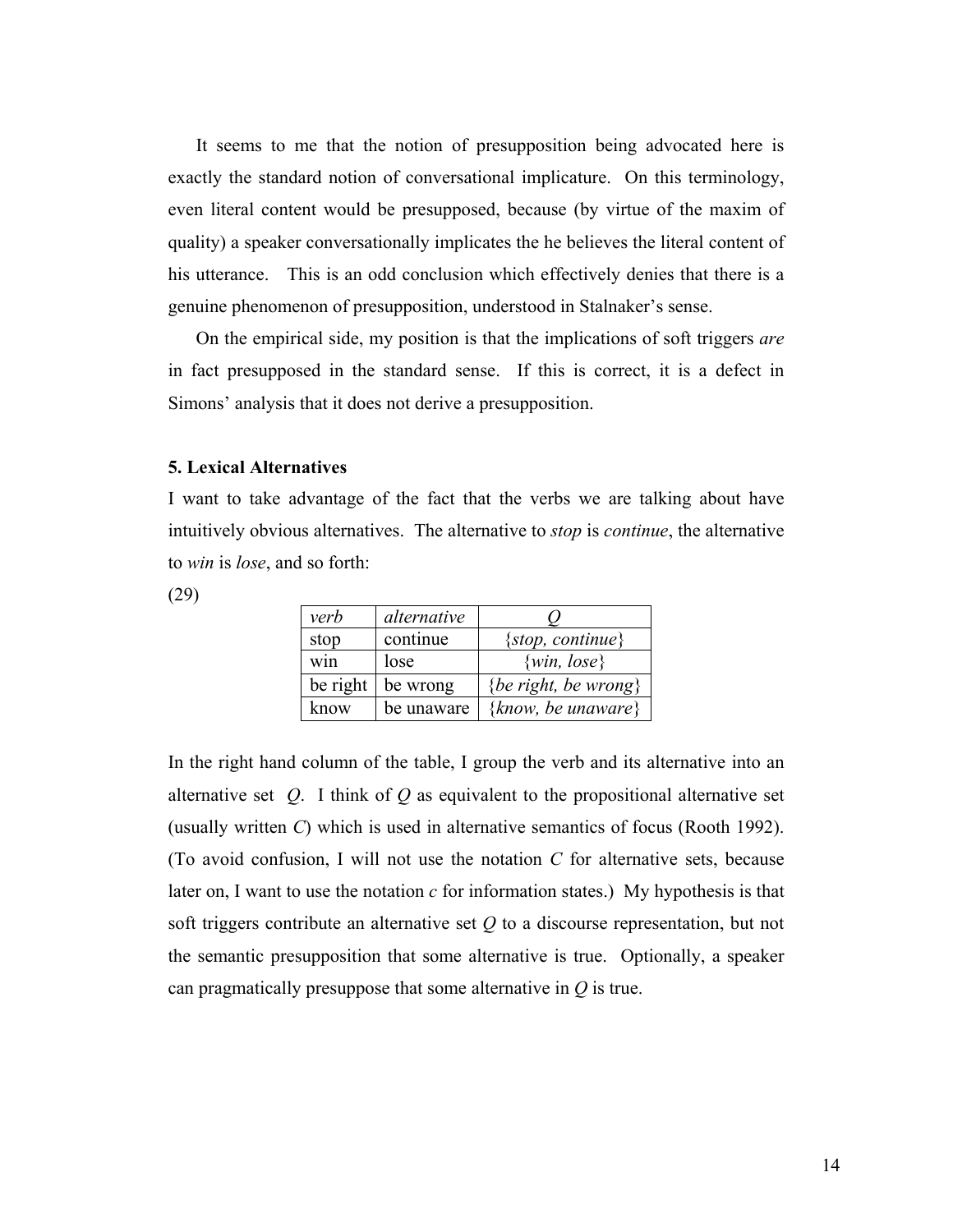Consider example (30), which I assume refers to a contextual reference time *r*. The assertion is that John stopped smoking at *r*. The corresponding alternative is that John continued smoking at *r*.

(30) John stopped smoking.

*Q* = {*John stopped smoking (at r)*, *John continued smoking (at r)* }

Some proposition in *Q* is true:

*John stopped smoking at r* ∨ *John continued smoking at r*  ≡ *John smoked right before r* 

Both alternatives are simple propositions, and encode no semantic presuppositions. Each alternative entails that John smoked right before the reference time *r*. In general, to pragmatically presuppose that some alternative is true is to pragmatically presuppose the disjunction of the alternatives. The disjunction is in this case equivalent to *John smoked right before r*. So, if the speaker pragmatically presupposes that some alternative is true, he pragmatically presupposes that John smoked right before *r*, which is the observed presupposition for (30).

(31) shows how the derivation works for *know* and *be right*. Both have the same denotation, without a semantic presupposition, but they have different alternatives: the alternative for *x* know *p* is  $p \land \neg x$  believe *p* (i.e. *unaware*), while the alternative for *x* be right that p is  $\neg p \land x$  believe p (i.e. be wrong). When we take the disjunction of the alternatives, we get *p* for *know*, and *x believe p* for *be right*. These are the pragmatic presuppositions we want.

(31)

|          | denotation | alternative                                                                                | disjunction |
|----------|------------|--------------------------------------------------------------------------------------------|-------------|
| x know p |            | $ p \wedge x$ believe $p   p \wedge \neg x$ believe p                                      |             |
|          |            | x be right that $p   p \wedge x$ believe $p   \neg p \wedge x$ believe $p   x$ believe $p$ |             |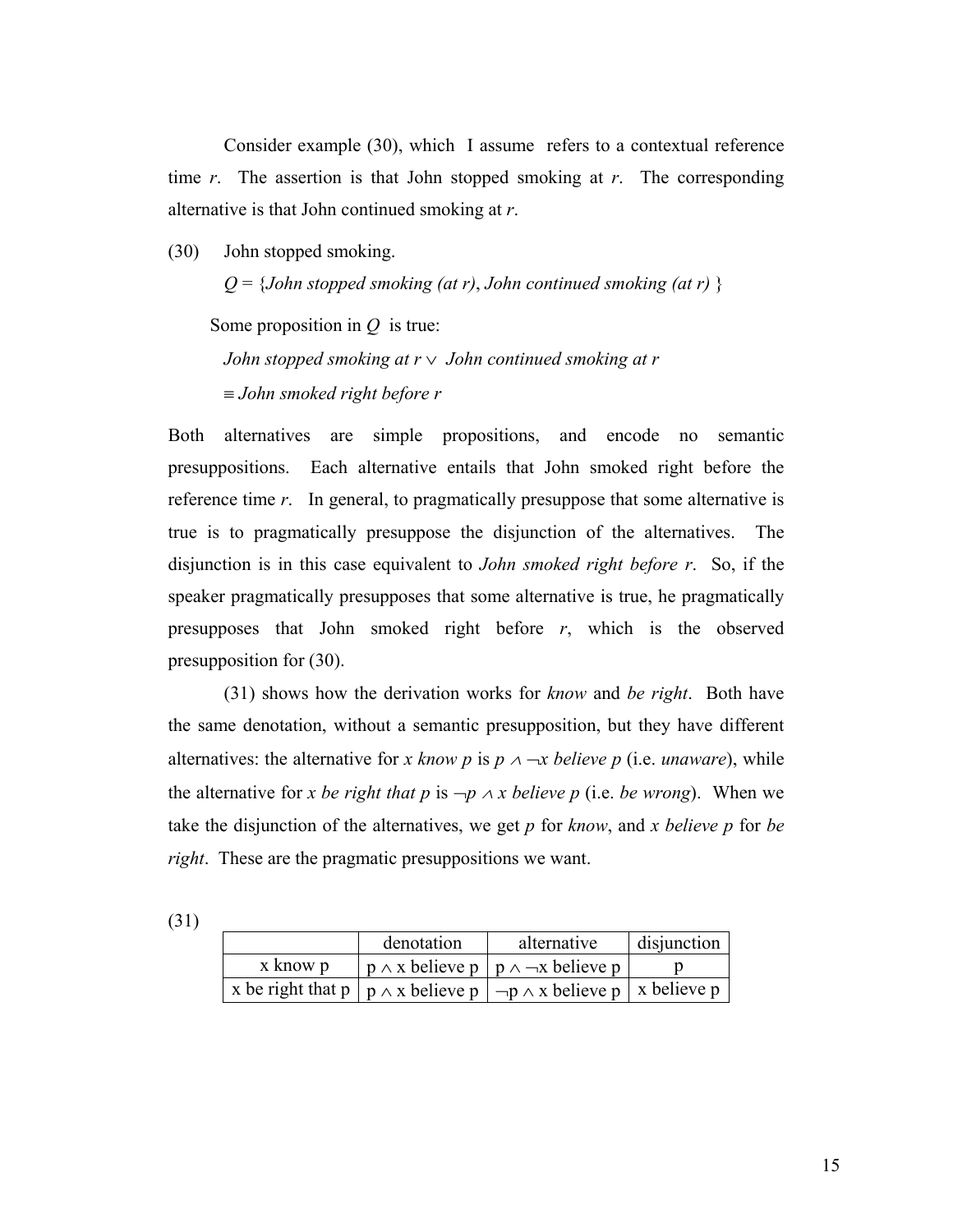Semantic approaches to presupposition have been criticized for stipulating results in lexical entries. Although I am suggesting a more pragmatic approach, it has the same degree of stipulation as semantic ones. To get different results for *know* and *be right*, I have to assume that the different alternatives are lexically encoded. Even if one ultimately wants to say that alternatives are to some extent contextually constrained (which seems plausible), there would have to be different lexical representations for *know* and *be right* to get different alternative sets in the two cases. I don't find the hypothesis that alternative sets are included in lexical representations very problematic, particularly since alternative sets are used elsewhere in semantics, namely in the semantic of questions and focus. This is a topic which I turn to in the next section.

There is a certain similarity between my hypothesis that soft triggers introduce alternative sets, and Simons' question raising principle. A set of alternative propositions is a question. Thus according to both my hypothesis and Simons' question raising principle, an embedded soft trigger introduces a question. However, the questions are different. For Simons, the question introduced by *x knows p* is

$$
\{p \wedge believe(x,p), \neg [p \wedge believe(x,p)]\},\
$$

because this is the question *whether x knows p*. For me, the question introduced by *x knows p* is

{
$$
p \land \text{believe}(x, p), p \land \neg \text{believe}(x, p)
$$
},

with a narrower scope for the negation.

# **6. It-clefts and intonational focus**

The analysis I suggested connects with Rooth's (1999) comparison of *it*-clefts and intonational focus. In his football pool scenario, a betting contest called a football pool is held in the department, where people bet on the outcome of football games. Consider the exchange below.

(32) A: Did anyone win the football pool this week?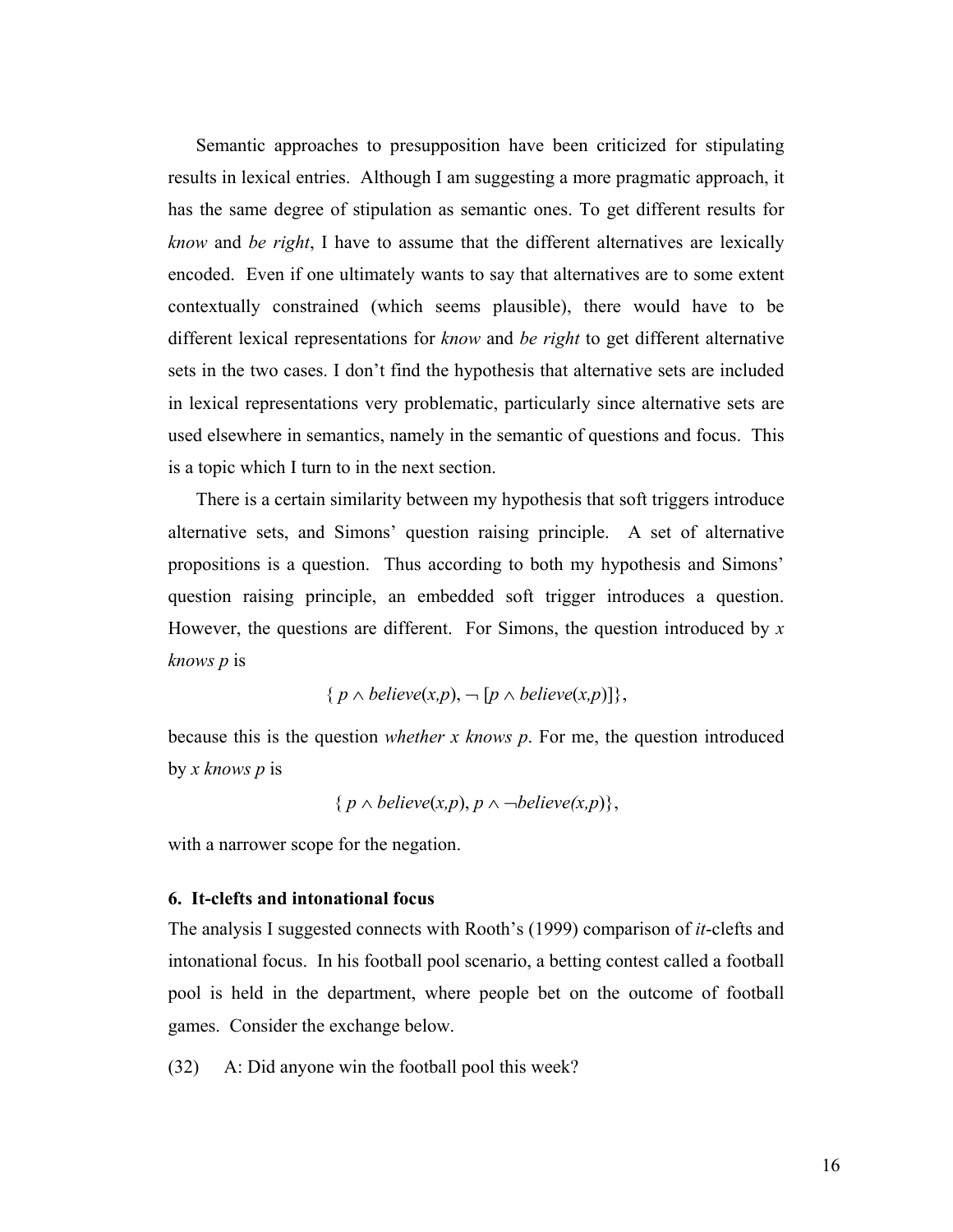B: Probably not, because it's unlikely that Mary<sub>F</sub> won it, and she's the only person who ever wins.

Rooth's observation is that focus on *Mary* does not give an existential presupposition 'someone won the football pool' which projects to the top level. This is clear because A's question indicates that A does not know whether someone won, and so it is not common ground that someone won. In (33), we change the example by substituting an *it*-cleft for intonational focus. The result is quite bad, and this can be attributed to the *it*-cleft producing a semantic presupposition that projects to the top level. This presupposition is in conflict with the first thing that B says, namely *probably not*, meaning that probably nobody won the football pool.

- (33) A: Did anyone win the football pool this week?
	- B: #Probably not, because it's unlikely that it's Mary<sub>F</sub> who won it, and she's the only person who ever wins.

(34) is a representation for (32) which includes focus interpretation in the framework of Rooth (1992). By virtue of the semantics of focus and of focus interpretation, *Q* is constrained to be a set of propositions of the form 'x won the football pool'. This set is introduced by focus interpretation. Because focus does not express an existential presupposition, there is no semantic presupposition that someone won the football pool. Notice by the way that the scope of the focus is the embedded sentence, but focus is justified non-locally, by A's question.

(34) [probably not, because it's unlikely that  $[[\text{Mary}_F \text{ won it}] \sim Q]]$ 

Rooth uses these data as an argument against analyses where intonational focus introduces a semantic existential presupposition. Instead, he says, focus just introduces an alternative set. Extending this point, we can say that focus introduces an alternative set, which is turned into a pragmatic existential presupposition if the speaker pragmatically presupposes that some alternative is true. This explains why one often has feeling that intonational focus gives rise to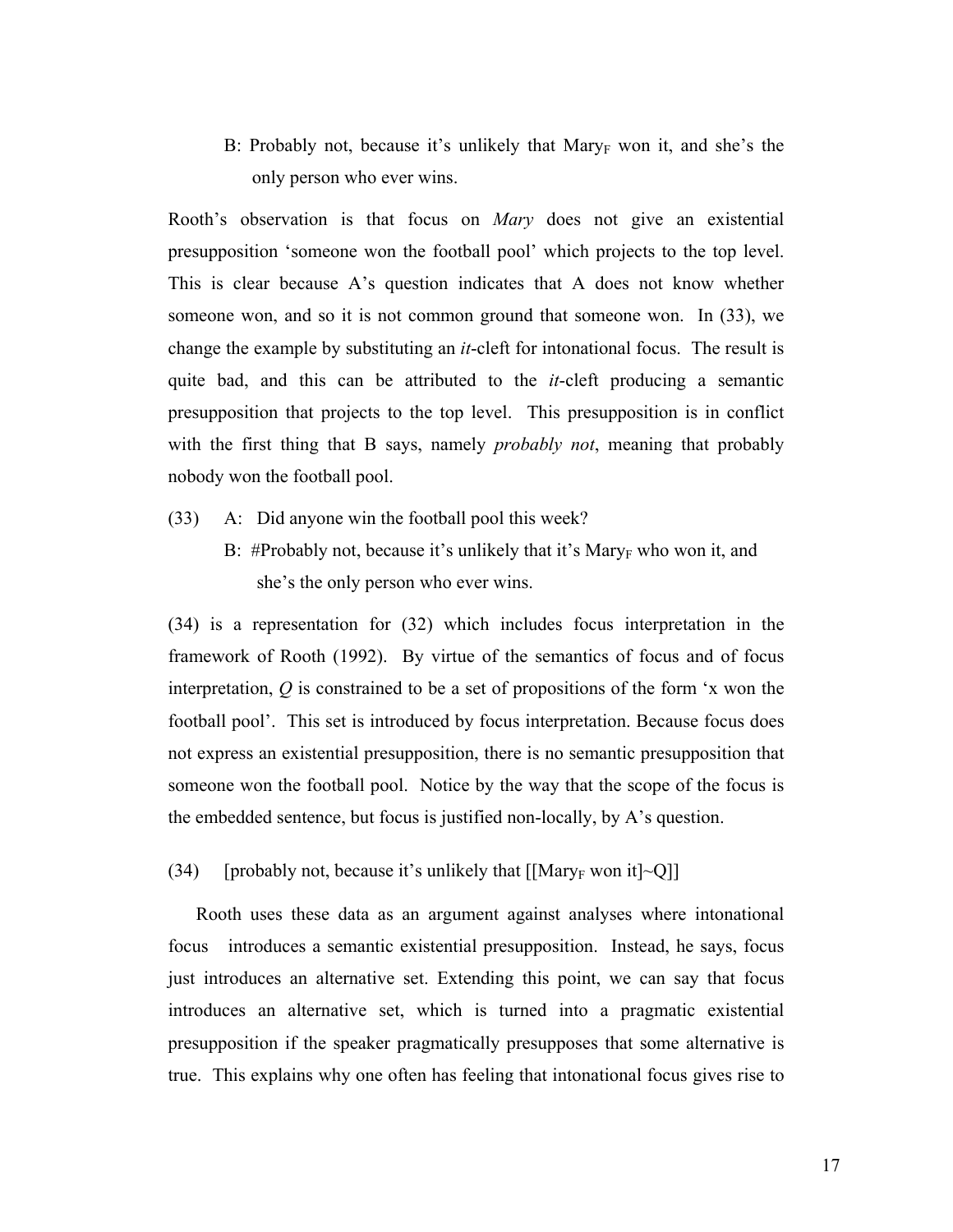an existential presupposition. Exactly like with the soft triggers, this presupposition is optional and occurs only when it fits into the context. So, we can regard focus as another soft trigger, which sometimes gives a pragmatic presupposition and sometimes not, depending on context.

#### **7. Pragmatics of the derivation**

I want to say that when an alternative set is around in the discourse representation, a speaker can optionally make the pragmatic presupposition that some alternative is true. This sounds plausible enough, but more has to be said about it, because it does not fall out of the logic of communication that arbitrary pieces of information can be presupposed at the whim of the speaker. Why isn't the presupposition something different, such as some alternative being false, or every alternative being unpleasant?

The answer I will develop has to do with the typical role of alternative sets in discourses and conversations. Typically, when a question (or equivalently, a set of alternative propositions) is under discussion, it is taken for granted that some alternative is true, and the participants in the conversation are trying to establish which one it is, or to narrow down the possibilities. One case of this is alternative sets which are introduced as the semantic values of questions. On Hamblin's (1973) semantics for questions, the question *who ate the last piece of cake* introduces the set of propositions

# { *x at the last piece of cake*  $|x|$  *x* is a person}

as the semantic value of the question. In most cases where the question is used, it would be taken for granted that some alternative is true.

This typical role for alternative sets in discourse makes it possible for a speaker to pragmatically presuppose that some alternative is true, because in a context where the presupposition is plausible, the speaker can expect the hearer to recognize his intention to make the assumption.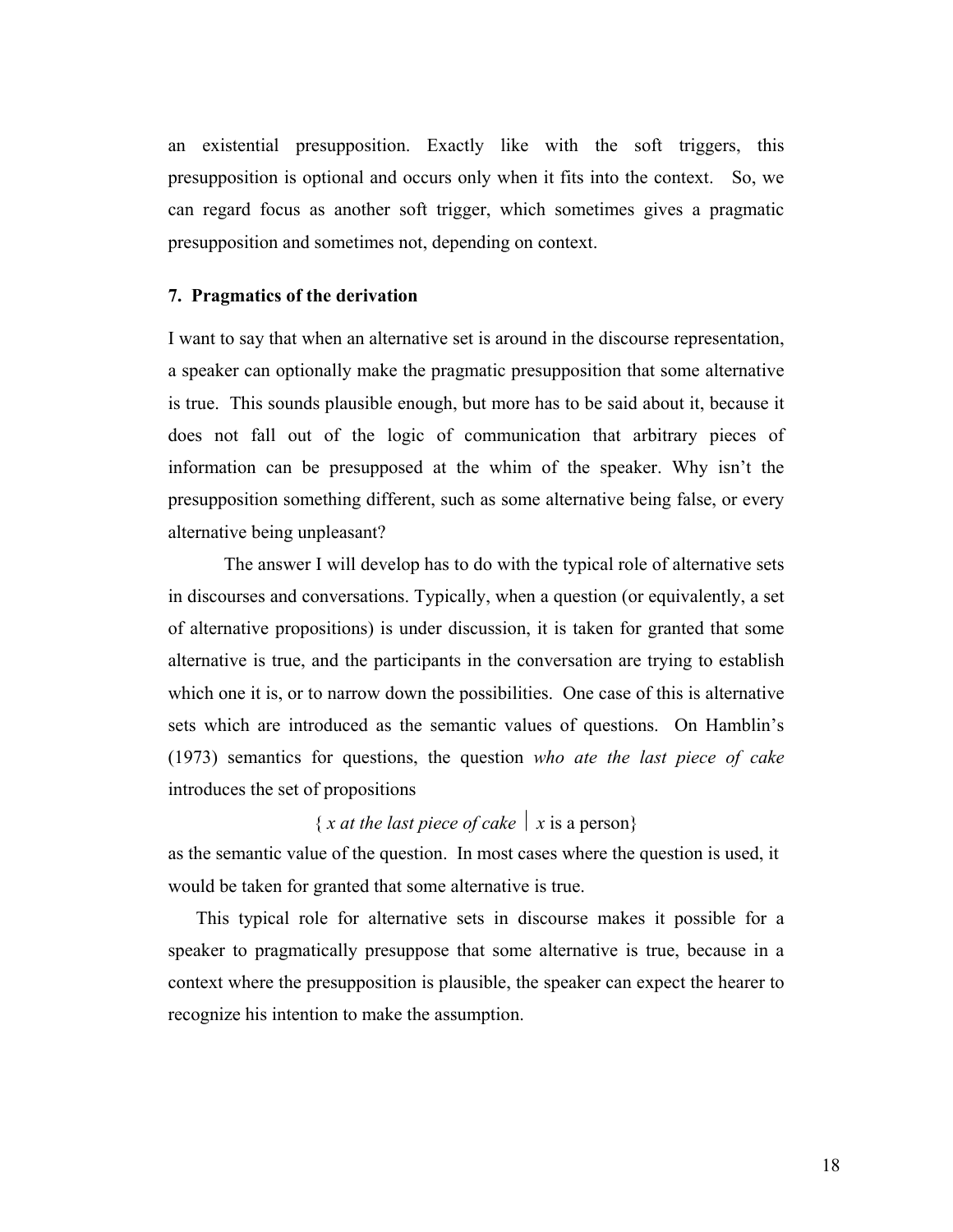I assume there is a general pragmatic phenomenon of communicated assumption of default scenarios. Participants in conversations are aware of certain defaults, and a speaker can intend for a hearer to recognize an intention that a default is in force. A hearer will assume that the speaker intends to communicate the defaults together with the literal content when the defaults fit well into the specific context of use. Checking fit with the context includes checking consistency with the common informational ground and the literal content of the sentence, but also a more general evaluation of the plausible intentions and plans of the speaker. I will use the term *pragmatic enrichment* for this general process.

One case of pragmatic enrichment is conjunction buttressing (Atlas and Levinson 1981). This is the enrichment of conjunctions of eventive sentences with causal and temporal predications. A speaker of  $(35a)$  will usually be understood as communicating that the falling-over event followed the bumping event and was caused by it, in addition to the literal content.

- (35) a. John bumped into me and I fell over.
	- b. John bumped into me. I fell over.
	- c. But not because he bumped into me.

There are a couple of theoretical formulations of pragmatic enrichment. Atlas and Levinson (1981) and Levinson (2000) suggest a Grice-style maxim called the I-principle, which I quote from Levinson.

- (36) *I-Principle* (Levinson 2000, p. 114)
	- *Speaker's maxim*: the maxim of Minimization. "Say as little as necessary"; that is, produce the minimal linguistic information sufficient to achieve your communicational ends (bearing Q in mind).
	- *Recipient's corollary*: the Enrichment Rule. Amplify the informational content of the speaker's utterance, by finding the most specific interpretation, up to what you judge to be the speaker's m-intended point, unless the speaker has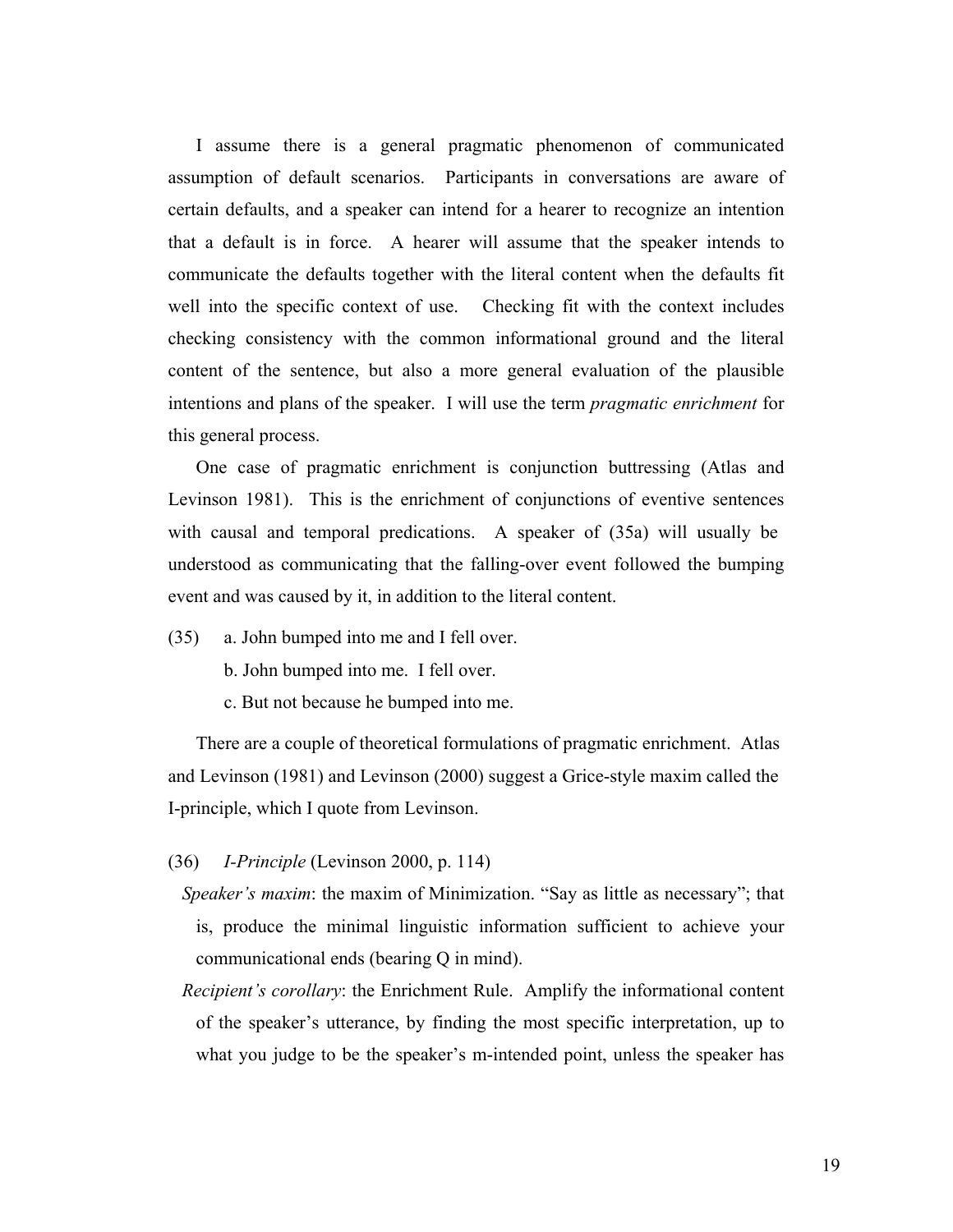broken the maxim of Minimization by using a marked or prolix expression. Specifically:

- a. Assume the richest temporal, causal and referential connections between described situations and events, consistent with what is taken for granted.
- b. Assume that stereotypical relations obtain between the referents or events, unless this is inconsistent with (a).
- c. Avoid interpretations that multiply entities referred to (assume referential parsimony); specifically, prefer co-referential readings of reduced NPs (pronouns or zeros).
- d. Assume the existence or actuality of what a sentence is about if that is consistent with what is taken for granted.

In the recipient's corollary, items a. and b. are generalizations of conjunction buttressing.

According to the I-implicature hypothesis, the understood temporal and causal relations are not part of the literal content of (35a) or (35b), but are added by pragmatic application of the maxim (36). A status as a conversational implicature is supported by the fact that the enrichment can be cancelled by the addition of (35c).

Levinson's statement of the enrichment seems unnecessarily and implausibly strong. It is not clear why one should think that the *most* specific extension of literal meaning which is consistent with everything else should necessarily be the communicated information. Nevertheless, the general idea that literal content is amplified with additional information which fits into the context is convincing. The picture is supported by the fact that the same pattern of reasoning comes up in non-linguistic behavior. For instance, in the scenario (37a), A is understood as silently communicating the information (37b) by non-linguistic (or partially nonlinguistic) means.

(37) a. A to B: Why don't you borrow my bike?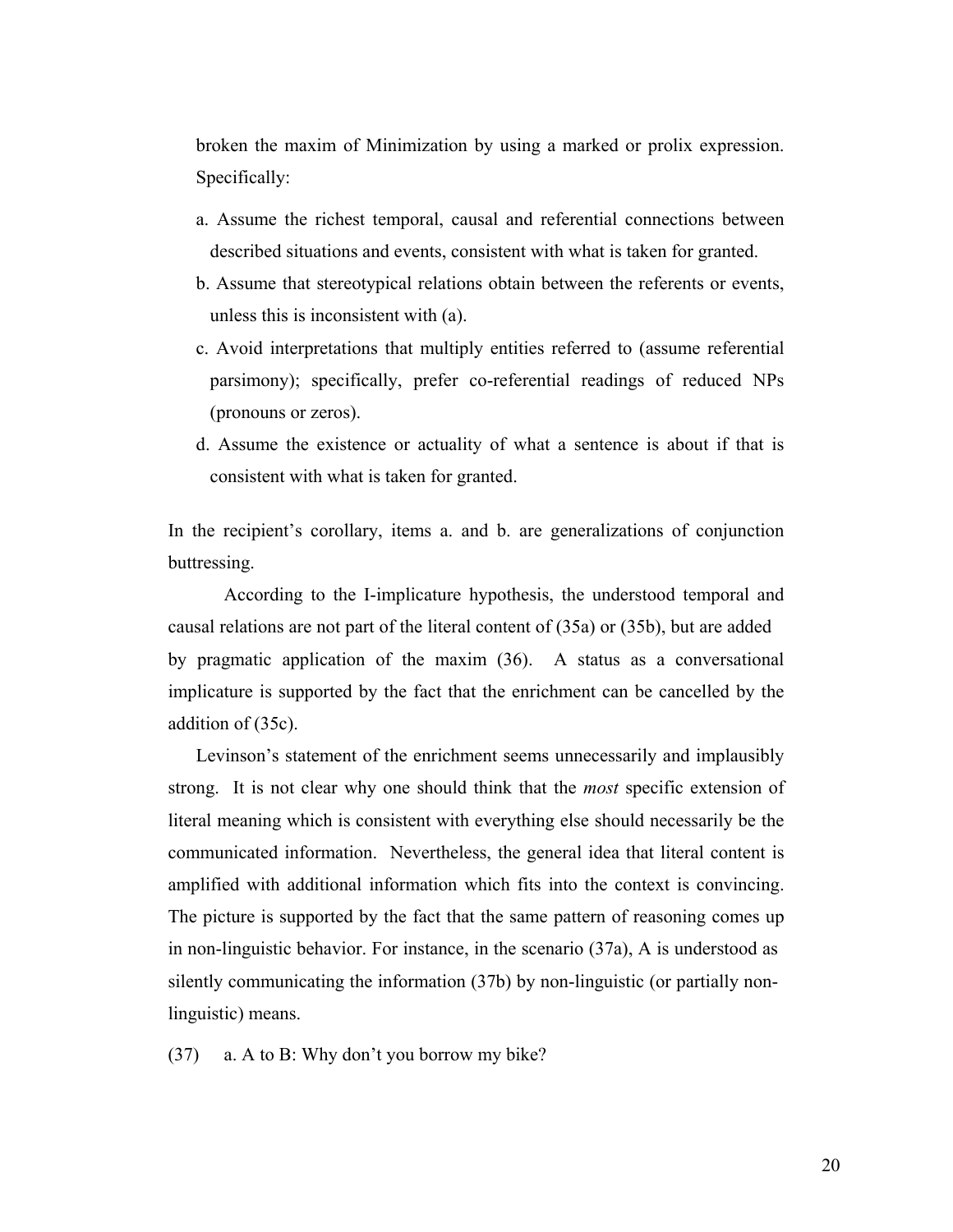(A hands B a key)

b. This is the key to the lock on my bike.

As I have already said, I think that the whole process is guided by a system of defaults. At a very general level little more need be said than that speakers and hearers assume that literal content is to be amplified by application of default axioms and generalizations. In addition, one needs an account of how default axioms apply in interaction with contextual information and literal content, and an account of the competition between defaults. These matters might be addressed with a default logic, as extensively investigated by Asher and Lascarides (1993, 2003). At the specific level, one needs to hypothesize specific default axioms which are responsible for enrichment implicatures.

My lesson from this consideration of a general framework is that the pragmatic presupposition of soft triggers should be based on a default generalization which interacts with hypotheses about linguistic form and content to generate defeasible implicatures. I will introduce and illustrate the generalization by looking at specific examples involving *know*. As an expository notation, in  $(38)-(41)$  I write a description of the alternative set *Q* into the logical form, next to the sentence which is headed by *know*. This corresponds to the hypothesis that the lexical entry for *know* includes a representation of a set of alternatives, each of which is obtained by combining a contrasting function (either *unaware* or *know*) with the same arguments as are used for *know* in building the propositional denotation. (In this case, these arguments are the complement denotation *rain*, and the subject denotation *j*.)

(38) assertion: John knows it is raining.

alternative: John is unaware it is raining

 $Q = \{John knows it is raining, John is unaware it is raining\}$ 

 *=* { *rain* ∧ *j believe rain, rain* <sup>∧</sup> ¬*j believe rain* } disjunction of alternatives: *rain*

(39) John knows it is raining.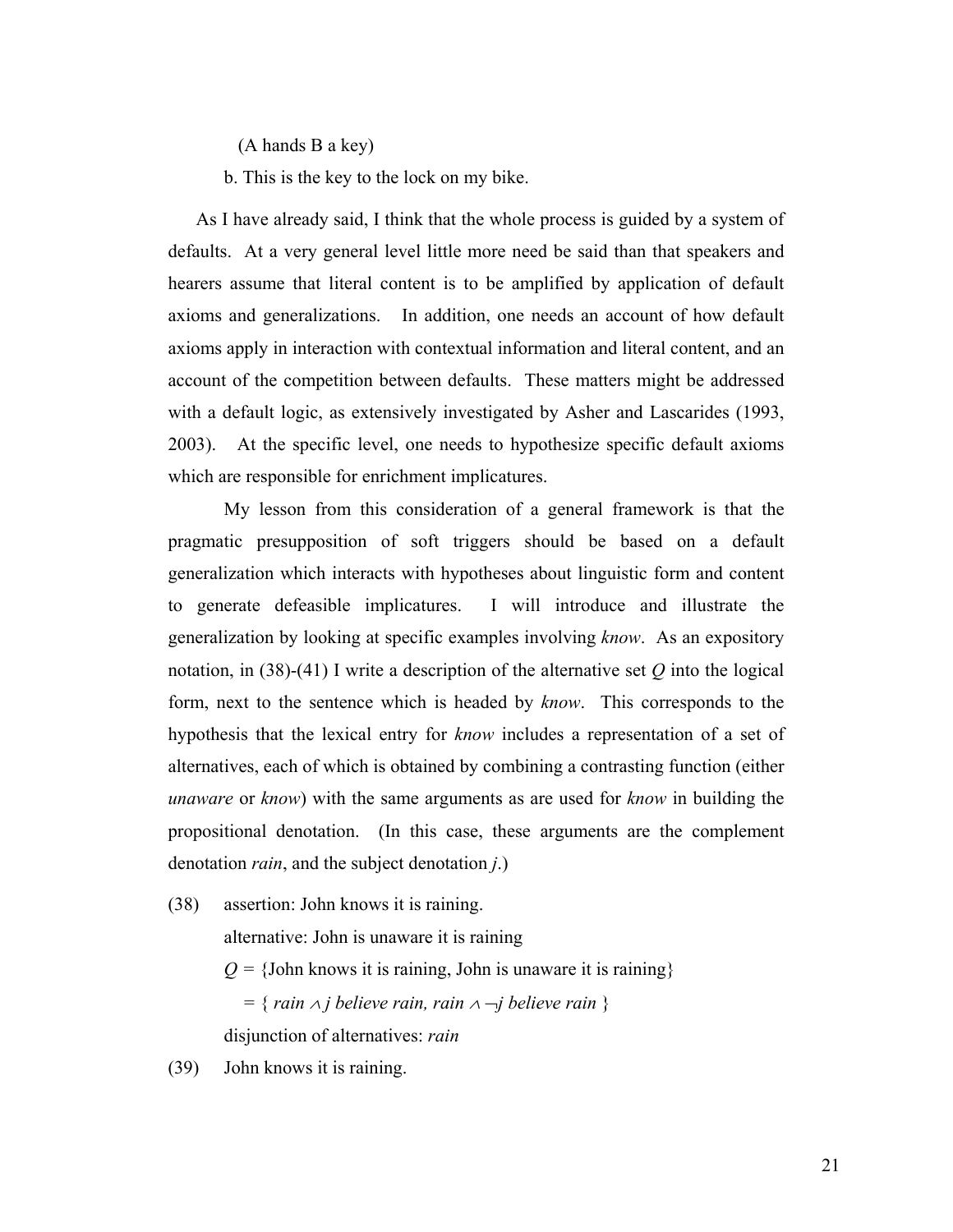[[John knows it is raining]

*Q* = { *rain*  $\land$  *j believe rain, rain*  $\land$   $\neg$ *j believe rain* } ]

(40) John doesn't know it is raining. [not [[John knows it is raining]

*Q* = { *rain* ∧ *j believe rain, rain* <sup>∧</sup> ¬*j believe rain* } ]]

(41) If John knows it is raining, he won't go outside.

[If [[John knows it is raining]

*Q* = { *rain*  $\land$  *j believe rain, rain*  $\land$   $\neg$ *j believe rain* } ] [not [he will go outside]]]

The effect of these representations is that the alternative set *Q* is made available at the discourse level. In each example,  $Q$  consists of the two propositions *rain*  $\land$  *j believe rain* and *rain*  $\land \neg j$  *believe rain*. At the discourse level, the alternative set *Q* is interpreted as a question under discussion.

(42) is the generalization about questions under discussion which will support an enrichment implicature. I assume that Q is a true generalization, and one which is known by participants in conversations, so that it can be used in enrichment reasoning. In (43), I specialize (43) to cover specifically those questions which are contributed as alternative sets by constituent clauses.

# (42) *Generalization Q*

If Q is a question under discussion in an utterance context with informational ground c, then typically, c entails that some element of Q is true.

(43) *Generalization G*

If  $\psi$  is uttered in a context with informational ground c and  $\psi$  embeds a clause φ which contributes an alternative set Q, then typically c entails that some element of Q is true.

In these statements, *c* denotes the global informational common ground for an utterance. In the simplest formal model, *c* is simply the strongest proposition which the conversational participants take for granted. Equivalently, one can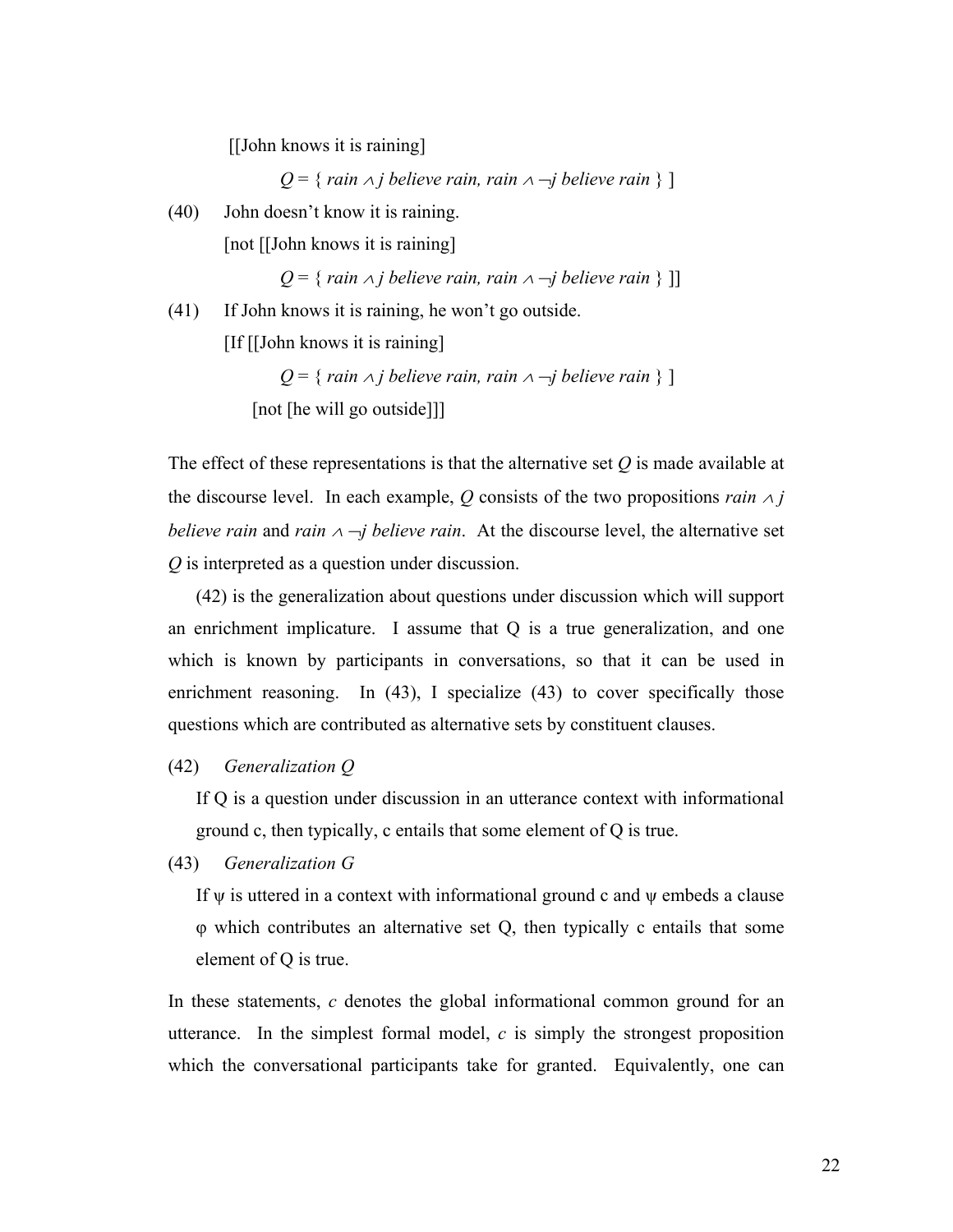think of c as the conjunction of all the propositions which the participants take for granted.

Suppose any of the sentences  $(38)$ – $(41)$  is uttered in a context with informational common ground c. Each of these sentences has a sub-clause which contributes the alternative set  $Q = \{rain \land j \}$  believe rain, rain  $\land \neg j \}$  believe rain $\}$ . The application of the default generalization G generates a cancelable implicature that c entails that some alternative is true, which I will write c⊧some(*Q*). In this example, this amounts to a pragmatic presupposition that it is raining.

What is the general theoretical status of the derivation I have proposed? The notion of conversational implicature in the theory of pragmatics refers to communicated information which goes beyond literal semantic content. A core case of conversational implicature is the scalar quantity implicature illustrated in (44). A speaker who uses (44a) will normally be understood as conveying the additional information (44b), which is known as a conversational implicature of (44a). Or more accurately, the speaker of (44a) is normally understood as conveying the additional information (44c), which leaves open the possibility that the speaker is uncertain whether John left some parts of the questionnaire undone or not.

- (44) a. John completed part of the questionnaire.
	- b. > John did not complete all of the questionnaire.
	- c. > The speaker does not believe that John necessarily completed all of the questionnaire.

My derivation for *c*⊧*some*(*Q*) shares the criterial properties of defeasibility and calculability with scalar quantity implicatures, and other core cases of conversational implicature. Calculability is the property of being derived in a systematic way by reasoning about literal meaning, speaker's intentions, discourse structure, and so forth. Enrichment reasoning using G has the status of a calculation of the information *c*⊧*some*(*Q*). Defeasibility of the implicature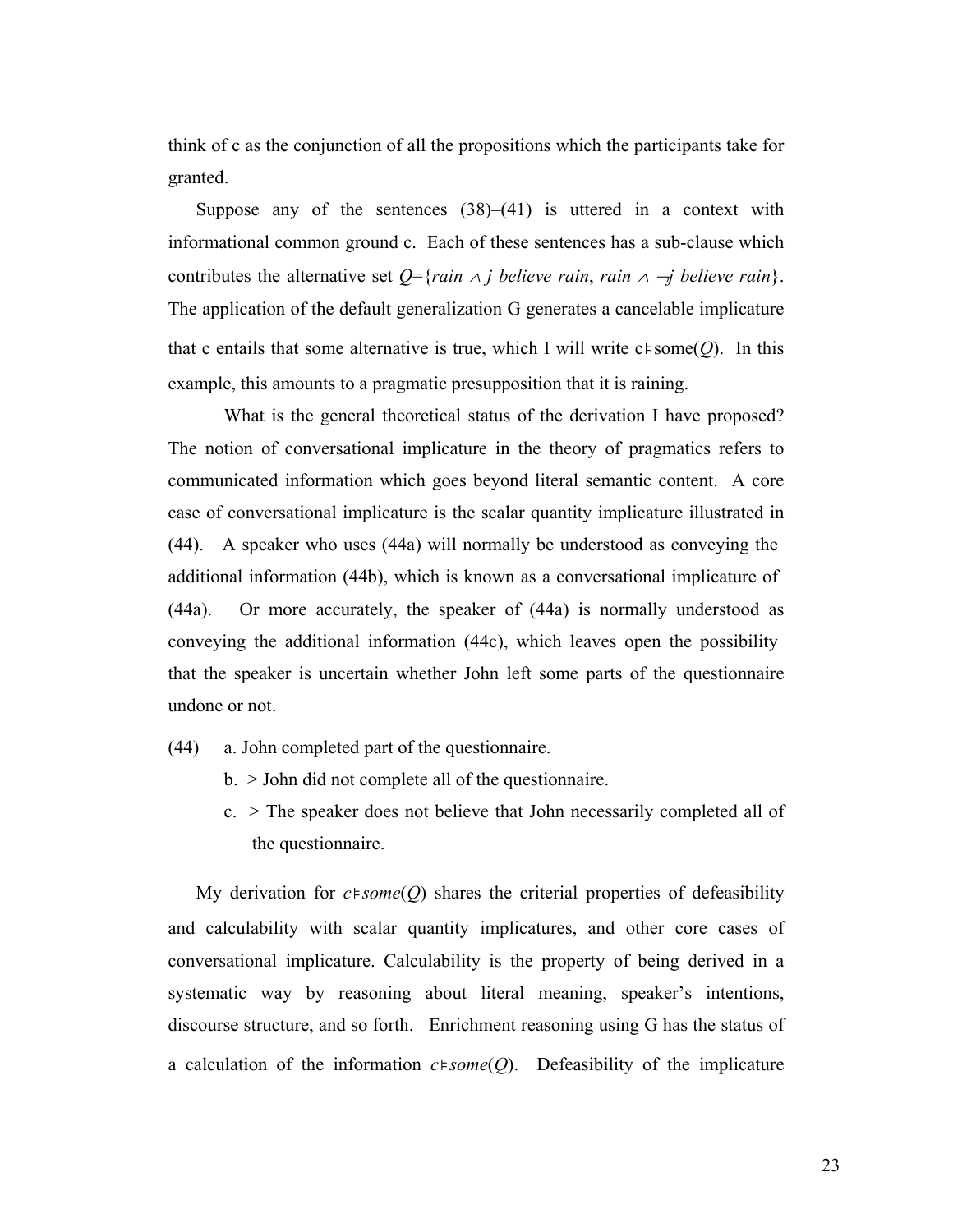results from the default status of generalization G. Although G holds stereotypically and in most cases, it does not always hold. In the presence of contrary information (in particular if the discourse context makes the added information implausible) the implicature can be suspended.

For these reasons, it is appropriate to call *c*⊧*some*(*Q*) a conversational implicature of utterances of the sentences (38)-(41). The implicature has a presuppositional status, because it states a condition on the global common ground *c*. This contrasts with most implicatures, which have an asserted status. For instance, it is clear that the scalar implicature in (44) is additional information the speaker conveys, rather than information he suggests is already a consequence of the common ground.

That conversational implicatures can have a presupposed status has been pointed out by Kadmon:

"On the terminology I have adopted, these implications are in fact pss [presuppositions]. That is because the intuition is not merely that it is implied that [a certain proposition] is true, but rather that it is implied that the proposition in question is being taken for granted."

--- Kadmon (2001), p. 210.

Note that in the formal model, being taken for granted is formalized as being entailed by the common ground c. In contrast, ordinary conversational implicatures relate to another complex of attitudes including the belief attitude of the speaker.

Grice's work on conversational implicature introduced the notion of a *generalized* conversational implicature, which is a conversational implicature which is derivable without reference to properties of a particular context (Grice 1967, 1975). Levinson (2000) argues that generalized conversational implicatures (GCIs) should be given a distinguished theoretical status. Since my derivation of the pragmatic presupposition of *know* relies on general properties of topical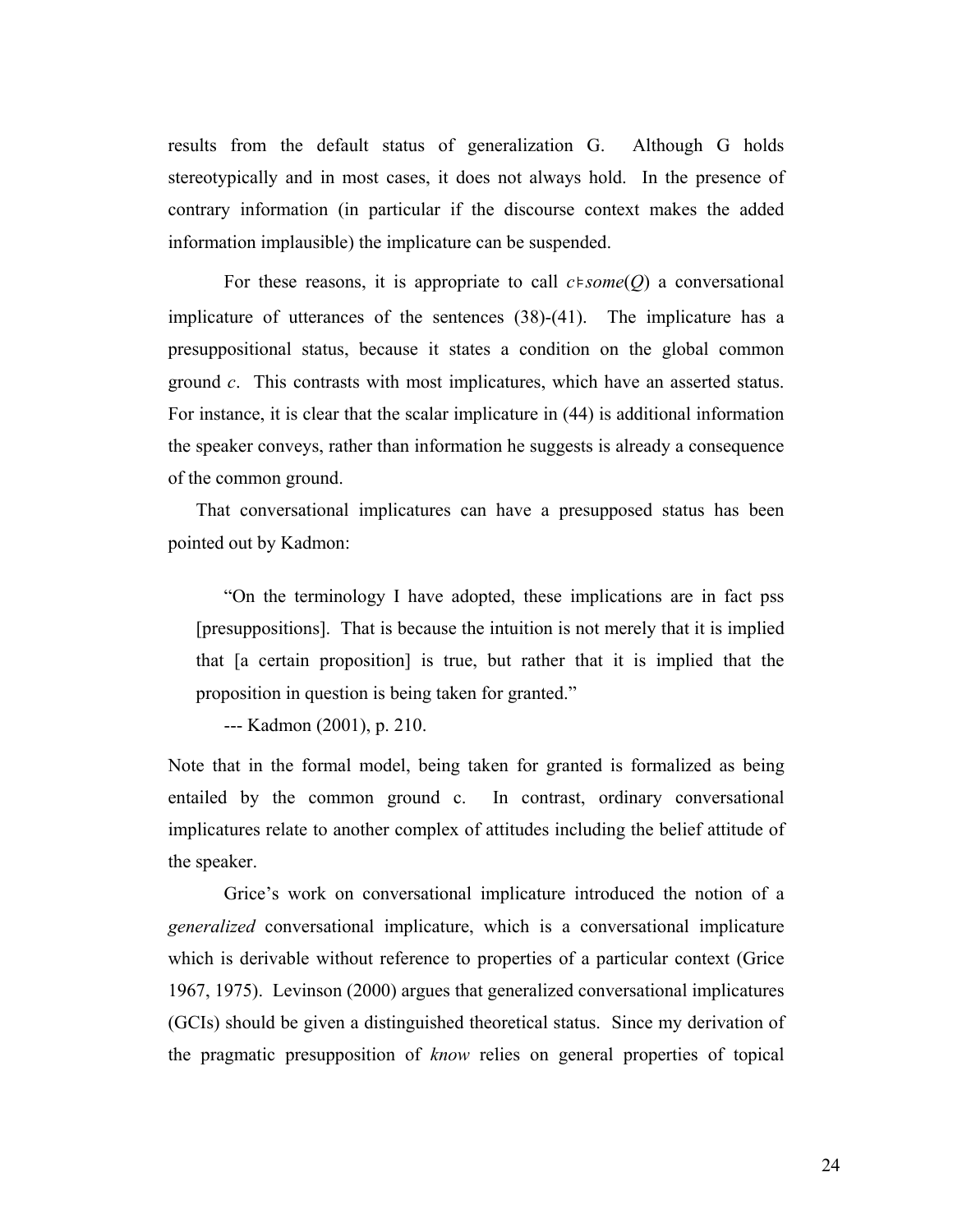questions in discourse, the implicature of *know* and other soft triggers on my account are GCIs, if this indeed is a distinct theoretical category.

Theories of pragmatics have suggested general patterns of derivation for implicatures, such as quantity implicatures (Grice 1967, Grice 1975, Horn 1972) and relevance implicatures (Sperber and Wilson 1986). Putting aside differences between an account based on defaults and one based on the I-principle, my derivation of the pragmatic presupposition of soft triggers falls into the class of Iinferences in the typology offered by Levinson (2000). He characterizes informativeness reasoning from the recipient's perspective as "what you haven't bothered to say, you expect me, the recipient, to supply" (Levinson 2000, p. 121). In these terms, a speaker of a sentence which embeds *John knows it is raining* uses a logical form which presents the alternative set {*rain* ∧ *j believe rain, rain* <sup>∧</sup> <sup>¬</sup>*j believe rain* }, but he does not bother to say that he assumes a common ground which entails that some alternative in the set is true. But the speaker expects the recipient to supply the information, because alternative sets in discourse typically have this property.

Summarizing the technical proposal of this section, a soft trigger contributes an alternative set to the discourse representation. Such alternative sets are typically interpreted as topical in the discourse. There is a default axiom that the informational common ground for an utterance entails the disjunction of such an alternative set. The pragmatic presupposition of the soft trigger is derived by enrichment reasoning, based on the default generalization. The presupposition has the theoretical status of a conversational implicature, and is suspendable (and therefore soft in my descriptive terminology) because of the default character the generalizations Q and G about alternative sets.

# **8. Compositional interactions**

There is a group of observations about the presupposition projection which are considered characteristic of semantic presupposition, because simple and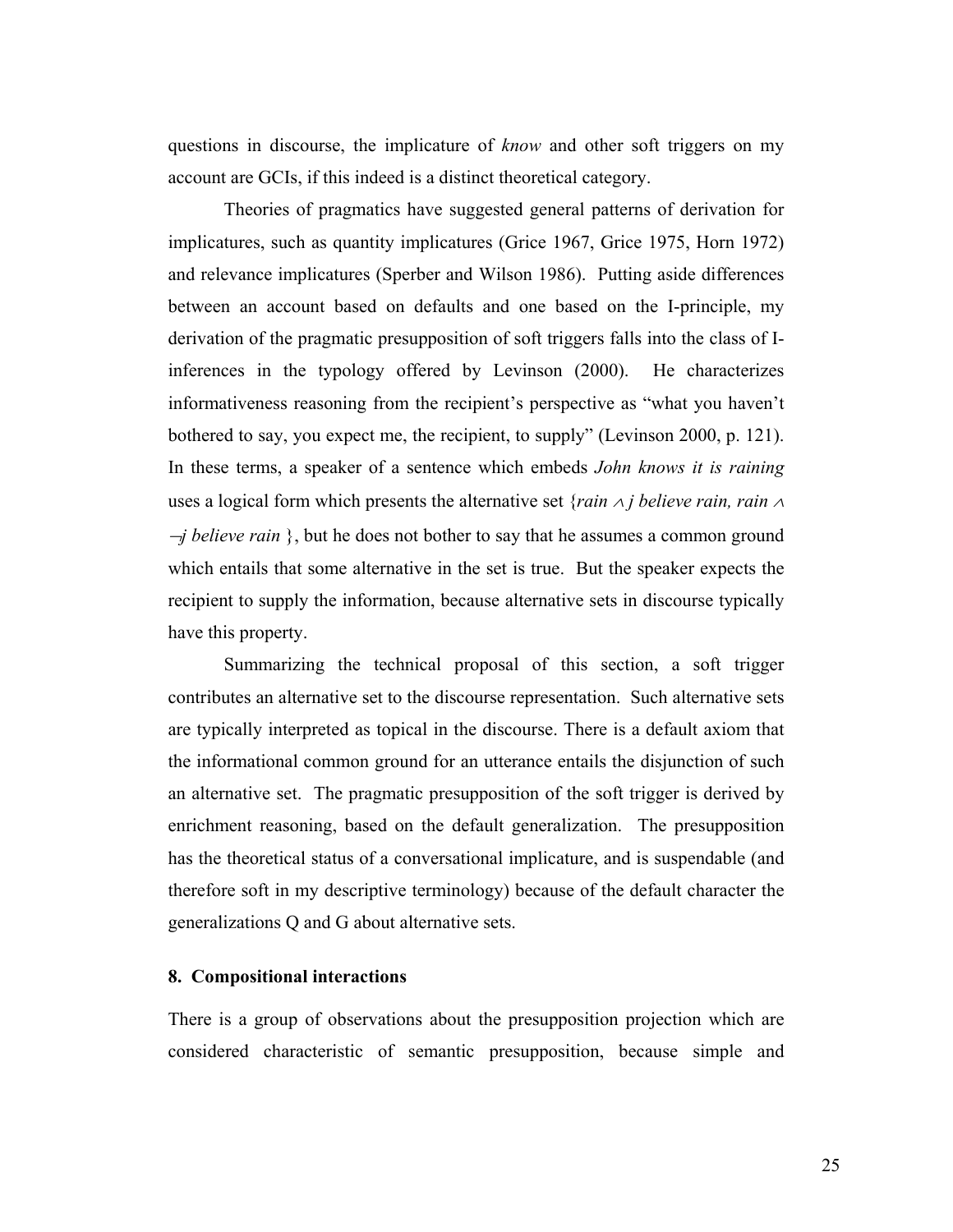explanatory accounts of them have been given in compositional semantic accounts using semantic presupposition (Karttunen 1973, 1974, Heim 1983). One case is the transformation of presuppositions in conditionals. In isolation, (45) presupposes that John has twins; this presupposition *q*′ comes from the definite description.<sup>8</sup> In a conditional context (46), the presupposition  $q'$  is transformed to  $p \rightarrow q'$ , where p is the assertion of the if-clause (in this case, that John has children). $9,10$ 

(45) Mary does not like John's twins.

 $>$  John has twins. (presupposition *q'*)

(46) If John has children, then Mary will not like his twins.

 $>$  If John has children then he has twins. (presupposition  $p \rightarrow q$ )

This transformation of presuppositions is explained in a dynamic compositional account using semantic presuppositions (Heim 1983). The potential problem for my analysis is that when we check similar examples with soft triggers, the data come out in the same way, with conditional weakening of the presupposition. Here is an example with *stop*.

(47) John has stopped smoking Luckies.

> At some past time, John smoked Luckies.

(48) If John ever smoked, then he has stopped smoking Luckies.

> If John ever smoked, then at one time he smoked Luckies.

It seems clear to me that the presupposition that John used to smoke Luckies is conditionally weakened in the way shown in (48). Imagine it is taken for granted that John is one of a group of friends who, if they ever smoked, started smoking as teenagers, and started with Luckies. Then the stronger presupposition that John once smoked is not supported in context, but the weaker one in (48) is supported. Sentence (48) is fine in this context, which indicates that the presupposition has been conditionally transformed. If conditional weakening is characteristic of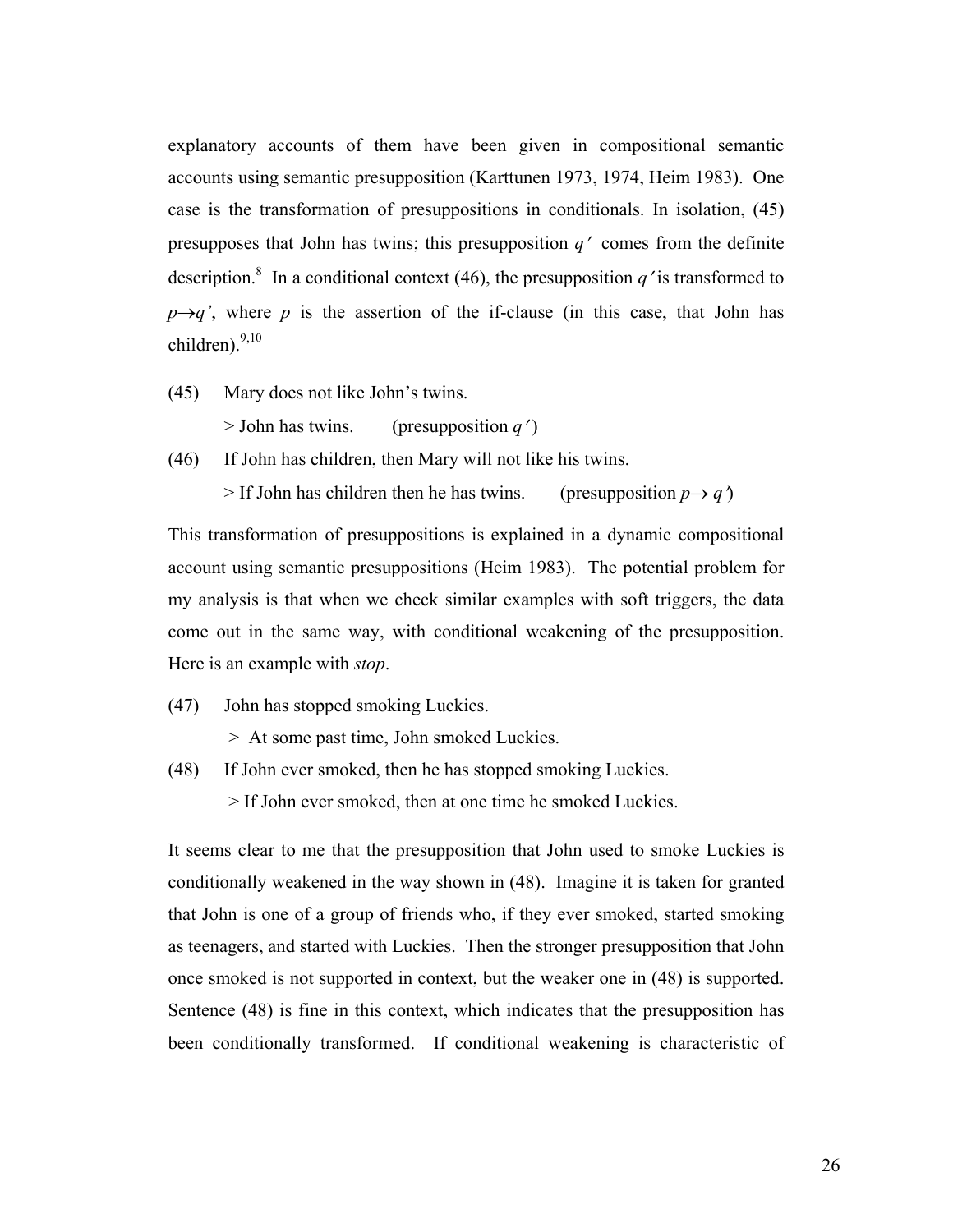semantic presupposition, this behavior appears to be evidence for a semantic treatment of the presupposition of *stop*.

Another compositional interaction is trapping by bound variables in quantified contexts. This is discussed in van der Sandt (1992); see also the discussion of the argument in Beaver (1997). In (49), the subject of *stop* is a quantified noun phrase *everyone in the house*. As a consequence, the alternatives generated by *stop* have a bound variable in them, as shown in the description of Q in the last part of the labeled bracketing.<sup>11</sup>

(49) Everyone in the house stopped smoking.

 $[everyone in the house]$ 

[e<sub>2</sub> stopped smoking  $Q = \{x_2 \text{ smoke before } r \text{ and } x_2 \text{ stop smoking at } r\}$ ,  $x_2$  smoke before r and  $x_2$  smokes at r}]

The problem for my analysis is that there is no single value for *Q* at the utterance level. This makes it unclear how the pragmatic derivation from section 7 should deal with the example, since it talks about alternative sets which are topical at the discourse level.

These two problems (presupposition projection and trapping by bound variables) are similar, because they involve interactions with compositional semantics. Accounts which assume lexical semantic presuppositions have the resources to deal with them, because they manipulate denotations which encode presuppositions. Furthermore, since the problems have to do with what is happening at embedded levels in the sentence, they seem to involve compositional semantics, rather than pragmatics. And finally, these phenomena have been analyzed in the literature on semantic presupposition, and some of the analyses of presupposition projection are compellingly simple. How could a pragmatic account do as well?

I will deal with this puzzle by formulating the pragmatic account in dynamic semantic terms, taking advantage of the same dynamic compositional interactions which are used in semantic accounts of presupposition projection.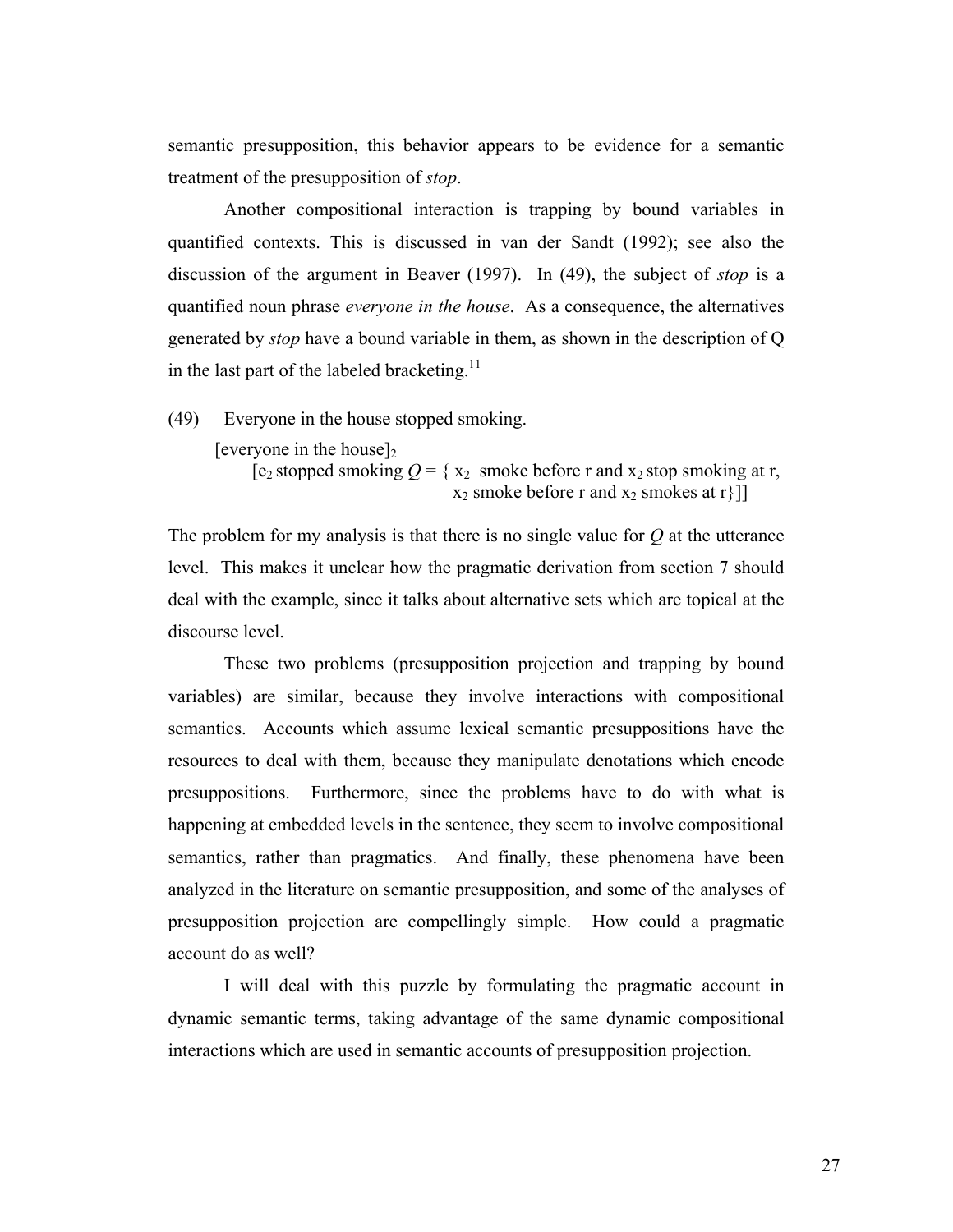I take it as axiomatic that the basic communicative act which is involved in pragmatic presupposition relates to a global common ground. To make a pragmatic presupposition is to communicate that one believes the common ground to have such-and-such entailments. Thus making a pragmatic presupposition is a global communicative act. On the other hand, in the case of the compositional phenomena above, it seems that one has to consider what information is available in a local compositional context. This is what semantic theories do when they check semantic presuppositions against a local information state (Heim 1983, 1991). This creates a tension between the global and local information levels.

To resolve the tension, I will use a strategy one could call *think locally, act globally*. The strategy is also used in David Beaver's work on accommodation (Beaver 1994). Whether some alternative is true will be checked against a local context, instead of a global context. But the act of making a pragmatic presupposition will still be global.

In the examples below, *c* is the global context (an information state or file) for the sentence which embeds *know*, and *d* is the corresponding local context for the clause headed by *know*. The local context *d* is determined by *c* and by compositional semantic rules. The point of the examples is to argue that in typical uses in a global context *c* of a sentence S embedding *know*, the corresponding local context d for *know* entails that some proposition in the alternative set determined by *know* is true. This will be abbreviated *d*⊧*some*(*Q*)*.*  These examples will motivate a generalization similar to G which refers to both a global common ground c and a local information state d. This generalization L will replace G in enrichment reasoning.

The first example (50) is a negation. In this compositional environment, *know* introduces the alternative set *Q* given at the end in the labeled bracketing. The fourth line gives the compositional semantic rule for negation from Heim (1983). When the rule is applied to this case,  $\varphi$  is the clause headed by *know*. The local context for *know* is read off the file change rule: it is the expression on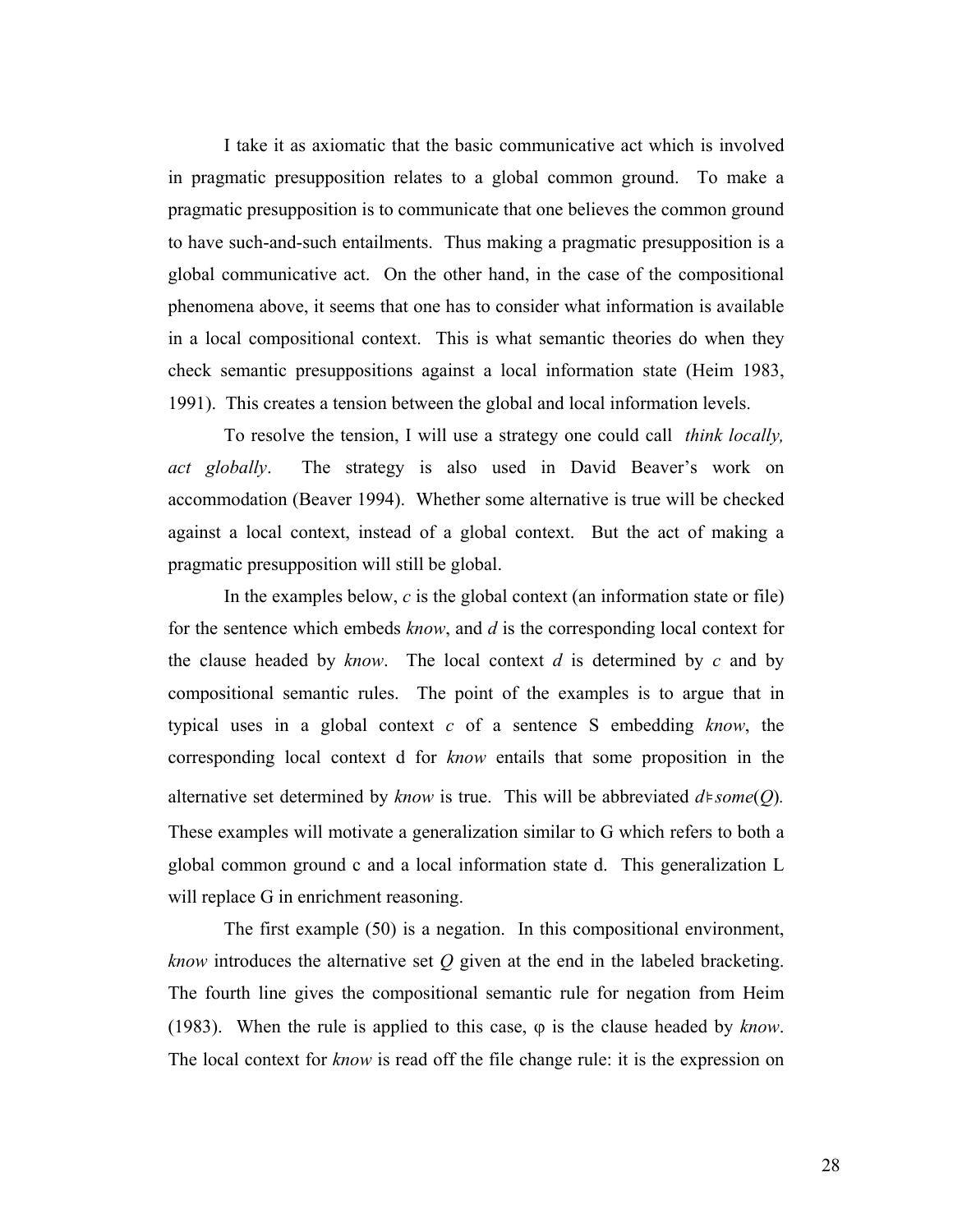the left of '+' in the sub-expression  $(c + \varphi)$ . In other words, the local context for *know* in this case is the global context *c*. This is stated on the bottom line in the example.

(50) John doesn't know it is raining.

[not [ John know it is raining

*Q* = { *rain*  $\land$  *believe*(*j,rain*), *rain*  $\land$   $\neg$ *believe*(*j,rain*)} ]] File change rule:  $c + \neg \phi = c - (c + \phi)$ *d=c*

I assume that, typically, the alternative set *Q* in such examples is construed as topical at the discourse level, and that as above, when an alternative set is topical, it is typically presupposed that some alternative is true. Putting these together, in a typical use of such negated examples, we have *c*⊧so*me(Q),* where *c* is the global context. Since the local context *d* for *know* equals the global context *c*, *d*⊧*some(Q).*

Notice that in this reasoning, it is important that  $Q$  is (or can be) interpreted as a topical question, even though it is introduced in an embedded position. This connects with what I said about the focus example (32), where an alternative set introduced at an embedded level is justified at the discourse level, in that case by the question.

 In the next example, *know* is embedded in the *if*-clause of a conditional. The reasoning is as in the previous example. In the file change rule for the conditional from Heim (which actually is a dynamic rule for a material implication), the local context *d* for  $\varphi$  is the global context *c*. Reasoning as before, in typical uses of sentences with this kind of embedding for *know*, *d*⊧*some(Q).*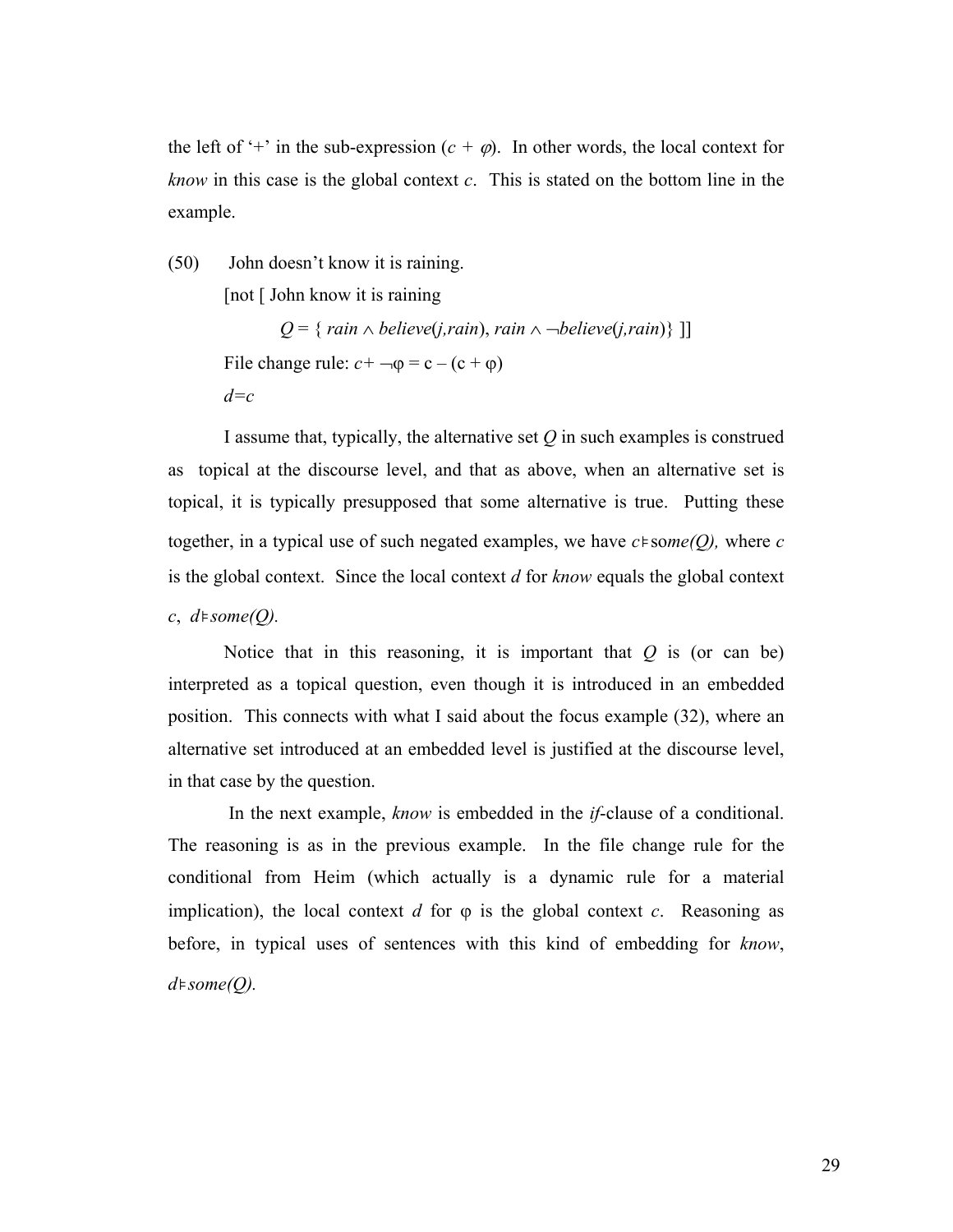(51) If John knows it is raining, he won't arrange to go out for lunch.

[if [John knows it is raining

*Q* = { *rain* ∧ *believe*(*j,rain*), *rain* ∧  $\neg$ *believe*(*j,rain*)}] [he won't arrange to go out for lunch]] File change rule:  $c+$  if  $\varphi$  then  $\psi = c - (c + \varphi - c + \varphi + \psi)$ *d=c*

In this reasoning, it is important that Q, which is introduced as an embedded position, can be a topic of conversation at the global level. I think that in this case, it is plausible to maintain that in a conversation where (51) is used, Q is a question under discussion at the discourse level.

In (52), *know* is in the main clause of the conditional, instead of the *if*-clause. I think that intuitively, the alternative set *Q* has the same status as in the previous examples: the example fits into a discourse where *Q* is topical, and typically it would be assumed that some alternative is true.

(52) If John has been outside, he knows it is raining.

[If John has been outside

[he knows it is raining

 $Q = \{ rain \land believe(j, rain), rain \land \neg believe(j, rain) \}$ ]]

 $d = c + John$  has been outside

In this case, I do not want to say that it is necessarily typical of uses of sentences with this general pattern of embedding that some alternative in *Q* is true. The reason is that in examples like (53), it is debatable whether *Q* is topical at the discourse level, and it is clear that at the discourse level, it is not presupposed that some alternative is true. That is, it is not presupposed that it is raining.

(53) If it is raining, then John knows it is raining.

So, I will say something weaker to cover (52): when *know* is embedded in the main clause of a conditional, then frequently the associated alternative set *Q* is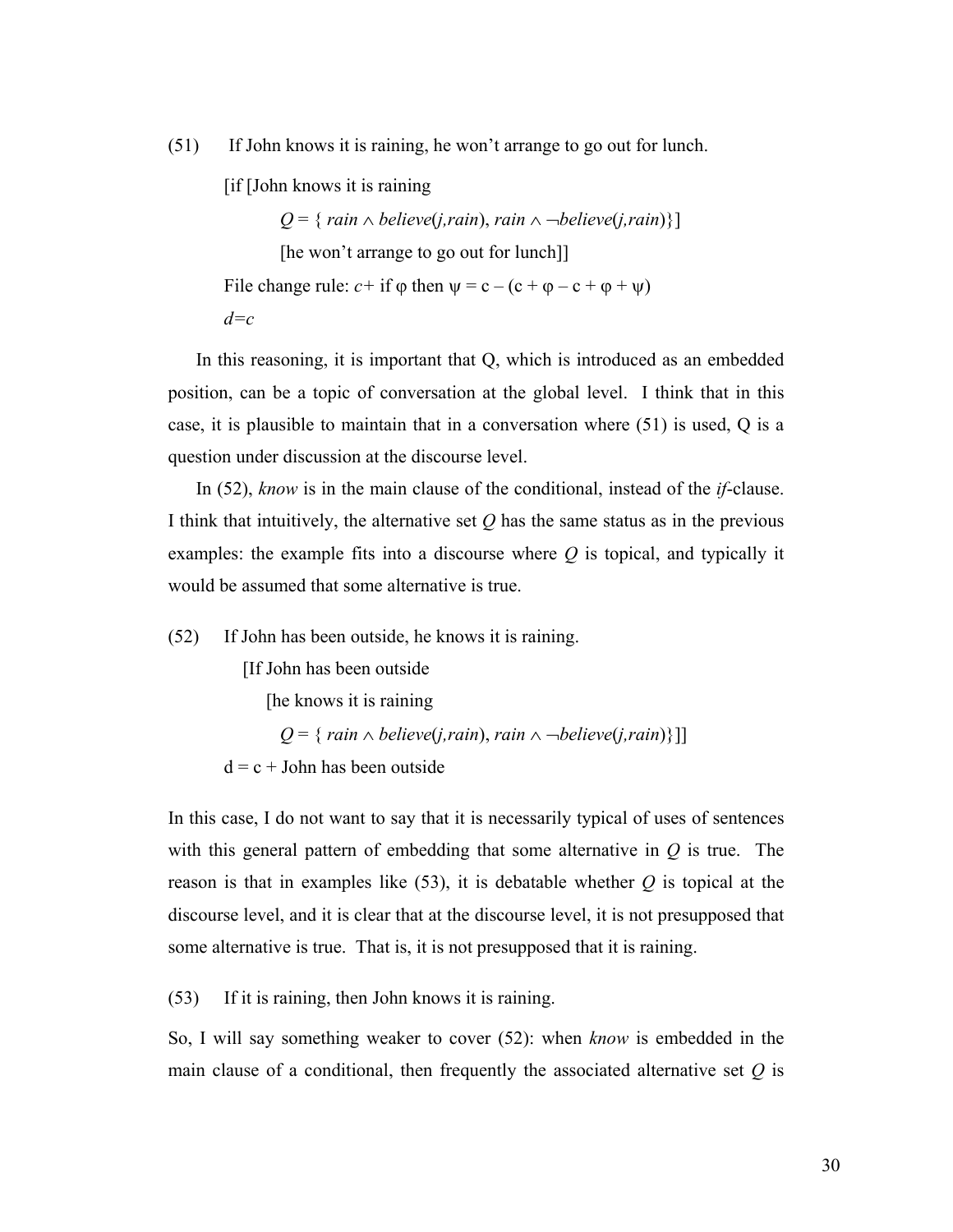topical in the discourse, and it is assumed that some alternative is true. In such cases, we can reason as follows. The file change rule for the conditional is

*c*+ if  $\varphi$  then  $\Psi = c - (c + \varphi - c + \varphi + \psi)$ 

and therefore the local context for  $\psi$  is  $c + \varphi$ , i.e.  $c + John$  has been outside. In a context where *Q* is topical and where the global information state *c* entails that some alternative is true, we also have *c+John has been outside*⊧*some(Q).* Since *d = John has been outside*, *d*⊧*some*(*Q*)*.* This reasoning relies on *d* being an extension of *c*.

Taken together, these examples support the following generalization.

(54) If  $\psi$  is uttered in a context with informational ground c and  $\psi$  embeds a clause φ of the form *x knows p*, then typically, the local context d for φ entails that some proposition in the alternative set  $\{p \land \text{believe}(x, p), p\}$ ∧ ¬*believe(x,p*)} is true, that is *d*⊧*some*(*Q*).

As I have justified it, the generalization follows from the alternatives suggested by *know*, not from a semantic presupposition of *know*. I am assuming that *know* has no semantic presupposition.

Let us return for a moment to (53). This is an example where it is *not* particularly plausible that Q (the question whether it is raining and John believes it is raining, or it is raining and John does not believe it is raining) is a question under discussion at the discourse level. Nevertheless, a use of (53) is an positive case for the generalization (54). Because of the file change rule stated above, the local context *d* in this case is  $c + it$  *is raining*. This entails the disjunction of the propositions in Q (that is, *d*⊧*some*(*Q*), as required in (54)), because this disjunction is simply the proposition that it is raining. This kind of example is a positive case for the generalization (54) for compositional-semantic reasons, not because of any typical properties of the global context. Notice by the way that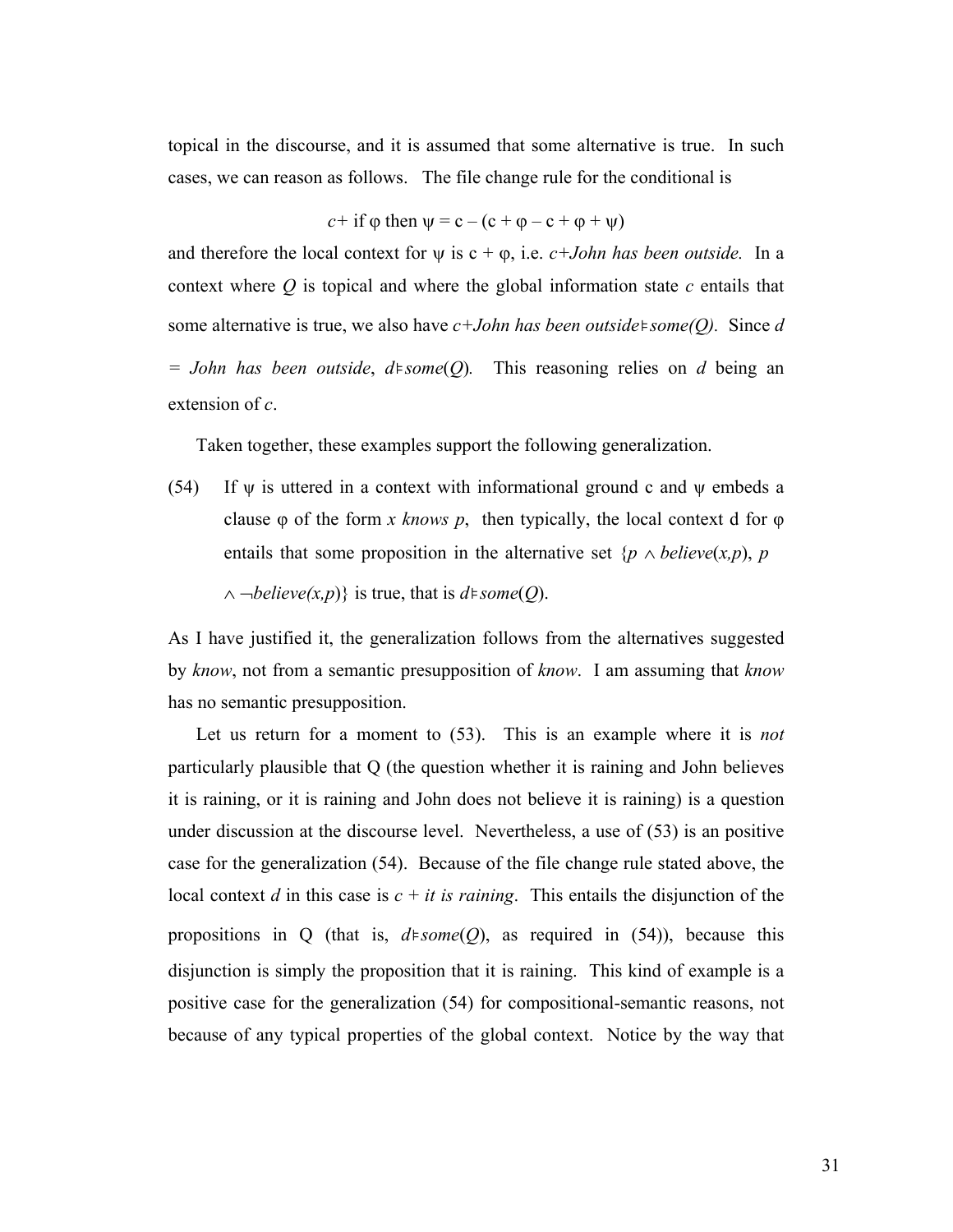(53) is a classic case of presupposition filtering, for a theory where *know* has a semantic presupposition.

Now I want to derive the pragmatic presupposition. Basically, I want to argue that the situation of the local context  $d$  entailing  $p$  is so typical that it carries over to other cases. Suppose that a speaker A uses any of the sentences S above which embed *x know p*. The hearer B is unsure whether the global context *c* is such that the corresponding local context *d* for *x know p* entails *p*. But B takes A's utterance as an indication that A thinks the global context is like that. B silently accommodates the assumption.

A speaker can expect a listener to reason in this way. That is, a speaker can expect a listener to assume that, in the absence of evidence to the contrary, the global context *c* is such that the corresponding local context for *x know p* entails *p*. This gives a default pragmatic presupposition that the global context for S is such that the corresponding local context for *x know p* entails  $p$ <sup>12</sup>

To restate this as enrichment reasoning, we need a default axiom which captures the dependency between c and d. This default axiom is (54). Here is a statement in general form.

(55) *Generalization L*: If a sentence ψ is uttered in a context with common ground c and ψ embeds a clause φ which contributes an alternative set *Q*, then typically c is such that the corresponding local context d for  $\varphi$  entails that some element of *Q* is true.

The phrase "corresponding local context" refers to the correspondence between global and local contexts which is established by compositional semantics. Given a fixed disambiguated LF and a global context c, the local context d is uniquely determined. So even though L mentions a local context, it is still a constraint on the global context c. Therefore it can be used in enrichment reasoning to generate a presuppositional conversational implicature. Using L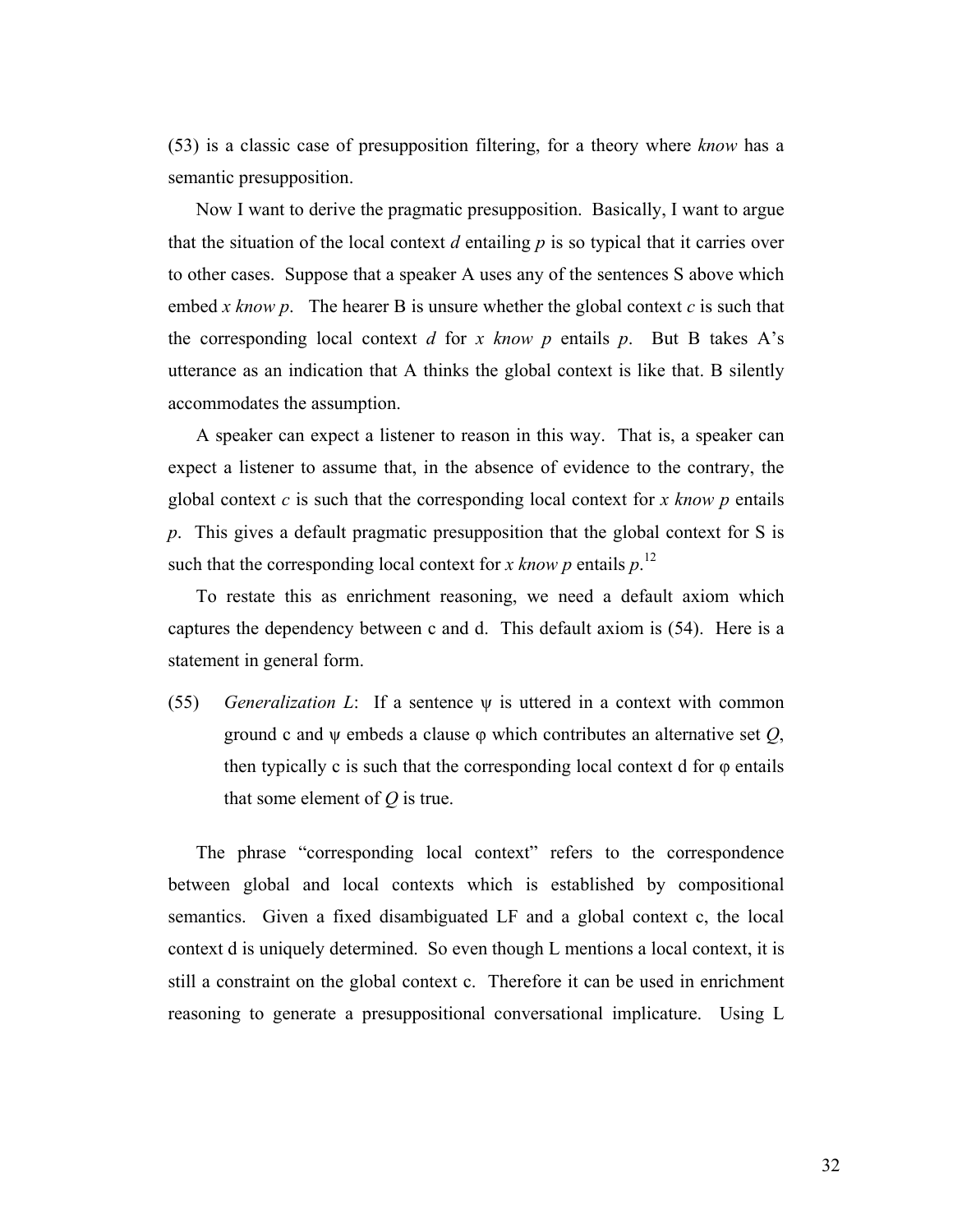instead of G will have consequences for the specific pragmatic presupposition which is generated. The consequences are worked out in the next section.

But first some more about L. When I justified it, I looked just at examples involving *know*. Similar examples can be given with other soft triggers. And in the positive cases I looked at, some $(O)$  was either entailed by the global common ground, or was entailed by the local information state *d* for compositionalsemantic reasons. There are other cases (to which we turn immediately) where some(*Q*) is entailed by the local information state *d* because of a combination of information in the common ground, and information which is added by compositional semantics. These are another bunch of positive cases for the generalization. And as with G, it could even be that L is just a robust statistical generalization for which no general justification such as the one I attempted above can be given. All that matters for my derivation is that the generalization L is assumed by speakers and hearers, so that it can be used in enrichment reasoning.

### **9. The compositional contribution to pragmatically triggered presuppositions**

Here is the conditional weakening example which was discussed earlier, where we see the projection behavior which we used to think was characteristic of semantic presupposition.

(56) If John ever smoked, then he has stopped smoking Luckies.

> If John ever smoked, then at one time he smoked Luckies.

By the method of the previous section, we derive the following condition on a common ground *c*.

(57) *c* is such that the corresponding local context *d* for *he has stopped smoking Luckies* entails that John once smoked Luckies.

Using the compositional derivation for (56), we find that the corresponding local context *d* is  $c + John$  *once smoked*. So, the condition is equivalent to (58).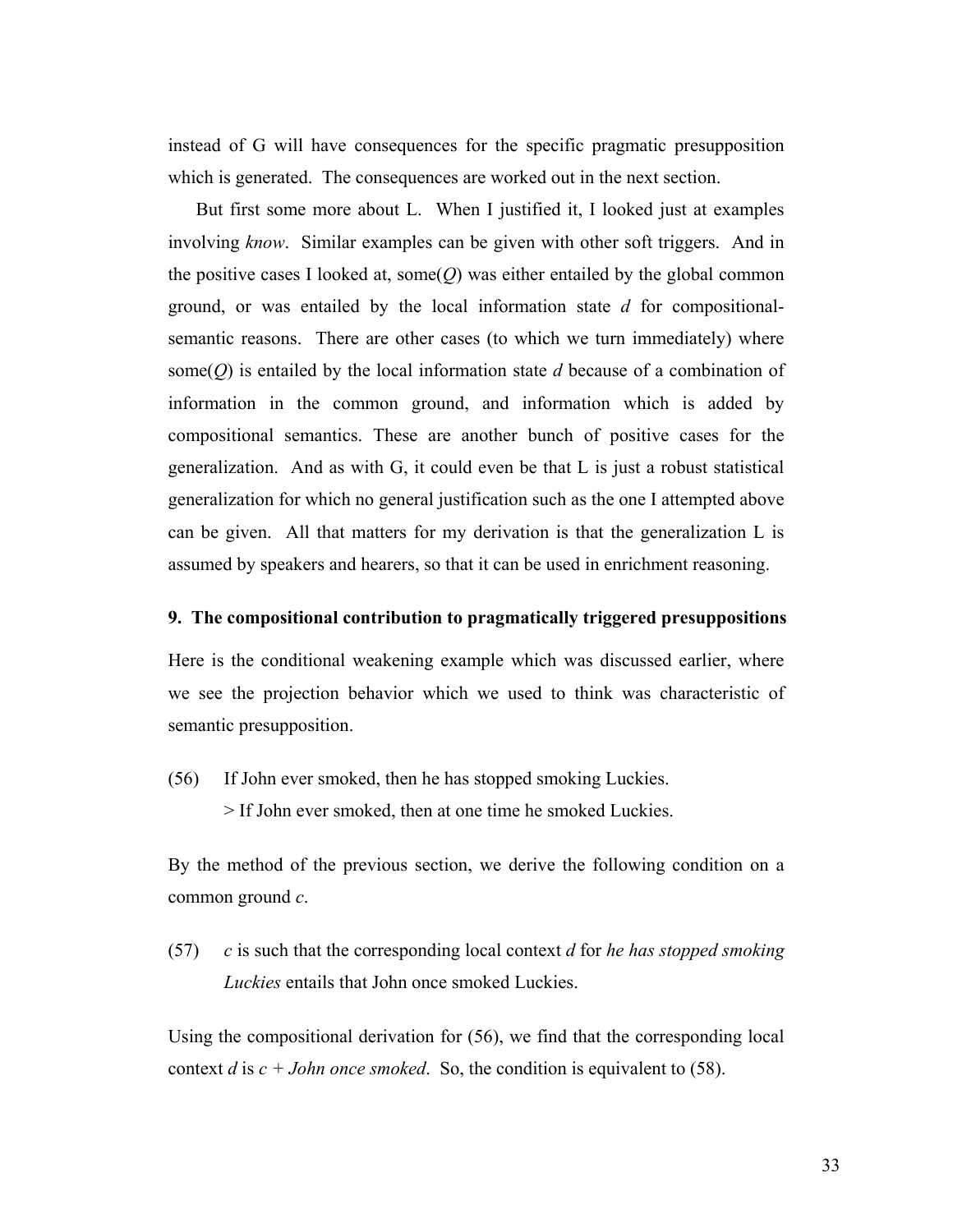(58) Constraint on c derived by enrichment reasoning using Generalization L and the logical form of (56).

*c + John once smoked* entails that John once smoked Luckies

Notice first that this is a presuppositional conversational implicature. It is presuppositional because it describes an entailment of the global common ground c. In Stalnaker's conception, pragmatic presuppositions are precisely communicated constraints on common grounds. For this consequence to come out, it is crucial that even though L also refers to a local information state, it is interpretable as a default constraint on the global common ground. Second, (58) is a conversational implicature because it is communicated information going beyond literal content, which is derived in a systematic way using conversational reasoning.

(58) agrees with the presupposition which is perceived intuitively. It is also the same presupposition which is derived on an account which says that *stop* encodes a semantic presupposition in its lexical meaning. I assume that hard triggers like clefts do introduce semantic presuppositions, and for them presupposition projection looks the same as for soft triggers. So, the analysis derives the same projection behavior for hard and soft triggers. The reason this happens is that both the semantic and pragmatic derivations check something (either the truth of a semantic presupposition, or some alternative being true) against a local context *d* which is obtained (in exactly the same way in the two cases) from a global context *c* and dynamic compositional semantics.

There is discussion in the literature which says that this result is desirable. Chierchia and McConnell Ginet (1990) say that semantically and pragmatically triggered presuppositions should be filtered or transformed in the same way by dynamic compositional semantics: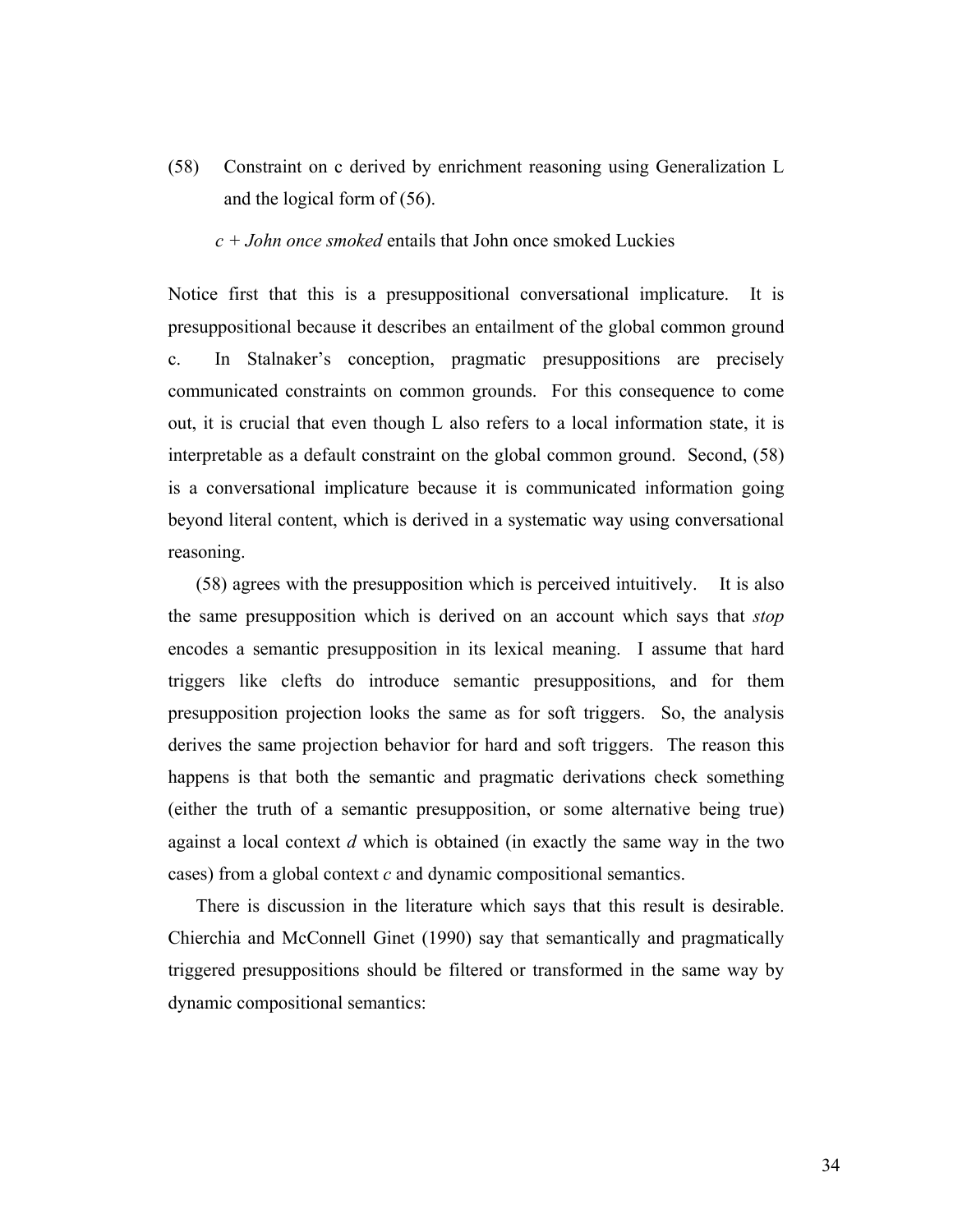(CM) While there can be two sources of presuppositions, we would expect that their projection properties are the same since the context-change potential of non-atomic sentences is independent of how the presuppositions of atomic sentences are triggered. (Chierchia and McConnell-Ginet 1990, p. 313)

There is perhaps something puzzling about what Chierchia and McConnell-Ginet suggest here. The pragmatic reasoning which derives conversational implicatures is reasoning about utterances. This is particularly clear in the case of reasoning about common grounds, which are features of utterance context. How could dynamic compositional semantics, which assembles denotations of parts of an utterance into an utterance denotation, have the chance to filter a presupposition which is derived from conversational reasoning about an utterance denotation?

It would be a mistake to think that this point is automatically countered by the fact that current theories use dynamic semantic objects for both compositional semantics and pragmatics, or that the information states which are used in dynamic compositional semantics are sometimes called "hypothetical contexts." The *d*'s of the previous section are information states used in compositional semantics; they are not utterance contexts. Therefore pragmatic arguments do not automatically apply to them in the same way as they apply to common grounds.

Kadmon (2001, p. 216) expresses an opinion related to (CM):

(K) Secondly, if you want to ask **why** it is that the conversationally triggered pss [presuppositions] of complex sentences should systematically involve local contexts, that question is independent of simply applying the filtering projection theory in order to predict the right pss. After all, when we applied filtering to conventionally triggered pss, that didn't explain why they systematically involved local contexts, either. We never used the mode of triggering in order to explain why the local contexts were crucial.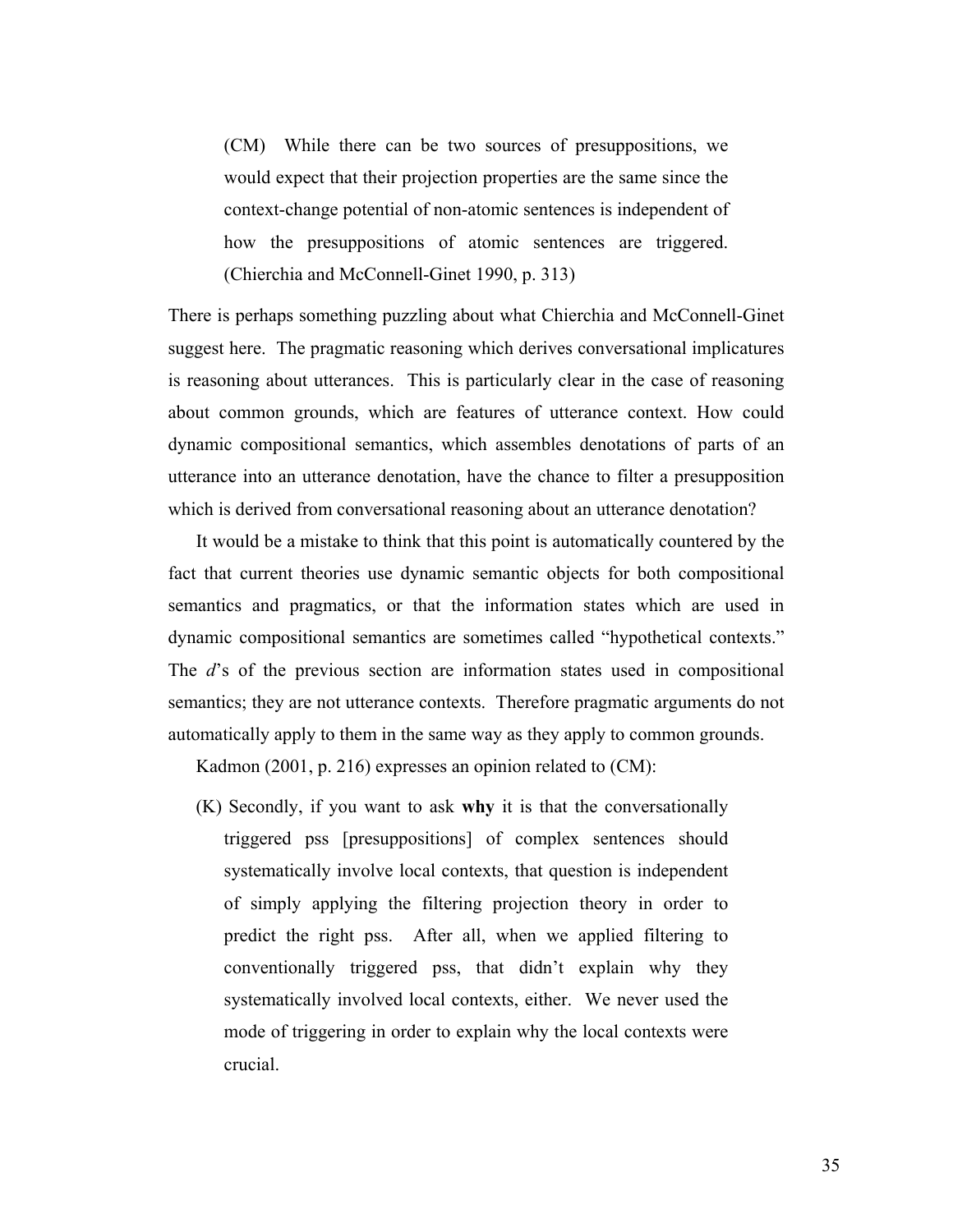Thirdly, on further reflection, it does not seem so strange that conversationally triggered pss should depend on their local context. After all, each clause is uttered in its local context – isn't it natural to assume that it is required to be relevant in that local context?

I mainly disagree with Kadmon's reasoning here. I do think that dynamic compositional theories explain or rationalize projection behavior for semantic presuppositions, as was originally claimed in Heim (1983). In particular, that framework gives a deep explanation for sensitivity to local contexts. The file change rule (59) for the material implication states the semantics of the construction, but also determines local contexts for  $\varphi$  and  $\psi$ . The syntax of this file change formula together with the interpretation of semantic presupposition as a definedness condition of the file change potentials denoted by clauses makes the sensitivity to local context and the specific filtering behavior fall out. In this sense the architecture of the dynamic framework for semantic presupposition explains why local contexts are crucial.

(59) c + if  $\varphi$  then  $\psi = c - [c + \varphi - c + \varphi + \psi]$ 

Notice that this point is not harmed by the argument in Soames (1989) against the claim in Heim (1983) that the specific projection behavior of lexical items is derivable from their non-presuppositional compositional semantics. It is possible to write down other file change rules for the material implication which correspond to the same operations on truth values or on propositions, but which have different local contexts for the constituent clauses, for instance (60).

(60) c + if  $\varphi$  then  $\psi = c - [c + \varphi - c + \psi]$ 

With the different file change rules, we get different presupposition projection behavior, because the local contexts are different. This is a counterexample to the claim in Heim (1983) that projection behavior follows from non-presuppositional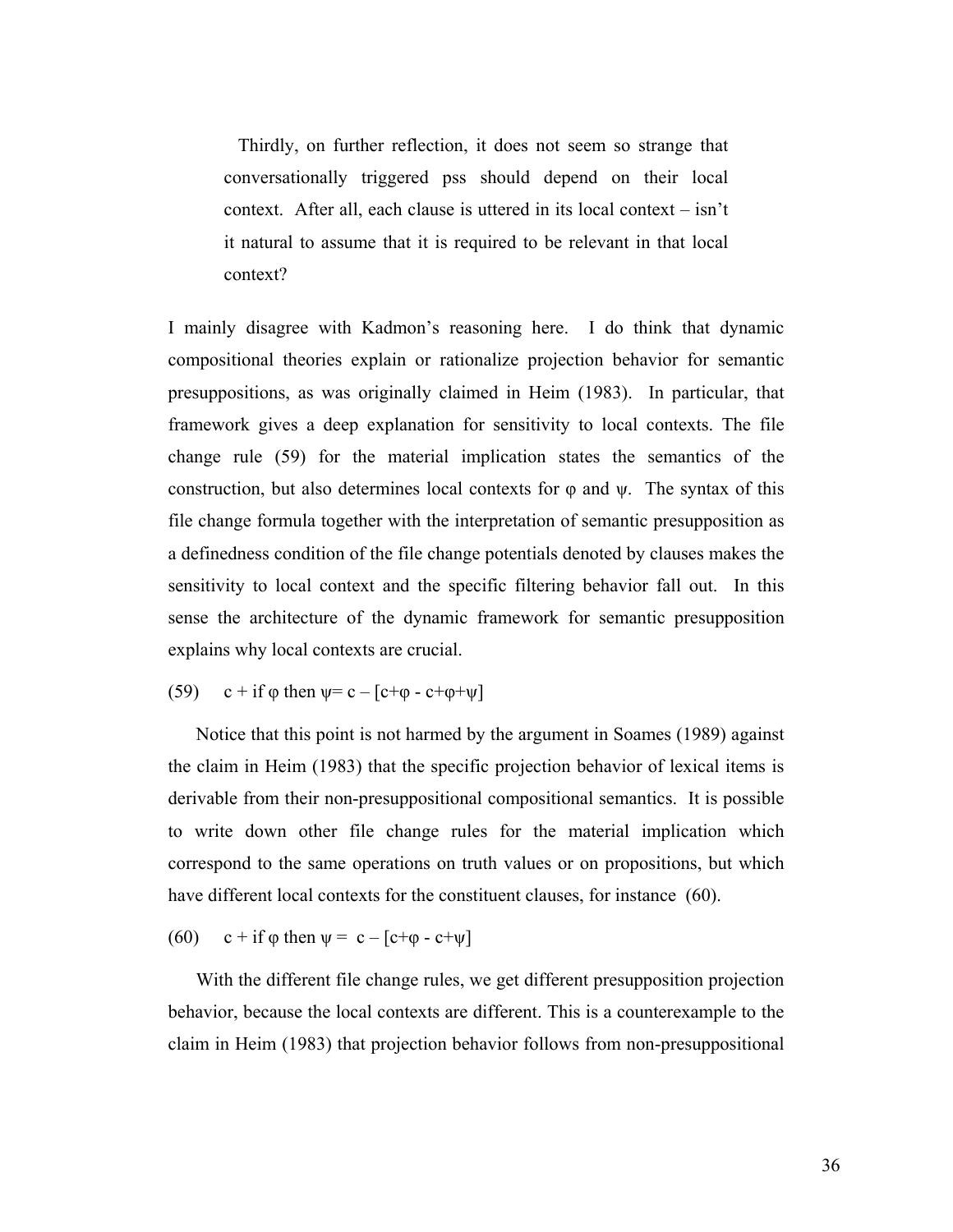meaning, but does not matter for the point I am making here. Also with the second file change rule for *if*-*then*, presupposition satisfaction and transformation are sensitive to local information states. So, contrary to Kadmon, semantic presupposition theory *does* provide an explanation for sensitivity to local contexts in filtering behavior.

Second, I do not agree that "each clause is uttered in its local context" in the same way that a sentence is uttered in an utterance context. Local information states in dynamic semantics are devices which are used for stating compositional semantics---they do not have the status of contexts of utterance. For instance, I would not see the sense in saying that the utterance of ψ in the context *if φ then*  takes place in a context where the speaker takes it as granted that the speaker and hearer's common store of information entails φ. Instead, I would think that the context of utterance for  $\psi$  in this case is roughly the same as the context of utterance for *if*  $\varphi$  *then*  $\psi$ , perhaps with some slight additions, such as the information that *if*  $\varphi$  *then* has just been uttered. But I should not overemphasize this objection, since my account does use the notion of a local context for an embedded clause containing a soft trigger. This is the information state which is obtained by updating the assumed global information state with the function from global contexts to local contexts which is determined by compositional semantics.<sup>13</sup> If we wanted to, we could adopt Kadmon's language, and say that the embedded clause is uttered in this context. The only point is that this local context does not have the same status as a global common ground, so there is no reason to expect that pragmatic reasoning would apply to it in the same way that pragmatic reasoning applies to global common grounds.

Summing up, I do not agree with Chierchia and McConnell-Ginet and Kadmon that current theories of semantics and pragmatics generate general expectations that pragmatic presuppositions which do not have an origin in semantic presuppositions should be transformed in the same way by compositional semantics as semantic presuppositions, or that pragmatic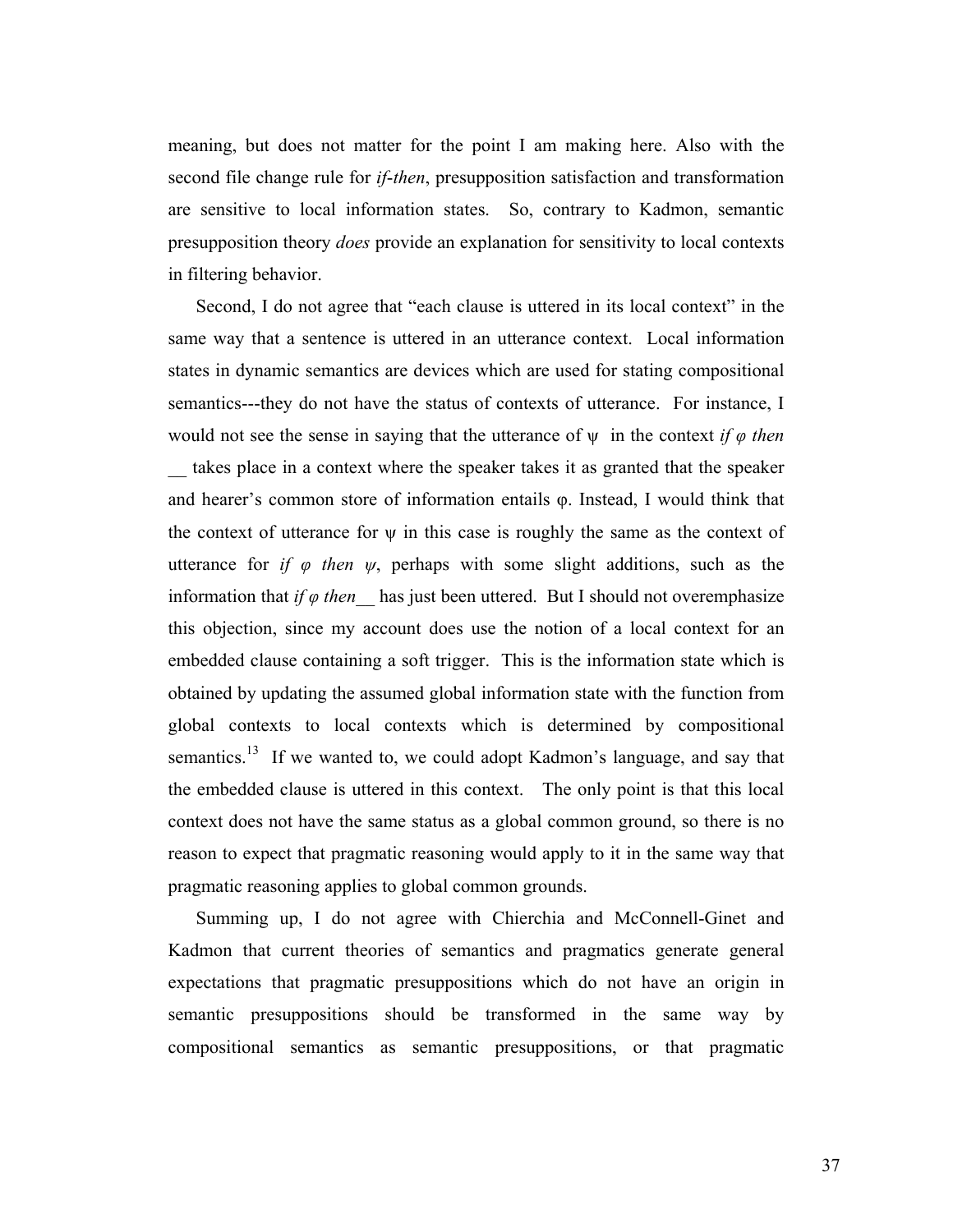presuppositions which do not have an origin in semantic presuppositions should be systematically sensitive to local contexts.<sup>14</sup> If anything, I think the general expectation created by current theories of semantics and pragmatics is the opposite. Of course, I *have* proposed a theory which predicts parallel filtering/transformation behavior for semantic presuppositions and the pragmatic presuppositions generated by enrichment reasoning using L. But this prediction depends on the specifics of the derivation, and in particular on the formulation of L.

 My solution to the compositional puzzle is significantly different from what is suggested in (CM). In my solution, the pragmatics does not generate a presupposition which is filtered or transformed by compositional semantics. Instead, the pragmatic logic is artfully set up so that the pragmatic presupposition which is generated in the first place is already sensitive to compositional semantics. This explains how my solution avoids the problem I stated about (CM), namely that it does not make sense for compositional semantics to filter presuppositions which are generated by pragmatic reasoning about utterances. In the derivation using L, compositional semantics does not, strictly speaking, filter or transform presuppositions which have been pragmatically generated. Instead, as in standard models of the semantics-pragmatics interface, semantics is the input to pragmatics, and aspects of the semantics have consequences for what is derived pragmatically.

There is one way in which my model of the semantics/pragmatics interface is non-standard: the derivation assumes that a lot of the compositional semantics is visible to pragmatics. Generalization L refers to an embedded information state *d*. If we just have the semantic value of the sentence (a certain dynamic proposition or file change potential), it is not possible to apply the condition, because to apply it, one has to find the *d* which corresponds to the global *c*. It seems that to apply the condition, one has to have access to something like a structured proposition (Lewis 1972) which stores the pieces from which the semantic value is composed.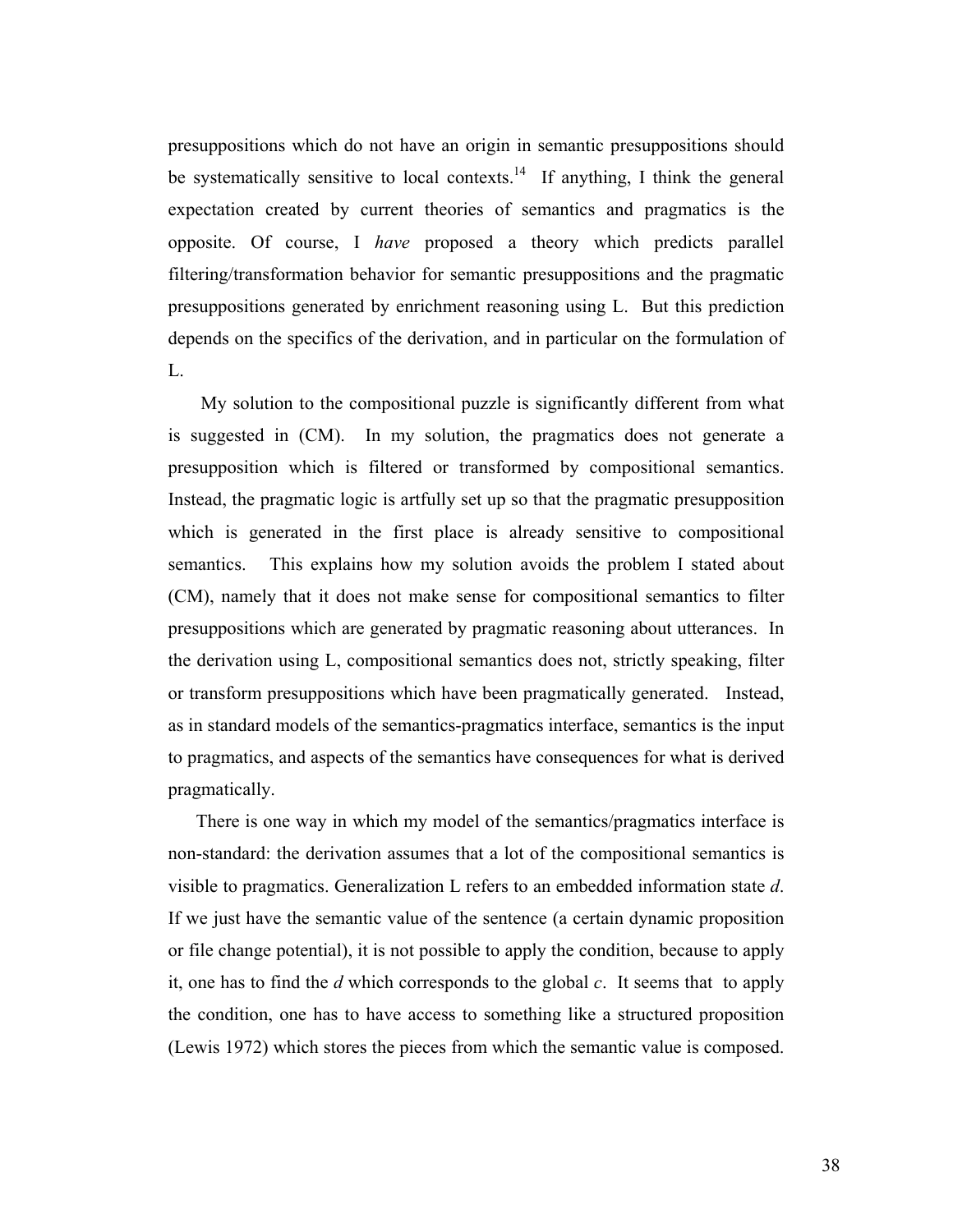This structured dynamic proposition is used to find the local context *d* for the soft trigger, given the global context *c*. Here the semantics is being used to supply a function from global contexts to local contexts, rather than just the function from global input information states to global output states which is the semantic value of a sentence in dynamic semantics. This idea is developed in the next section.

The discussion above of the interaction between compositional semantics and conversational implicature is clouded by Chierchia's more recent work on scalar implicature (Chierchia 2004). He argues that scalar implicatures (or whatever one calls them, implications which look like scalar implicatures) can be generated in embedded contexts where they are not motivated by global scalar reasoning. These embedded scalar implicatures are then compositionally modified. (61) and (62) are examples quoted from Chierchia's paper.

(61) (Right now) Mary is either working at her paper or seeing some of her students.

> Mary is either working at her paper or seeing some (though not all) of her students.

(62) John knows that some students are waiting for him.

> John knows that some though not all students are waiting for him.

 Sauerland (2004) shows that some of Chierchia's data can be accommodated in a classic approach, where scalar implicatures are generated at a global level by checking entailment relations between the denotation of a root sentence to the denotations of alternative assertions. This becomes possible when the appropriate set of alternatives to sentences with Boolean connectives are considered. For instance it is necessary to consider *p* an alternative to *p or q*. However, it is not clear that this approach would extend to all of Chierchia's data.

Chierchia proposes an algorithm which generates certain strengthened meanings by a recursive procedure which manipulates alternative denotations. He is frank in pointing out that this procedure has not been motivated by systematic pragmatic reasoning: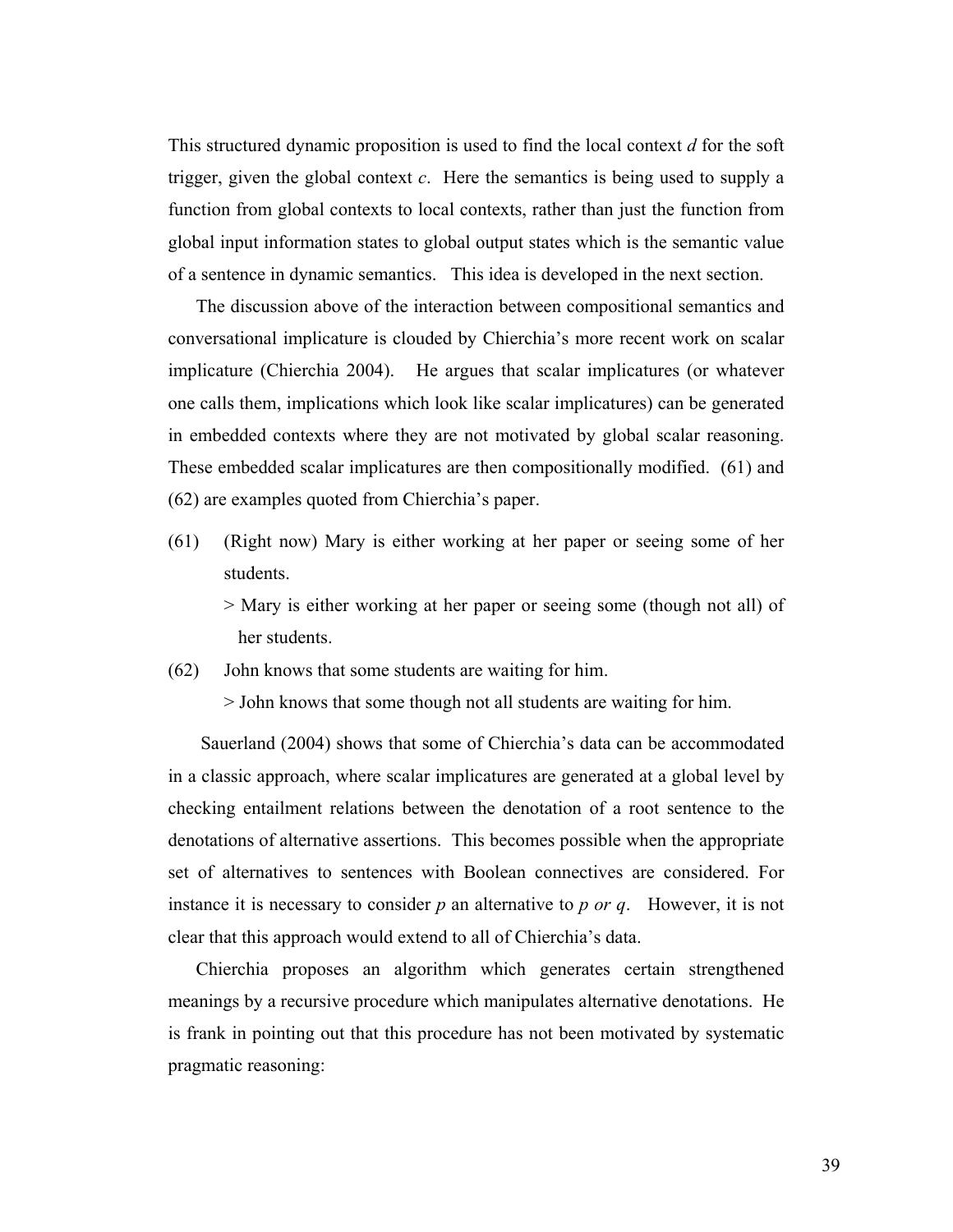What emerges from these considerations is that if we look at it more closely, the idea that implicatures are computed globally (after the root sentence has been assigned its basic meaning by the grammar) seems to face empirical difficulties. Hence, it seems wrong to take such an idea as the null hypothesis, in spite of its many prima facie desirable features. In all of the cases we have discussed above, one can try various moves, if one feels that the globalist view ought to be preserved. But we need theories of implicature more articulated than those currently available in order to assess the actual viability of the globalist view, rather than taking it for granted. (Chierchia 2004, p. 47)

So, Chierchia is proposing an empirically motivated theory which, in the form that he is proposing it, is not derived from any pragmatic logic of the standard global sort. From one point of view, this could be seen as undermining my discussion above of how the theory proposed in this paper fits in with general accounts of compositional semantics and conversational implicature. Chierchia's proposal says that there are recursive processes which generate what look like implicatures by a process which is not reducible to global pragmatics. If this was right, it would make the views (CM) and (K) more plausible, and it would not be correct to argue against these views based on the premise that conversational implicatures must be derived by global pragmatic reasoning. On the other hand, Chierchia's proposal can be regarded as incomplete, because it has not yet been tied in with a general pragmatic theory, and so it is not possible to say whether it tends to support or tends to undermine my proposal for deriving pragmatic presuppositions using enrichment reasoning. Perhaps it would be possible to identify a default generalization similar to L which would make Chierchia's algorithm for scalar strengthening fall out. In that case, these scalar implicature phenomena would fit in with my proposal and my assumptions about the semantics-pragmatics interface, rather than undermining them.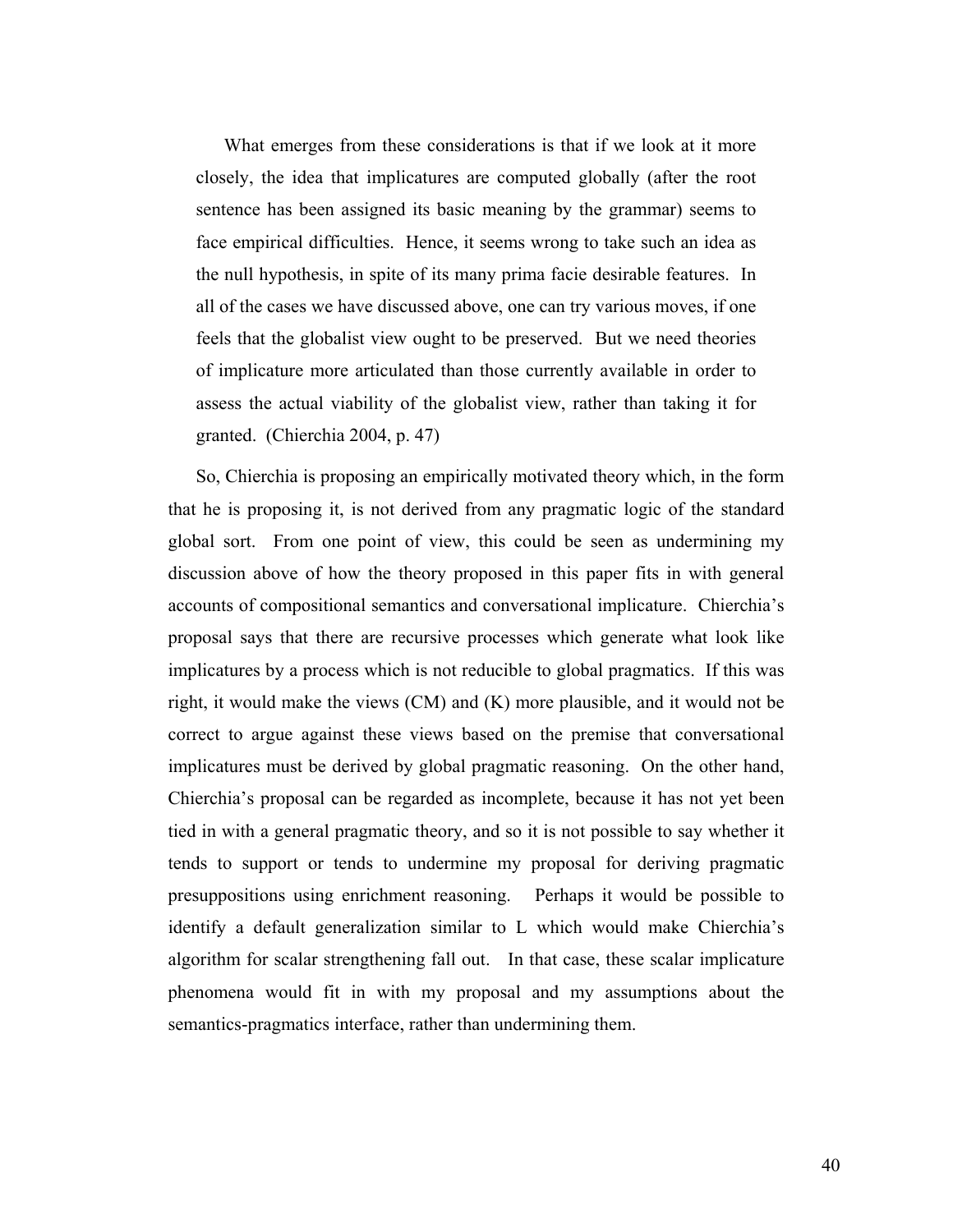### **10. Local contexts in a detailed derivation**

This section develops a detailed derivation of the example repeated in (63). The goal is to explore the question of how much semantic information the pragmatics must have to apply generalization L, and also to check that the analysis using alternatives discussed in earlier sections can be put together with the dynamic framework mentioned in Section 9.

(63) If it is raining, then John knows it is raining.

 (64) is the compositional structure I will use. There are two CP clauses, which are arguments of an implicit operator *op* which has the conditional meaning.



To state the semantics, I will use the file increment notation for dynamic semantic rules from Heim (1983) and Heim (1991). The semantics for *know* will be based on the semantics for *believe* from Heim (1991). This semantics is stated in (65), and some notation is reviewed in (66). The plus operation '+' combines an information state (file) on the left with an information-state function (file change potential) on the right to produce another information state. The semantics for *believe* is stated in terms of a set of epistemic alternatives  $b_{x,w}$  for the individual x in a world w. The lexical semantics for *believe* defined in (65) preserves those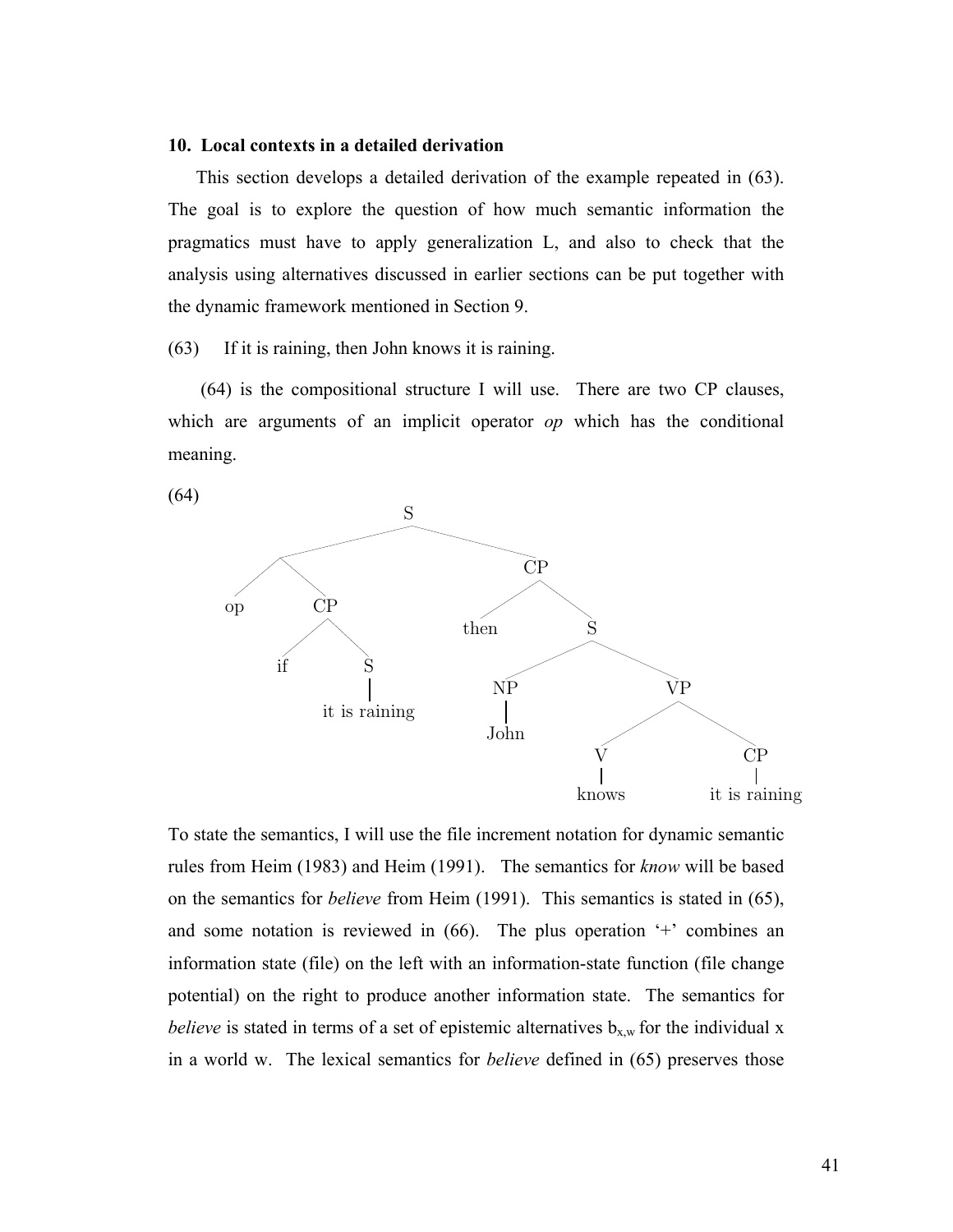worlds w in c such that incrementing  $b_{x,w}$  with the file change potential  $\psi$  which is the denotation of the complement sentence eliminates no worlds. Heim (1991) argues that this rule does a good job of predicting the presupposition-projection properties of *believe*.

\n- (65) Context change rule for *believe*
\n- $$
c + x
$$
 believe  $\psi = \{w | c(w) \land b_{x,w} + \psi = \text{same}\}$
\n- (66)  $b_{x,w}$  set of epistemic alternatives for x in w\n
	\n- (a set of possible worlds)
	\n- $d + \psi = \text{same}$  abbreviation for  $d + \psi = d$
	\n- (up dating d with  $\psi$  eliminates no worlds)
	\n- $d + \psi \neq \text{same}$  abbreviation for  $d + \psi \neq d$
	\n- (up dating d with  $\psi$  eliminates some worlds)
	\n\n
\n

The earlier discussion of *know* and its alternative used the representations in (67). We want to put these representations into dynamic form, using the semantics  $(65)$ for the *believe* component. All that is necessary is to insert the factive implication into the context change rule for *believe*. This is done by substituting  $\psi(c)(w)$ , or equivalently  $[c+\psi](w)$  for  $c(w)$ . (68a) is the resulting context change rule for *know*. Keeping constant the conjunct which represents the factive implication, while negating the other conjunct, results in the file change rule (68b) for the alternative to *know*.

(67) a. *know*

p ∧ x believe p

b. alternative to *know*

p ∧ ¬[x believe p]

(68) a. Context change rule for *know*

c + x believe  $\psi$  = {w| $\psi$ (c)(w)  $\land$  b<sub>x,w</sub>+ $\psi$ =same}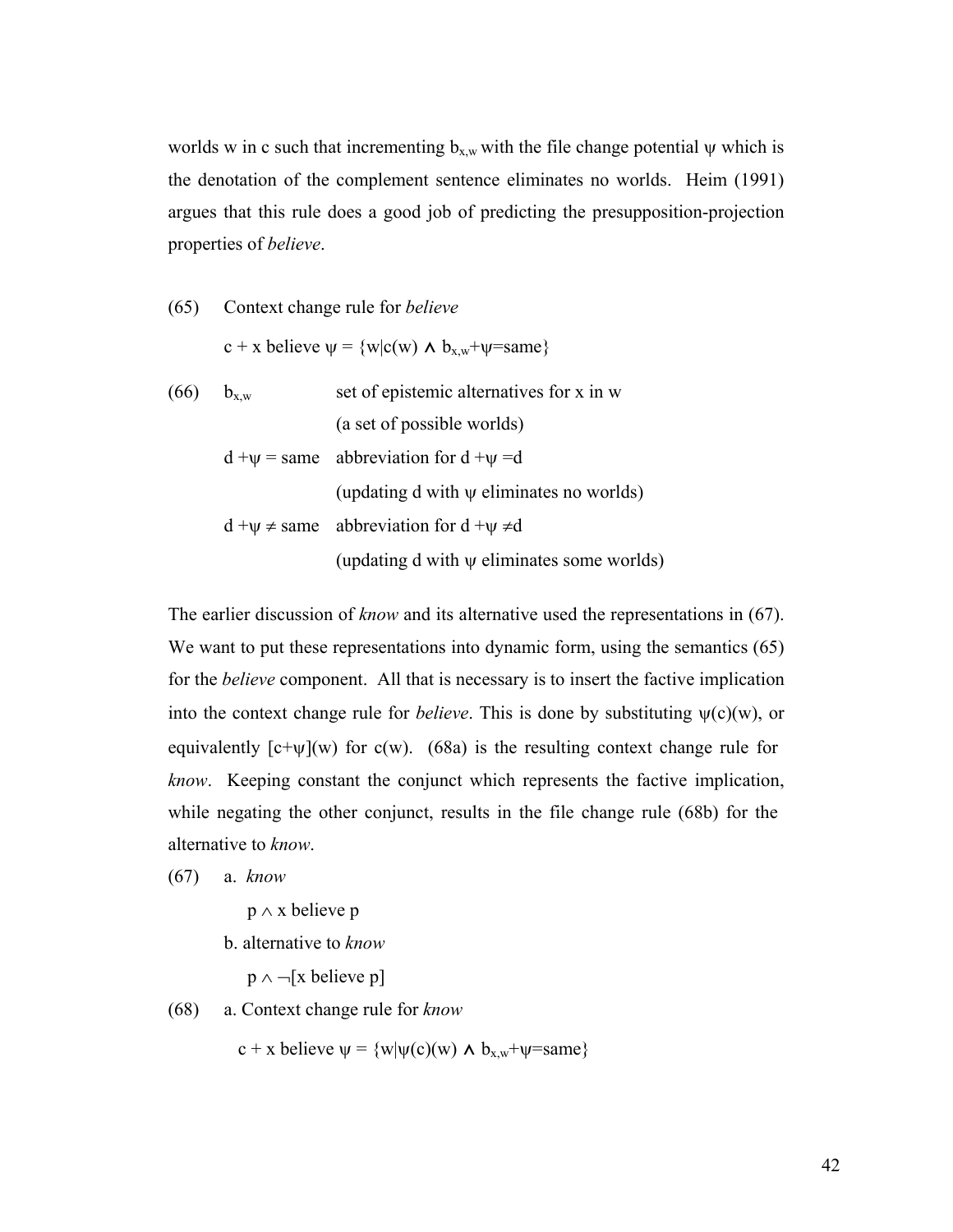b. Context change rule for alternative to *know*

$$
c + x \text{ believe } \psi = \{w | \psi(c)(w) \land b_{x,w} + \psi \neq same \}
$$

Inserting appropriate lambda binders in (68a) lets us work out the derivation for the main clause in (63). The alternative meaning for the clause is given at the bottom. This comes from using the denotation for the alternative to *know* in place of the denotation of *know* in the compositional derivation.

(69) Derivation for *John knows it is raining*  
\n
$$
\lambda c\lambda w[c(w) \land \mathbf{rain}_w \land \lambda w'[b_{\mathbf{j},w}(w') \land \mathbf{rain}_{w'}] = b_{\mathbf{j},w}]
$$
\n
$$
\mathbf{j} \qquad \lambda x\lambda c\lambda w[c(w) \land \mathbf{rain}_w \land b_{x,w} + \lambda d\lambda w'[d(w') \land \mathbf{rain}_{w'}] = \text{same}]
$$
\n
$$
\lambda \psi \lambda x\lambda c\lambda w[\psi(c)(w) \land b_{x,w} + \psi = \text{same}] \qquad \lambda d\lambda w'[d(w') \land \mathbf{rain}_{w'}]
$$
\n\nalternative:  $\lambda c\lambda w[c(w) \land \mathbf{rain}_\lambda \land \lambda w'[b, (w') \land \mathbf{rain}_\lambda] \neq b, 1]$ 

alternative:  $\lambda c \lambda w[c(w) \wedge \text{rain}_w \wedge \lambda w'[b_{\textbf{j},w}(w') \wedge \text{rain}_{w'}] \neq b_{\textbf{j},w}]$ 

The next step is to apply a dynamic semantic rule for the conditional. (70) repeats the context change rule from Heim (1983) for *if-then* (or in the tree (64), for *op*). This can be understood as a dynamic material implication. When we combine it with the results from (69), we get the derivation (71) for the compositional structure (64).

- (70) Context change rule for *if-then*  $c + if \varphi$  then  $\psi = c - [c + \varphi - c + \varphi + \psi]$
- (71) Semantic derivation for *if it is raining, then John knows it is raining*

$$
\lambda c[c - [\lambda w[c(w) \land \mathbf{rain}_w] - [\lambda w[c(w) \land \mathbf{rain}_w] + \psi_{\text{know}}]]
$$
  

$$
\lambda \psi \lambda c[c - [\lambda w[c(w) \land \mathbf{rain}_w] - [\lambda w[c(w) \land \mathbf{rain}_w] + \psi]]
$$
  

$$
\lambda \phi \lambda \psi \lambda c[c - [c + \phi - c + \phi + \psi]]
$$

$$
\lambda d\lambda w[d(w) \land \mathbf{rain}_w]
$$
  
global to local function:  $\lambda c\lambda w[c(w) \land \mathbf{rain}_w]$  (=  $\lambda c.d$ )

The lambda term at the top in (71) names the denotation of the compositional structure; it is a certain function from information states to information states. The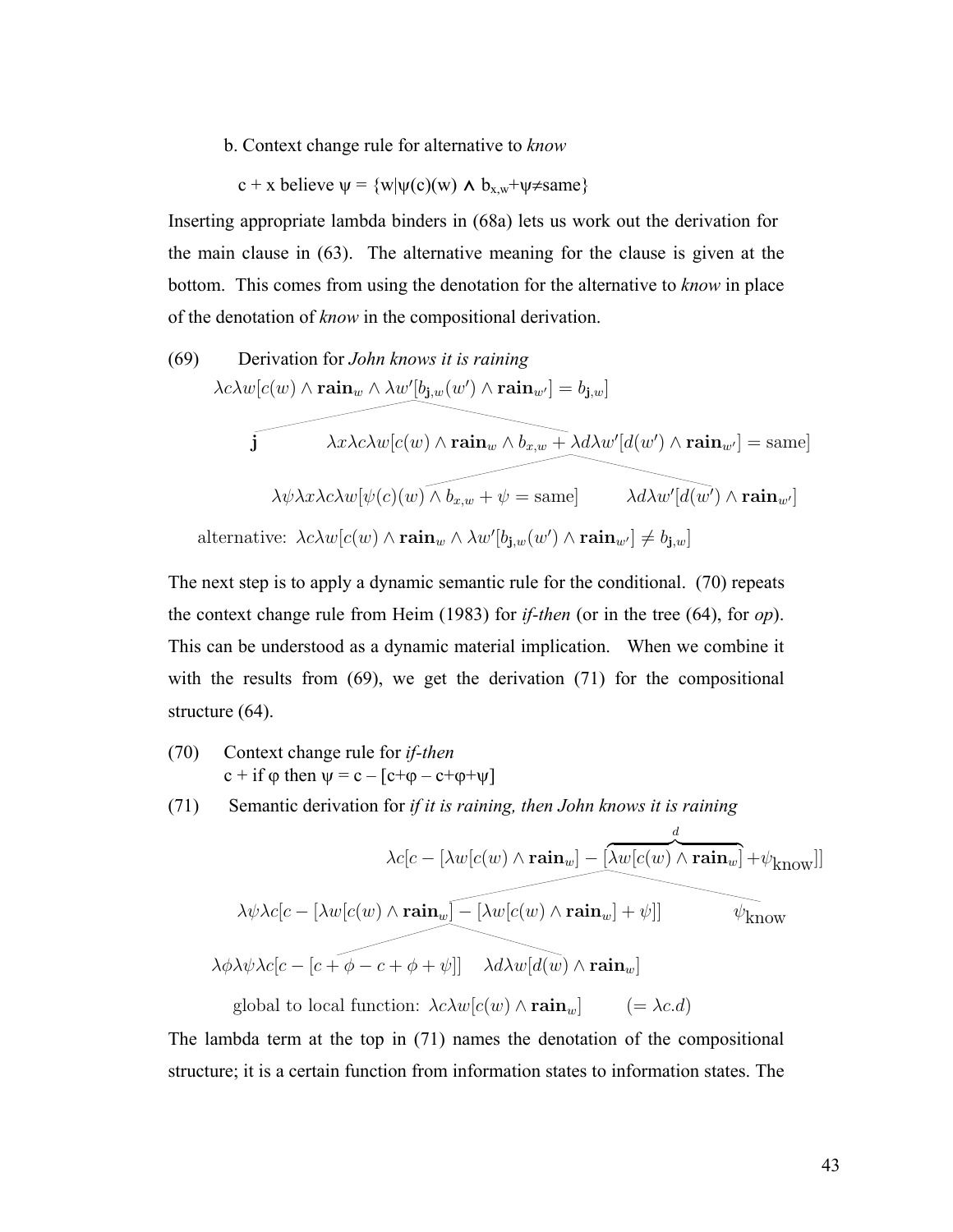bracketed term labeled *d* is the "local context" for the denotation of the clause headed by *know*. Operating syntactically, we can read off a function from global common grounds to local information states from this lambda term as the function λ*c.d*. This function is given at the bottom in (71).

(72) gives the semantic types for phrases in (69) and (71) which we get if we assume that files are propositions. The clause headed by *know* has the type (st)st, which is the type of functions from propositions to propositions. The alternative to the clause has the same type. (73) works out the type of the alternative set Q, and the operator **some** which quantifies over the alternative set. The alternative set Q is a characteristic function of a set of alternatives.<sup>15</sup> Since an alternative has type (st)st, this type is ((st)st)t. The operator **some** in **some**(Q) turns Q into a file change potential (function from propositions to propositions). This operator is defined at the bottom in (73).

(72) The denotation for a clause is a function from information states to information states.

Information states are propositions, type st.

A dynamic clause denotation has type (st)st, a function from propositions to propositions.

Semantic types in the trees above:

| c,d               | st              |
|-------------------|-----------------|
| rain              | st              |
| know              | ((st)st)e(st)st |
| $\Psi_{\rm know}$ | $(st)$ st       |
| alternative       | $(st)$ st       |
|                   | $(6 - 1) - 11$  |

(73)  $Q$  ((st)st)t **some**(Q) (st)st **some**  $(((st)st)t)(st)st$ **some** = λQλdλw∃ψ[Q(ψ) ∧ ψ (d)(w)]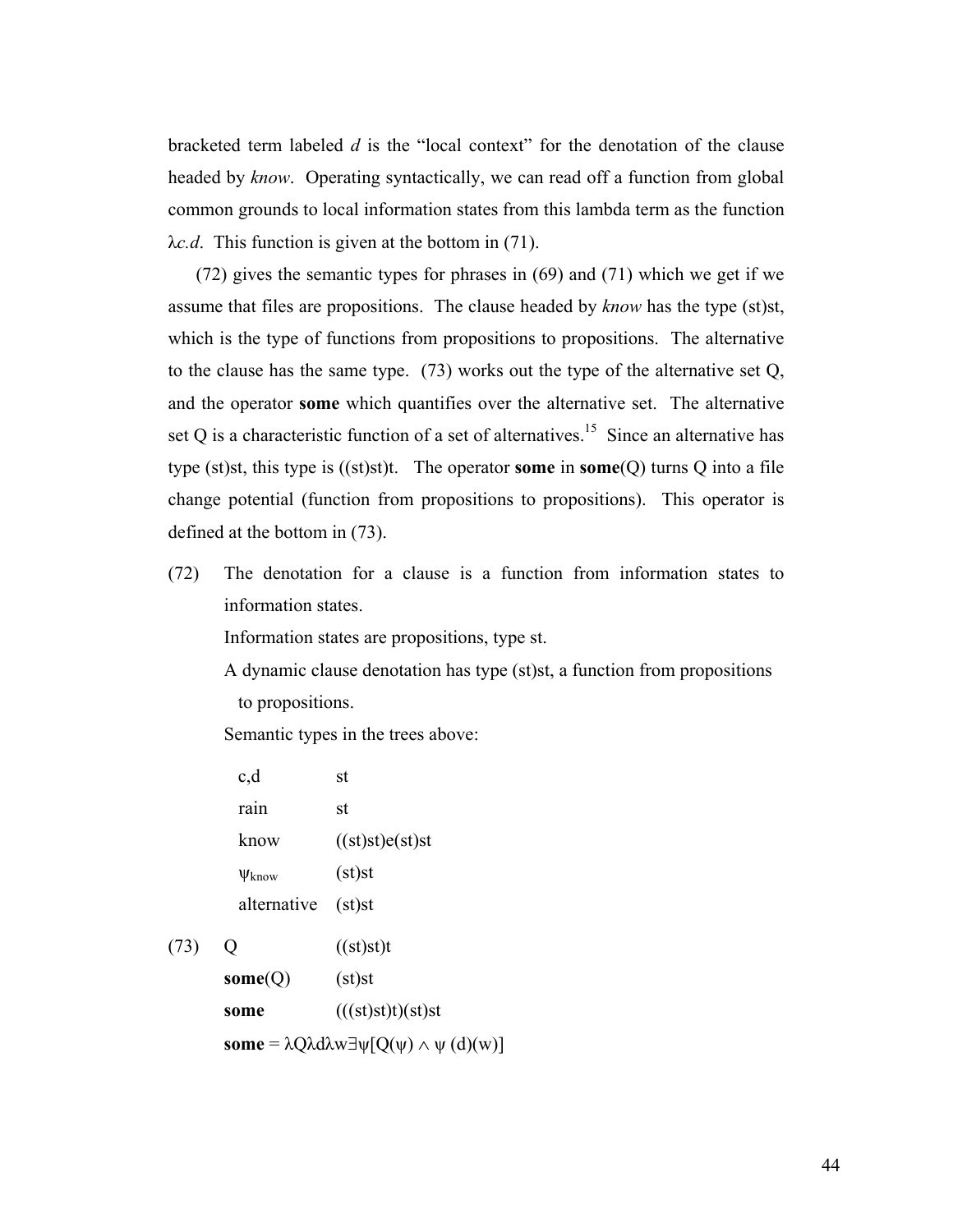These definitions allow us to find **some**(Q) for the Q corresponding to the alternatives in (73)**:**

## (74) **some**(Q) =  $\lambda$ d $\lambda$ w[d(w)  $\wedge$  **rain**<sub>w</sub>].

Now we can check whether a particular global common ground  $c_0$  satisfies the pragmatic presupposition generated with L. We read off the global-to-local function  $\lambda c \lambda w[c(w) \land \mathbf{rain}_w]$  from the representation (71). That function is applied to c<sub>0</sub>, to find the local context  $\lambda w[c_0(w) \wedge \text{rain}_w]$  for the clause which introduces the alternative set. Finally, that the local context entails the disjunction of the alternatives is tested by checking whether updating with **some**(Q) eliminates any worlds.

(75) **some**(Q)(local context) = some(Q)(
$$
\lambda w[c_0(w) \wedge \mathbf{rain}_w]
$$
)  
\n
$$
= \lambda w[d(w) \wedge \mathbf{rain}_w] (\lambda w[c_0(w) \wedge \mathbf{rain}_w])
$$
\n
$$
= \lambda w[c_0(w) \wedge \mathbf{rain}_w \wedge \mathbf{rain}_w]
$$
\n
$$
= \lambda w[c_0(w) \wedge \mathbf{rain}_w]
$$
\n
$$
= local context
$$

No worlds are eliminated, so in this case any  $c_0$  satisfies the presupposition. This verifies that the pragmatic presupposition produced by enrichment reasoning using L is in this case a trivial one. Speaking loosely, we could say that the pragmatic presupposition **some**(Q) has been compositionally filtered. But as was stated in section 9, the logic is really that the pragmatic presupposition which is generated in the first place is a trivial one. Another way of looking at the result is that any use of (63) is one which is in agreement with default generalization L.

What information is used in this pragmatic derivation? When I read off the global-to-local function, I looked at the expressions to the left of  $4\psi_{\text{know}}$  in the lambda term at the top of the tree in (71). This procedure referred to the syntax of the lambda term at the root node, and it would not be possible to find the global-to-local function using only the semantic object named by that lambda term. Notice that part of the structure which was used came from the lexical entry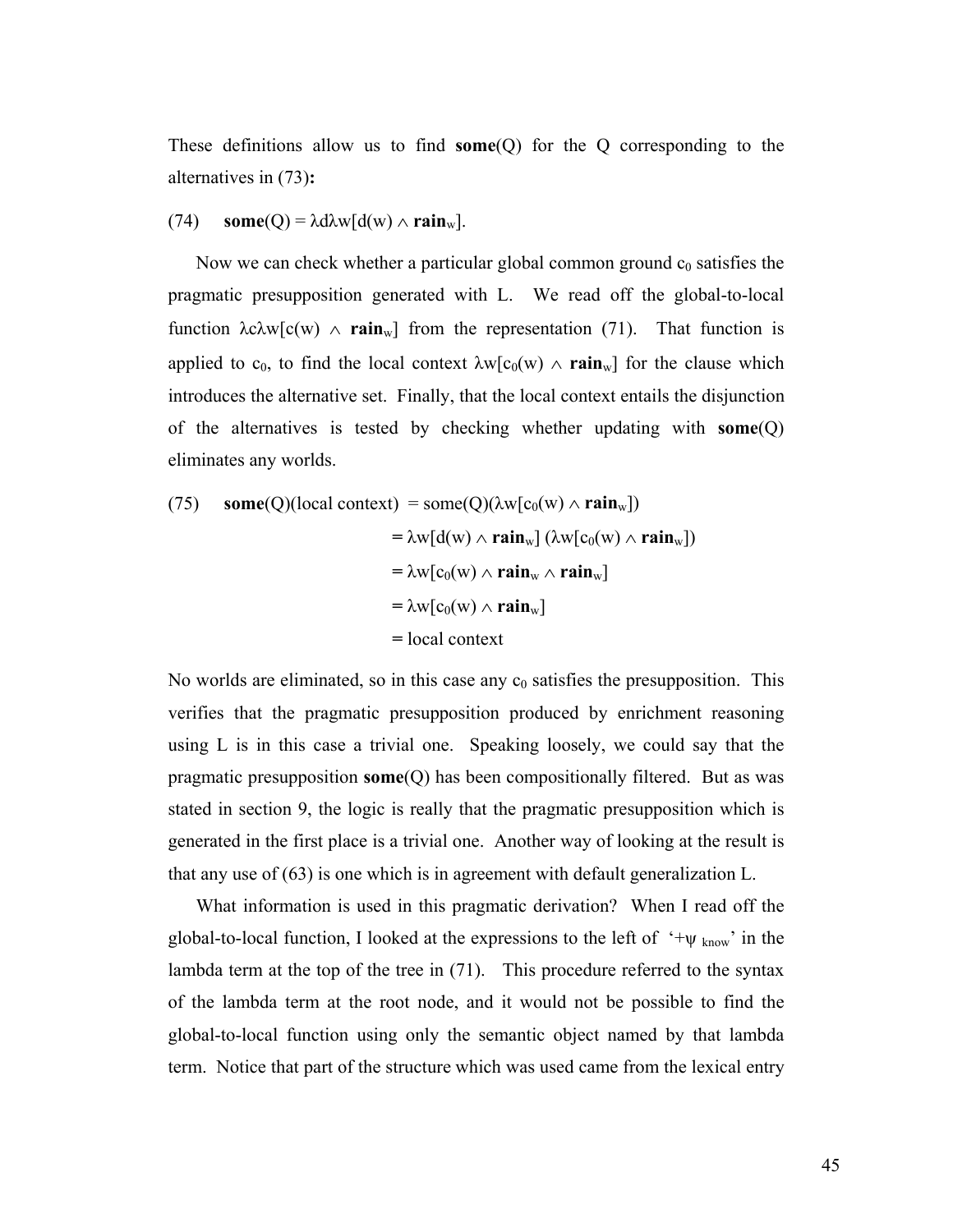of *know*. If one wanted to restate the procedure in semantic terms, one would have to refer to structured propositions in the sense of Lewis (1972), or in fact structured dynamic propositions. And the structuring would have to extend into lexical entries.

So the analysis has both classic and non-classic features. The classic ones are: Stalnaker's definition of pragmatic presupposition is preserved; there are no pragmatic presuppositions or conversational implicatures in embedded positions; conversational reasoning operates with the output of compositional semantics; and there is a calculation of the presupposition as a conversational implicature. The non-classic feature is that for the derivation to work, more than just the semantic object (proposition or file change potential) denoted by a sentence has to be visible to the pragmatics. To apply L, one has to be able to find the local context d which corresponds to a given global context c. So the compositional semantics has to make available a correspondence between global and local information contexts. I conjectured that this can be accomplished with a structured meaning.

I do not find this change in the semantics-pragmatics interface necessarily objectionable, because I assume that speakers have some kind of access to the LFs of the sentences they use, which gives some kind of indirect access to structured meanings. But certainly, the new model should be recognized as a less constrained one, because it allows for the pragmatics to do more, and in particular, it allows enrichment reasoning to exploit a larger class of default generalizations.

### **11. The filtering argument for focus existential presupposition**

Section 6 said that focus (as analyzed in alternative semantics) is a soft trigger. In the version of alternative semantics from Rooth (1992), the semantics of the focus feature F in a logical form contributes an alternative set Q, without any semantic presupposition that some element of Q is true. But the assumption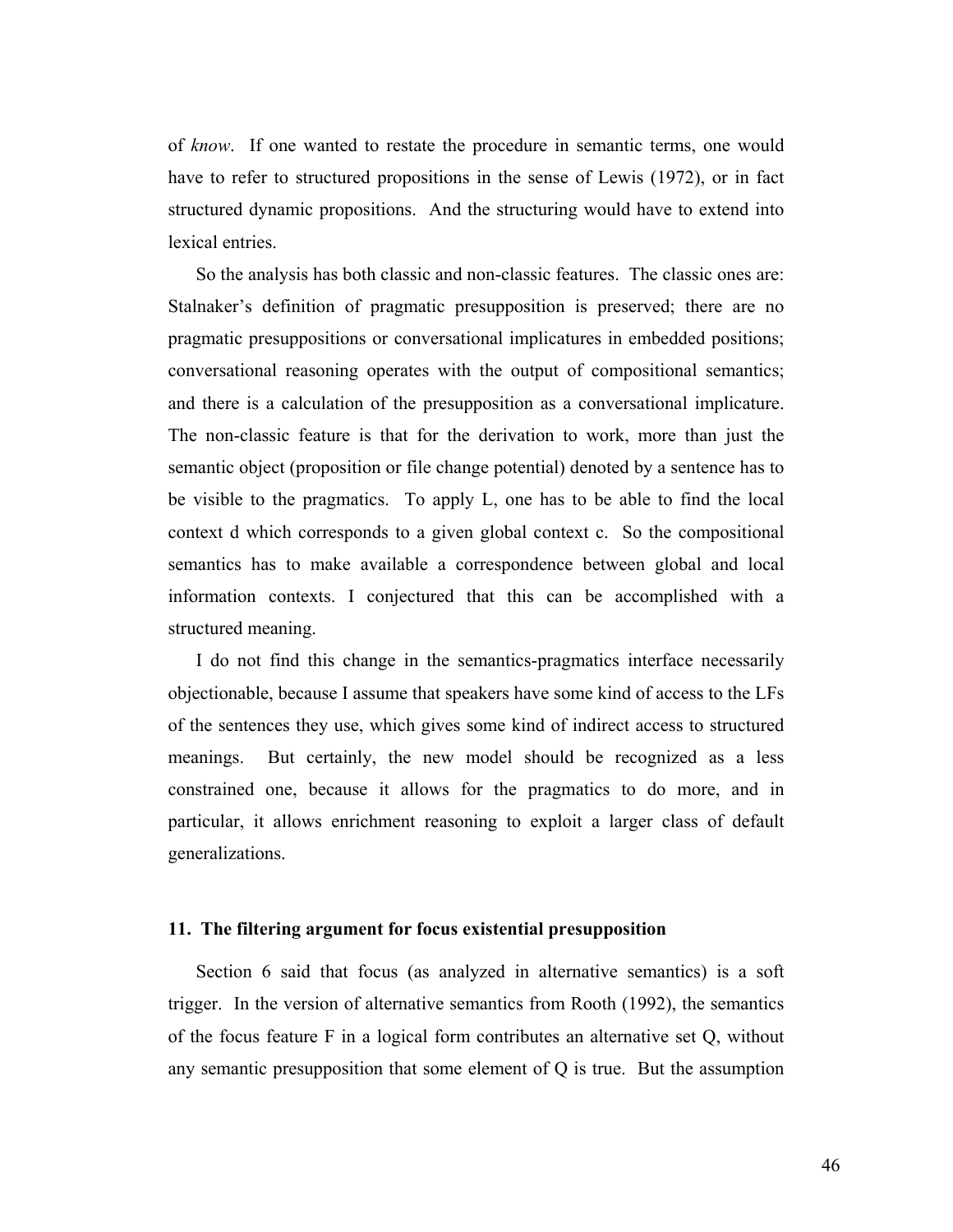some $(Q)$  can be added by pragmatic enrichment, by the same logic which applies to lexically triggered alternative sets.

In studies of the semantics of focus, there is an argument about whether the semantics of focus includes a semantic presupposition some $(Q)$ . I already mentioned Rooth (1999), who claimed that there is no semantic existential presupposition, because the presupposition some(Q) is context-dependent and cancelable.

Recently, the question has been raised again by Geurts and van der Sandt (2004), who argue for a semantic existential presupposition of focus. They give a new argument for this position based on projection behavior, based on example (76). Just as the presupposition that Fred has a wife is filtered in (76a), they observe, the presupposition that someone stole the tarts is filtered in (76b).

- (76) a. If Fred has a wife, then Fred's wife stole the tarts.
	- b. If someone stole the tarts, then [Fred's wife] $_F$  stole the tarts.

The point can be strengthened by constructing an example where the existential presupposition is conditionalized, rather than completely filtered. In (77a), the presupposition that someone opened the vault is weakened to (77b). This weakened presupposition might be satisfied because it is taken for granted that the Trust Company keeps all its money and valuables in the vault, so that it could not be robbed without the vault being opened.

- (77) a. If Abner and Lana robbed the Trust Company, then she<sub>F</sub> opened the vault.
	- b. If Abner and Lana robbed the Trust Company, then someone opened the vault.
	- c. If Abner and Lana robbed the Trust Company, then it was she who opened the vault.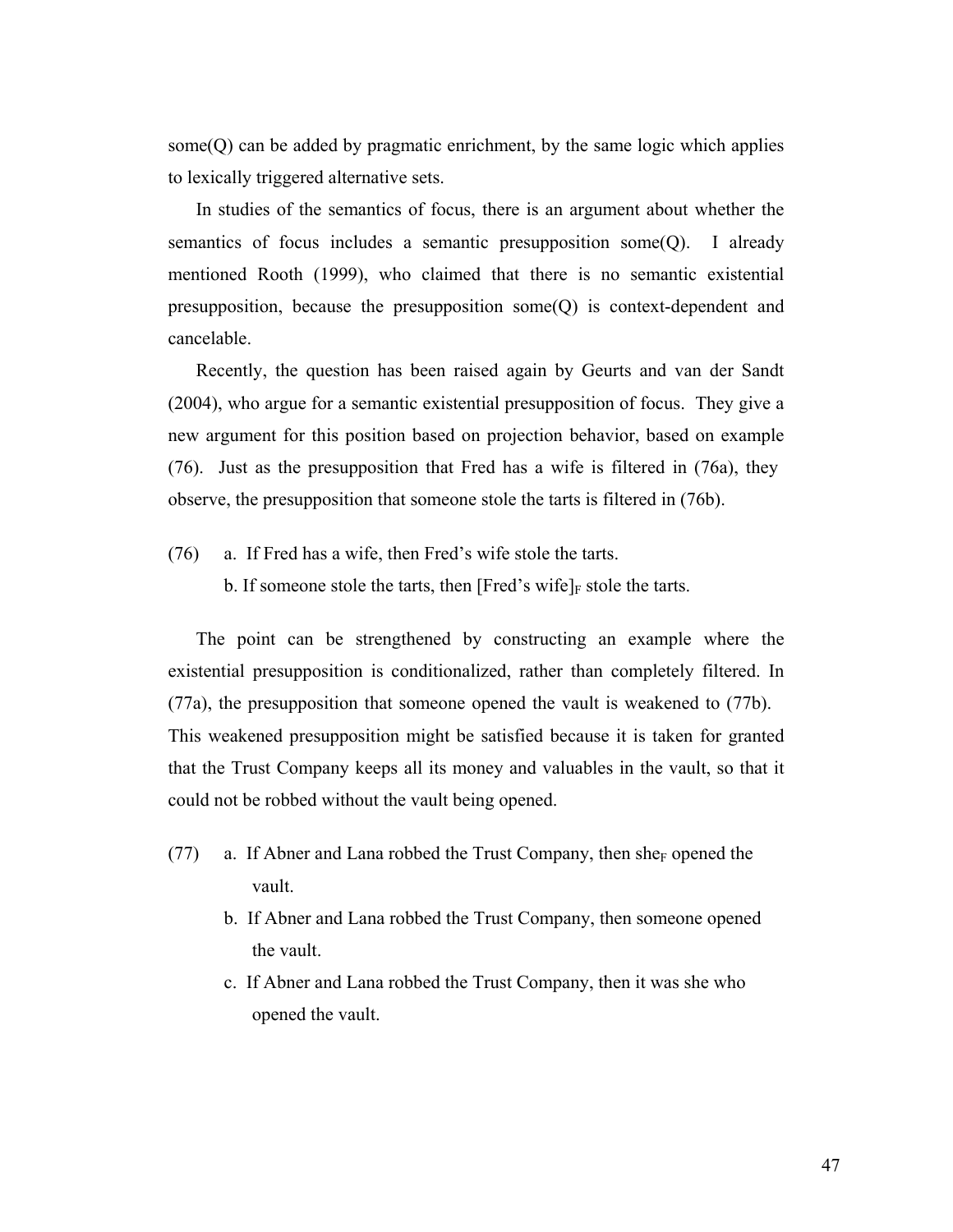Notice that the same conditional weakening is seen with the cleft in (77c). It is usually claimed that clefts have semantic existential presuppositions (e.g. Karttunen and Peters 1979 and Rooth 1999), so in the presupposition projection seen in conditionals, focus is similar to the cleft.

The conditional weakening data for focus and the parallel behavior of the cleft seem to favor the view that focus is associated with a semantic existential presupposition, because projection behavior is parallel to what is seen in clear cases of semantic presuppositions. This is Guerts and van der Sandt's argument.

The argument about focus that I have gone through, which seems to favor a analysis with a semantic existential presupposition for focus, is parallel to the argument regarding soft triggers presented in section 9, where it was observed that projection behavior for soft triggers such as *stop* was the same as the projection behavior seen with hard triggers. Since focus is now being analyzed as a soft trigger, the same solution using dynamic semantics should work as a response to the Geurts and van der Sandt's argument.

It is appropriate to apply the analysis by referring to the focus interpretation operator rather than the focus feature itself, because it is the focus interpretation operator which introduces the alternative set. And so, strictly speaking, it is the focus interpretation operator which is a soft trigger. In the representation (78), the focus interpretation operator is adjoined to the main clause, so that Q is constrained to be a set of propositions of the form '*x* opened the vault'.

(78) If Abner and Lana robbed the Trust Company, then  $\iint \text{She}_F$  opened the vault]~*Q*]

The generalization which supports a derivation of a pragmatic presupposition is (79). It is a special case of the generalization L, which I claimed applied to all soft triggers. When (78) is used in a context with common ground c, an enrichment implicature that c is typical in the sense of (79) is generated. By working through the compositional semantics which determines d in terms of c,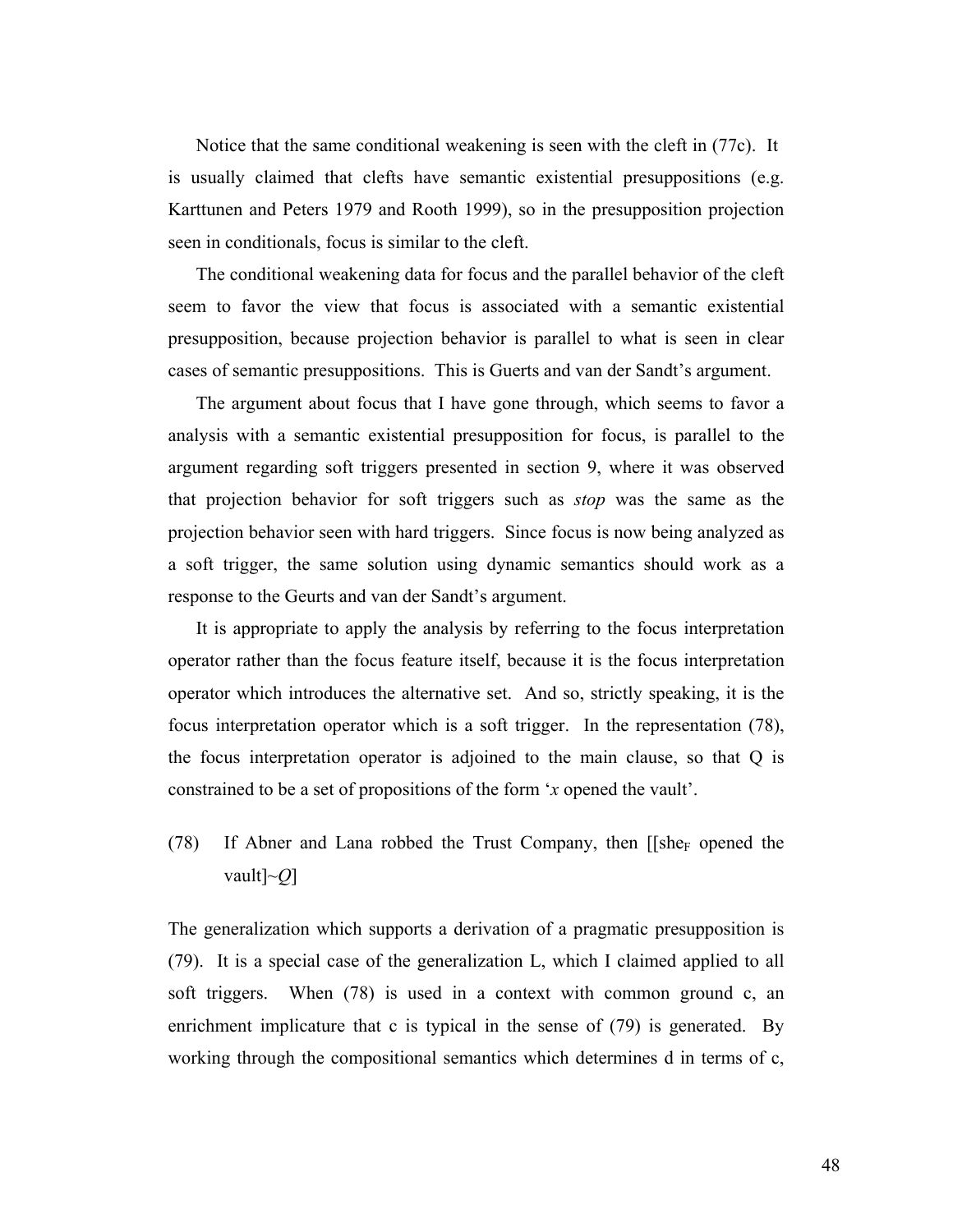we obtain the constraint (80a) on *c*. Since Q is the alternative set described in (80b), this is equivalent to the weakened presupposition (77b).

- (79) Typically, when a sentence  $\psi$  which embeds a structure  $[\varphi \sim Q]$  is used in a global context *c*, the corresponding local context *d* for  $[\phi \sim Q]$  satisfies *d*⊧*some*(*Q*).
- (80) a. c⊧ [Abner and Lana robbed the Trust Company  $\rightarrow$  some(Q)] b.  $Q = {p | \exists x [p = x \text{ ro}}$  the Trust Company

The result of this investigation is that the pragmatic derivation of focus existential presuppositions, in its dynamic version, predicts the filtering behavior seen in (76) and (77). So, contrary to Geurts and van der Sandt's conclusion, to cover these data it is not necessary to assume that focus directly expresses an existential presupposition.

#### **12. Outlook**

In this section, I will mention possible extensions and revisions of my proposal, without going into any depth about them.

My analysis had two parts. In sections 5, I presented the idea that soft triggers introduce alternatives, and suggested that these were responsible for a pragmatic presupposition (specifically, the disjunction of the alternatives). Sections 8 and 9 actually derived a pragmatic presupposition, using enrichment reasoning. The two parts are linked by the default generalization L, which refers to logical forms with alternative sets.

The two parts are separable. If we concentrate on one soft trigger (let's say *know*) the second part of the analysis requires the generalization (81), which here is formulated to omit reference to alternative sets.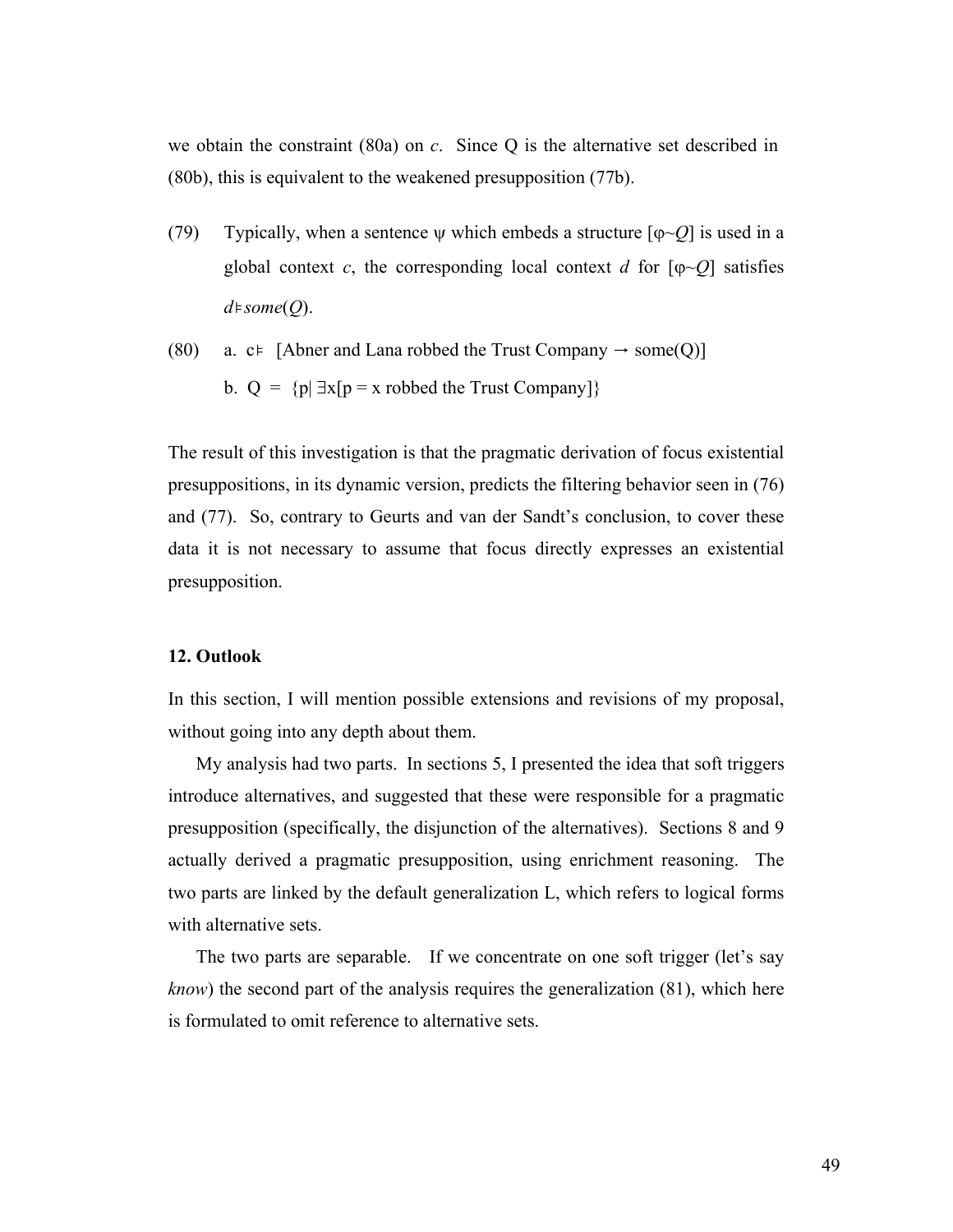(81) If  $\psi$  is uttered in a context with informational ground c and  $\psi$  embeds a clause φ of the form *x knows p*, then typically c is such that the corresponding local context d for φ entails p.

If (81) was true for some other reason independent of alternative sets, then the second part of the analysis (including the part about compositional transformation of presuppositions) would still go through. Maybe (81) is just a statistical generalization, which is known by people and therefore can be used as a basis for enrichment reasoning. After all, all kinds of specific facts like the fact that keys are usually used to open doors are supposedly a basis for enrichment reasoning. And people are good at noticing specific generalizations and using them in everyday life – maybe better than they are at noticing general generalizations. I think this alternative line of analysis could be taken seriously. And consequently, the second part of the theory (the part about the pragmatic derivation and filtering effects) should be considered the deeper one.

I do however find the idea that lexical alternatives are involved in the data I have been analyzing compelling. In section 5, I said that the alternatives were lexically stipulated. This move is necessary to make the distinction between *know* and *be right*. But it could be that the full story is some mixture of lexical stipulation and pragmatic inference. In literature on focus, it is commonly observed that alternatives to focused items may be pragmatically determined, based on fit with the context. The same factor could be at play in alternatives for soft triggers. This suggests the possibility that different pragmatic presuppositions (coming from different contextually determined alternative sets) could show up in different contexts.

If one stays with the idea that alternatives are lexically specified, the natural place to try to give more substance to the lexical stipulation is in morphology. Throughout the paper, in the semantics I have effectively been working with a decomposed lexical entry for *know*, which analyzes "x know p" as "p is right (i.e. true) and x believes p". This suggests that morphologically, *know* is a compound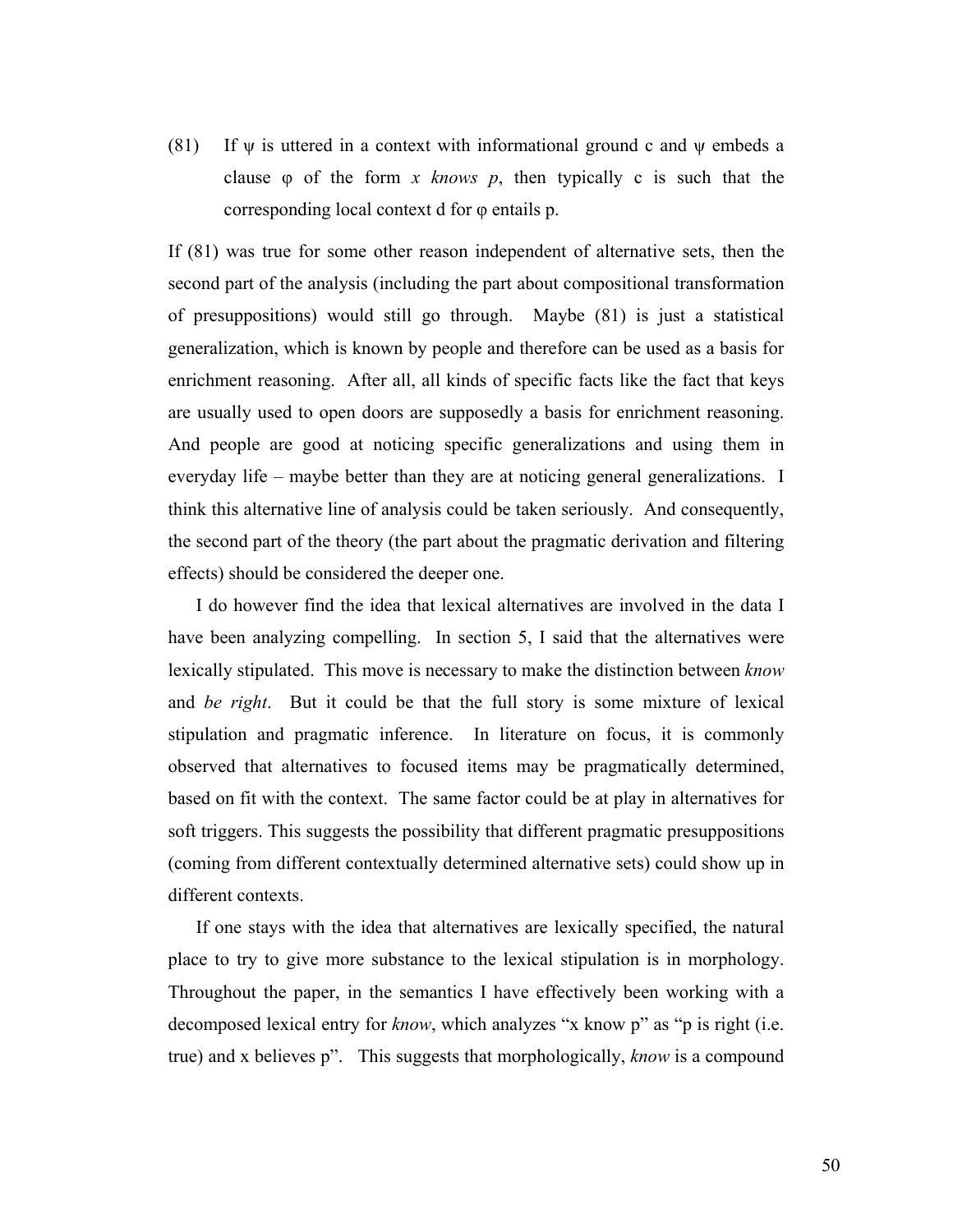of two roots. Suppose the overt root √know is a near synonym of *believe*, while a root RIGHT with semantics  $\lambda p[p]$  is right] is null. Second, suppose that alternatives are generated in the position of the overt root, by negating it. This would explain why "p is right" remains constant in the alternative. The predicate "be right" would be complementary, with √right as the overt root, and BELIEVE being a null root, which either is a compound with  $\sqrt{\text{right}}$ , or comes from somewhere else in the syntax. These ideas are summarized below.

| (82)     | Morphology                               | Alternative                                    |
|----------|------------------------------------------|------------------------------------------------|
| know     | $\lceil \sqrt{\text{know RIGHT}} \rceil$ | $\left[\right]$ NOT $\sqrt{\text{know}}$ RIGHT |
| be right | [BELIEVE $\forall$ right]                | [BELIEVE [NOT $\forall$ right]]                |

I did not investigate the question of whether all alternatives can generate pragmatic presuppositions. In some sense, *man* is an alternative to *woman*, and this contrast is culturally, psychologically and perhaps linguistically enshrined. But this contrast seems not to generate pragmatic presuppositions, in the absence of focus:

(83) If John is living with a woman, Mary won't continue to be interested in him.

In the absence of focus, I think there is no tendency at all for this sentence to presuppose that John is living with a man or woman.

Lastly, the hypothesis that soft triggers introduce alternatives would be strengthened if it could be shown that alternatives are used in *other* pragmatic ways. Perhaps (84), which is a sentence used by Senator Feinstein of California, is an example of this kind.

(84) The committee's report does not acknowledge that the intelligence estimates were shaped by the administration. In my view, this remains an open question that needs more careful scrutiny.

(85) shows how the example works out on my analysis. In the understood context, p is not really presupposed, because Senator Feinstein says in the next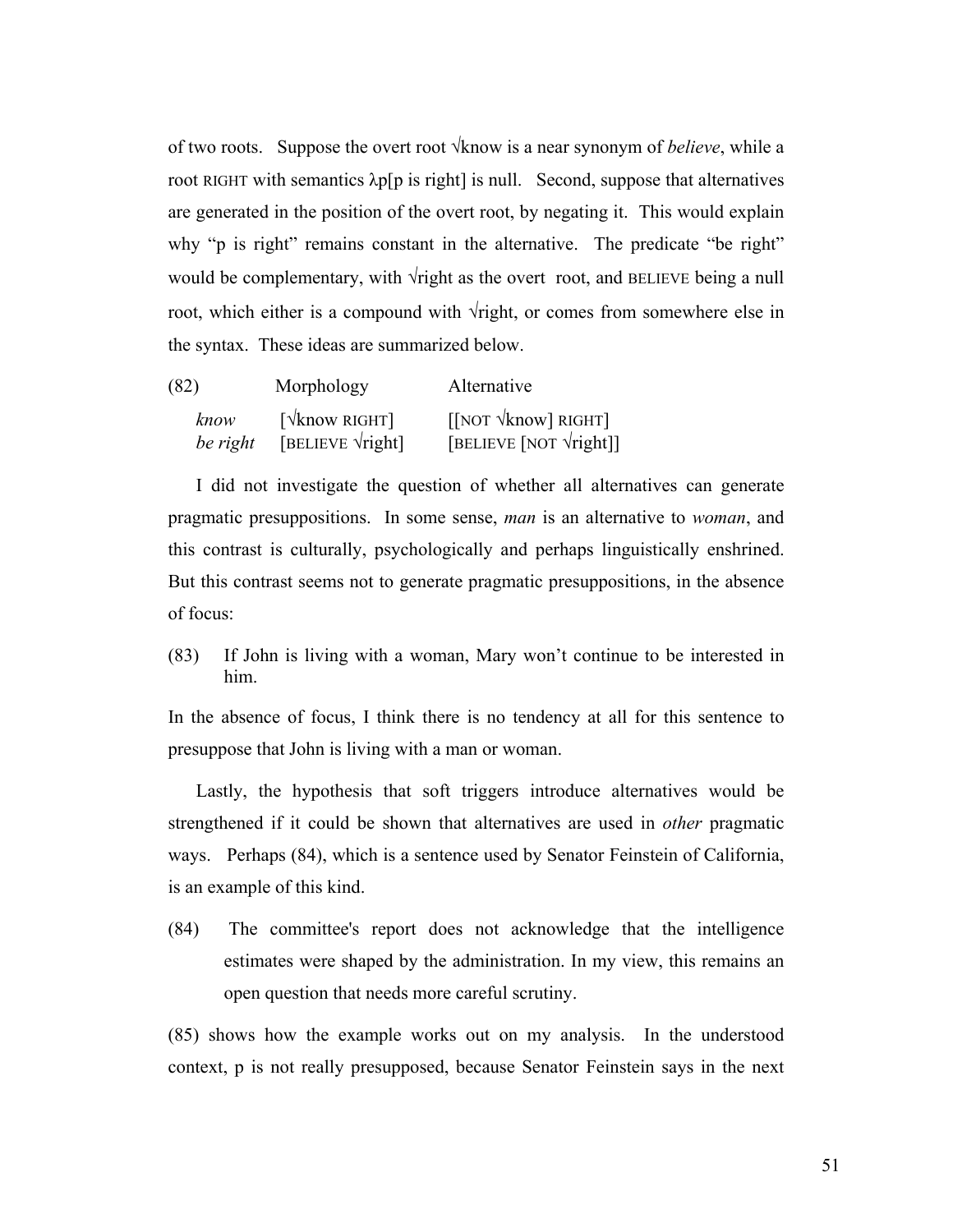sentence that p is an open question. However, she seems to be making some modalized suggestion, such that p might be true, or p is probably true.

(85)  $p =$  the intelligence estimates were shaped by the administration assertion:  $p \wedge$  the report says p alternative:  $p \land \neg$  the report says p some $(Q) = p$ 

# **13. Conclusion**

This paper has proposed an articulated theory of presupposition triggering and projection for a group of "soft" presupposition triggers including intonational focus and the verbs *stop*, *know*, and *win*. It is hypothesized that soft triggers introduce sets of propositions called alternative sets into grammatical representations. Second, a default generalization L is hypothesized about alternative sets, global common grounds, and the local information states made available by compositional semantics. A general pragmatic process of enrichment reasoning generates an implicature using L and logical forms with alternative sets, which is the observed pragmatic presupposition of sentences embedding soft triggers. The implicature is a pragmatic presupposition, because it is a constraint on the common ground for a conversation. Because of the default character of L, the implicature is suspendable. Because L refers to information about local information states provided by compositional semantics, the derivation predicts compositional transformation of presuppositions. At the same time, the derivation evades the paradox of compositional semantics transforming a pragmatically generated implicature. The implicature which is generated by pragmatic enrichment reasoning using L is compositionally sensitive, and so strictly speaking, there is no process of an output of the pragmatic module being transformed by the compositional-semantic module of grammar.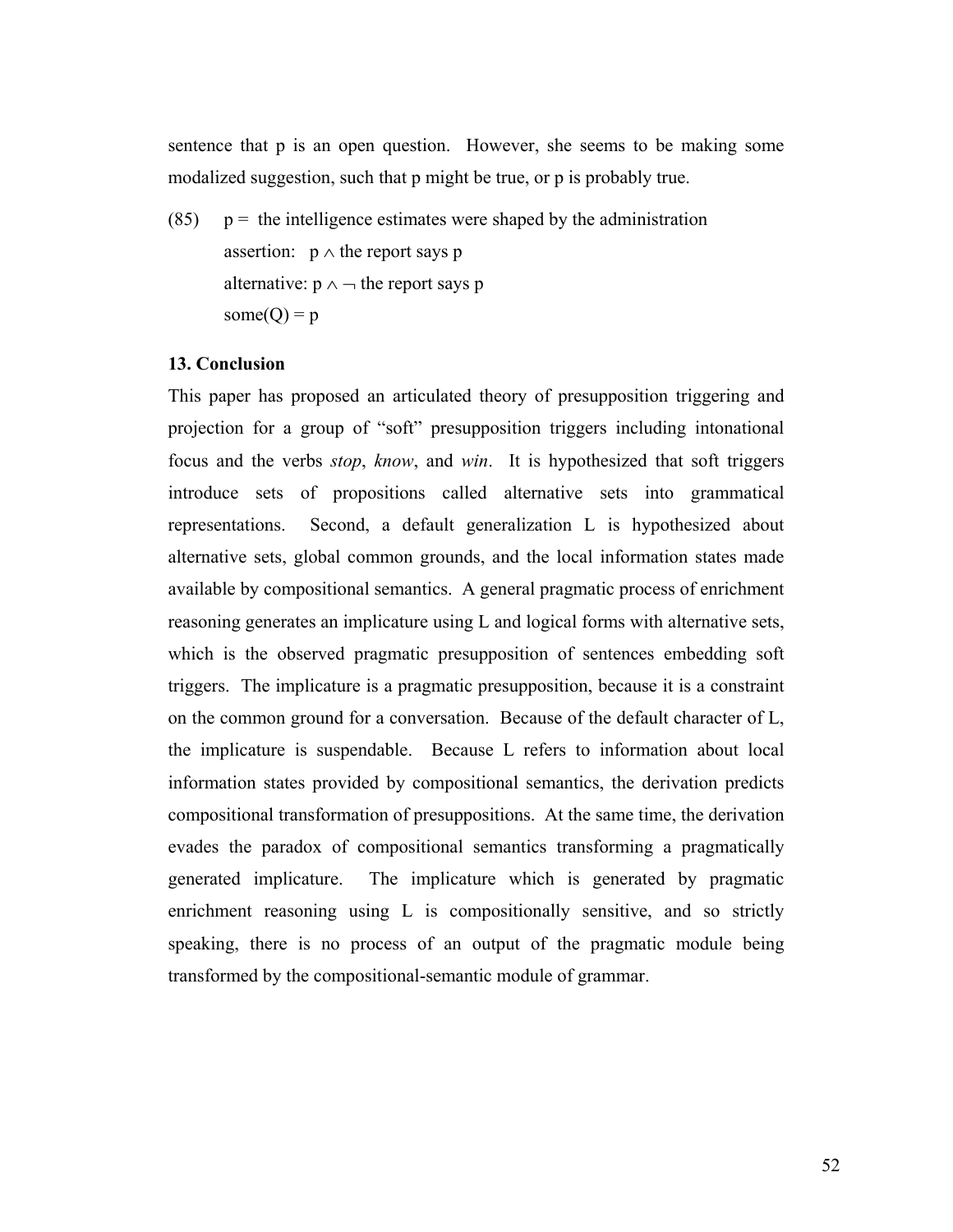### **Endnotes**

\*This paper was born in a course on Pragmatics I taught at Cornell in 2001, where we looked at classical literature on presupposition. An earlier paper, with part of the material presented here, was presented at SALT XII, and appeared as Abusch (2002). The current paper was presented at the Workshop on Information Structure in Bad Teinach, July 2004, in a colloquium at MIT in November 2004, and in a colloquium at Tel Aviv University in January 2005. Thanks to the audiences on these occasions. I would like to thank Mats Rooth for accompanying various stages of this paper, and providing me with extensive and valuable criticisms and observations. I would also like to thank David Beaver, Cleo Condoravdi, Pauline Jacobson and Sally McConnell-Ginet for comments and references. I am solely responsible for any errors or misconceptions.

<sup>1</sup> Both versions are a naive lexical semantics for *know*, since they do not entail anything about the source of *x*'s belief that *p*. I hope this does not affect the arguments I will make, but it might.

<sup>2</sup> The default account of semantic presuppositions which I have in mind is Heim's file change theory, Heim (1983). In the beginning part of the paper this is not important, but in section 8, I will make crucial use of a dynamic compositional semantics. The framework for pragmatic presupposition which is assumed throughout is the one proposed in Stalnaker (1974).

3 Negative polarity *either* is exemplified in *John didn't attend either*. There are examples of suspension with *it*-clefts, but I assume these have a different character, involving discourse subordination. See Chierchia and McConnell-Ginet (1990) for discussion of the following example.

- A. Was it you who let the cat out the back door?
- B. No, it wasn't me who did it, because I haven't been in the kitchen. And it wasn't Sally who did it, because she just arrived. In fact I suspect nobody did it. The cat sometimes gets out through the window.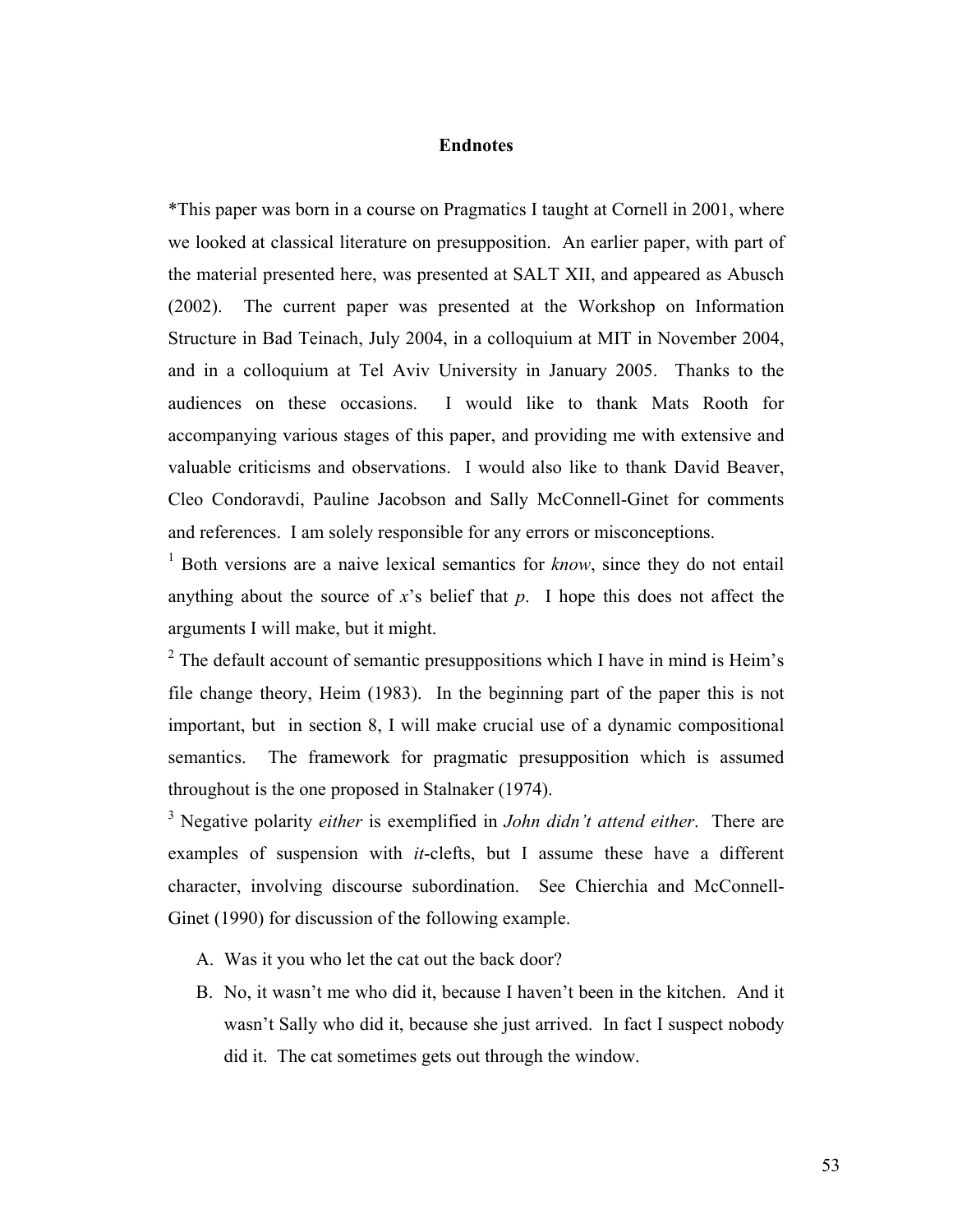$4$  Or if both hard and soft triggers have semantics presuppositions (or if neither do), one has to find another explanation for the difference in suspendability. Bill Ladusaw (in a question after my talk at SALT XII) and Mats Rooth independently pointed out to me that most hard triggers are adverbs which express no meaning apart from the presupposition. Here is one way of making something of this in an account which assumes semantic presuppositions for both soft and hard triggers. To use one of these presuppositional adverbs, while intending a representation where the presupposition is locally accommodated and thereby turning the presupposition into an assertion, is a very indirect and complicated way of introducing asserted information. Because they are so indirect and complicated, such representations are not used. Another point is that most or all hard triggers associate with focus. Maybe the fact that the focus itself requires a contrasting antecedent places additional constraint on the representation, with the effect (somehow) that it is harder to suspend the presupposition. Abbott (2004) and Beaver (2004), which react to or build on Abusch (2002), discuss hypotheses along such general lines.

 $5$  Kadmon (2001) takes a different position: she argues, first, that it is hard to draw a clean line between hard and soft triggers, and second, that it does not matter much for theoretical issues like presupposition filtering and accommodation whether presuppositions are semantically or pragmatically triggered. See the second half of Section 9 for discussion of the latter point.

6 Fillmore (1971) points out similar pairs, such as *accuse* and *criticize*, which have assertions and presuppositions permuted in various ways. I think none of his examples are completely symmetric.

7 Notice that the facts are different if *sell* has a contrastive stress. In this case, A can be understood as conveying (and in fact, presupposing) that ownership of the bike went from John to Bill. I discuss such data in section 6.

 $8$  Actually, it is not clear that the definite description is a hard trigger, since it's presupposition is suspendable, as has frequently been noted: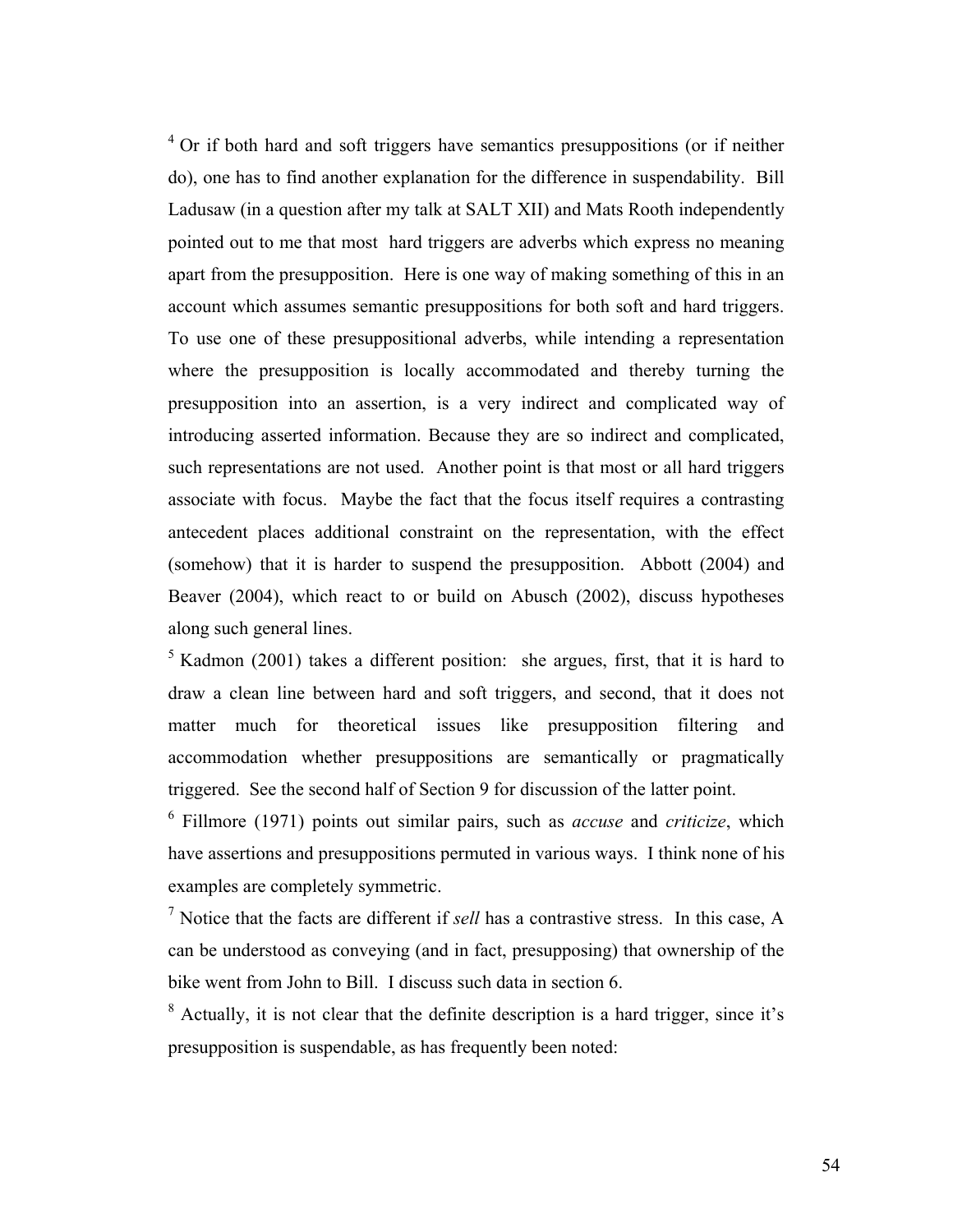(i) It is not true that John's girlfriend does not like his children, because he has none.

If the definite description has the properties of a soft trigger, this is an apparent problem or gap in my analysis, because no analysis for definite descriptions using alternative sets suggests itself. See Abbott (2004) for some further discussion.

 $9^9$ I am deliberately calling this phenomenon a transformation of presuppositions, rather than filtering, because this better describes our current understanding of the phenomenon. The filtering terminology does not apply well to all cases, for instance to the presupposition-projection behavior of *believe* (see Heim 1991 and Section 10).

<sup>10</sup>The twins examples are from Heim (1983), who attributes them to personal communication from Stanley Peters. Although the scenario is not the most natural one, I find the judgments clear.

 $11$  There is work to do in making this representation semantically sensible, since the values for  $Q$  have to be allowed to vary with the choices of  $x_2$ . I expect that this can be resolved by quantifying *Q* inside the scope of *everyone*, perhaps with an existential quantifier.

 $12$  Notice that, although I used lexical alternatives to obtain (54), at this point in the argument, the important thing is that in typical uses, the global context  $c$  is such that the corresponding local context for the soft trigger entails the presupposition of the soft trigger. The argument would work just as well if there were another reason for this, which did not have to do with alternatives. For aspectual verbs like *stop*, and in fact for all soft triggers which entail a change of state, I think there is another possibility, which uses the fact that we are better informed about the past than the future. One could try to argue that, in typical uses of *John stopped smoking (at r),* it is common ground whether John smoked before r or not, simply because people are typically well-informed about facts up to a certain point in time.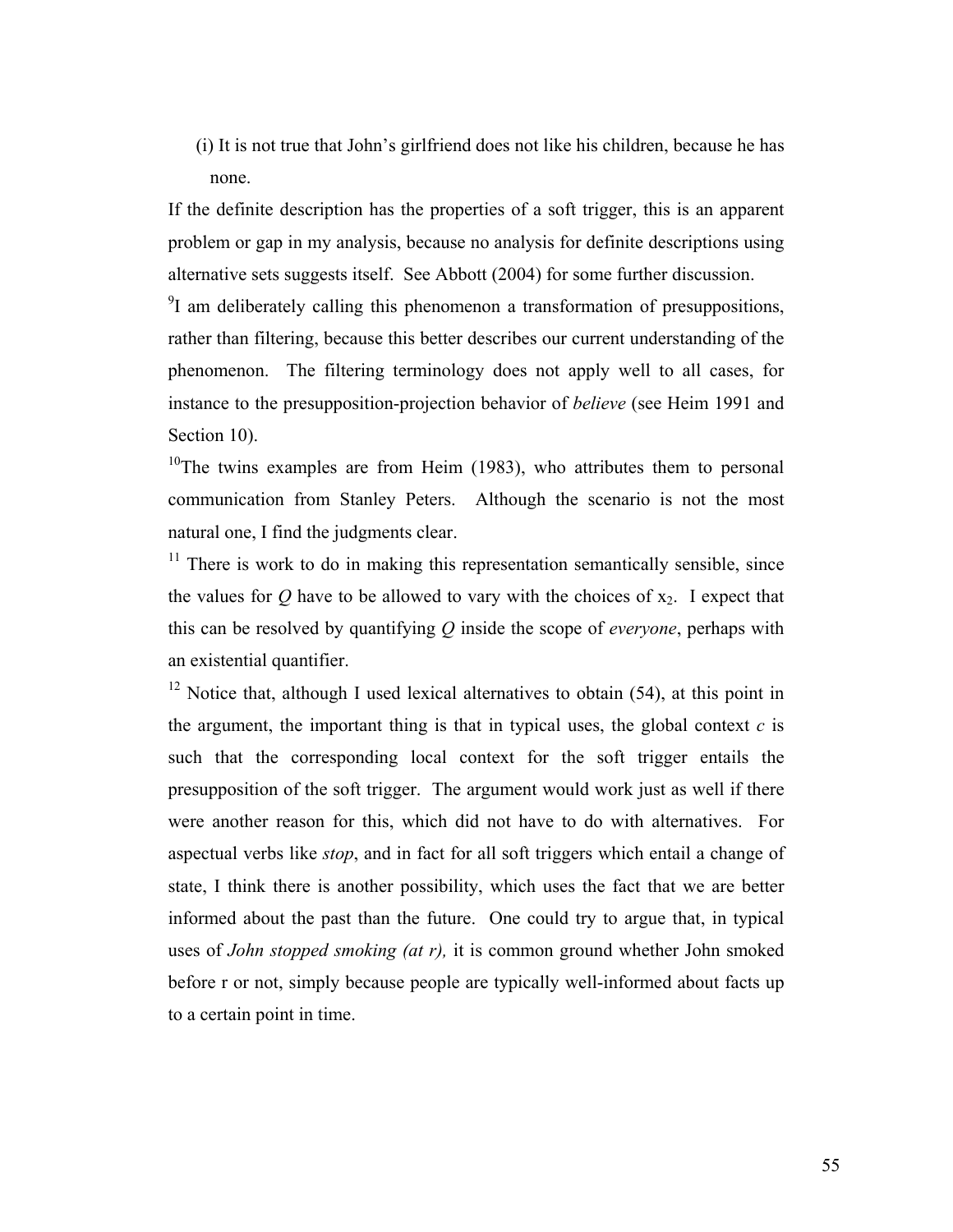$13$  See section 10 for an example of such a function from local to global contexts, and of how this function is involved in the pragmatic derivation.

<sup>14</sup> This formulation has to be so complicated because utterances of sentences with semantic presuppositions are typically accompanied by pragmatic presuppositions. Pragmatic presuppositions with this origin would automatically be compositionally transformed (or have the appearance of it), because the semantic presupposition is compositionally transformed.

<sup>15</sup> In my notation there is association to the right, so (st)st is grouped as (st)(st), and so is the type label of a function from information states to information states. For readers who prefer type labels written with commas and more brackets, the type label for **some** in that notation is  $\langle \langle \langle s,t \rangle, \langle s,t \rangle \rangle, \langle s,t \rangle, \langle s,t \rangle \rangle$ .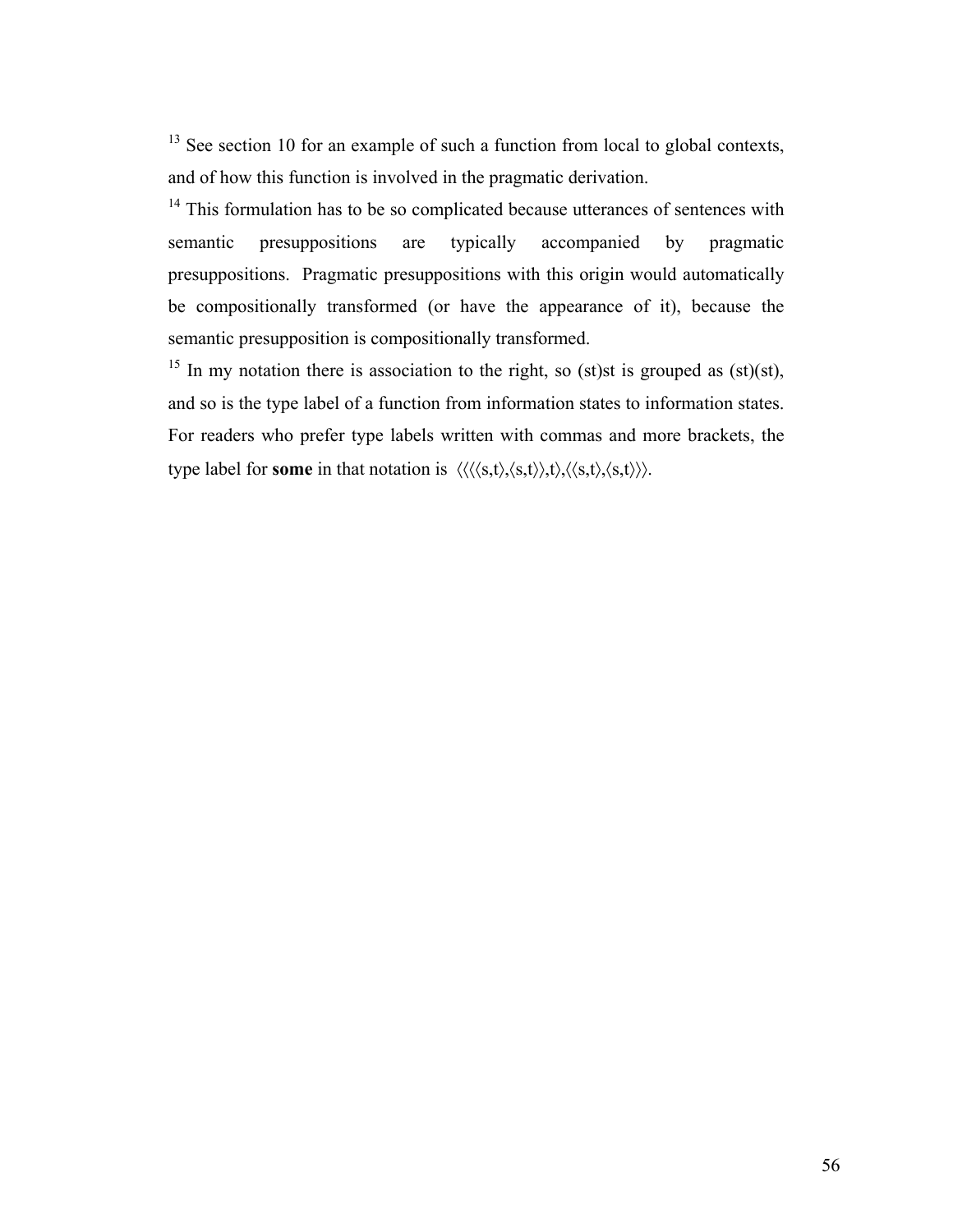### **References**

- Abbott, Barbara (2004). "Where have Some of the Presuppositions Gone?" manuscript, Michigan State University.
- Abusch, D. (2002). "Lexical Alternatives as a Source of Pragmatic Presuppositions." *Proceedings of SALT 12*, 2002. Cornell University, CLC Publications.
- Asher, N., and A. Lascarides (1993). "Temporal Interpretation, Discourse Relations, and Commonsense Entailment," *Linguistics and Philosophy* 16, pp.437-493.
- Asher, N., and A. Lascarides (2003). *Logics of Conversation*, Cambridge University Press.
- Atlas, J.D. and Levinson, S. (1981). It-clefts, Informativeness, and Logical Form: Radical Pragmatics. In Cole, P. (ed.) *Radical Pragmatics*. New York: Academic Press.
- Beaver, D. (1994) "Accommodating Topic". In Sandt van der, R. and Bosch, P. (eds.) *The Proceeding of the IBM/Journal of Semantics Conference on Focus*, vol 3, IBM Heildelberg.
- Beaver, D. (1995) *Presuppositions and Assertions in Dynamic Semantics*, Ph.D dissertation, University of Edinburgh.
- Beaver, D. (1997) "Presupposoition". In Benthem J. van, and Meulen A. ter (eds,) *The Handbook of Logic and Language.* Elsevier.
- Beaver, D. (2004) "Focus and Presupposition: an Outline of an Alternative Model," handout for talk at Workshop on Information Structure, Bad Teinach, July 2004.
- Chierchia, G. (2004) "Scalar Implicatures, Polarity Phenomena, and the Syntax/Pragmatics Interface." In A. Belletti (ed.) *Structures and Beyond*, Oxford: Oxford University Press.
- Chierchia, G. and McConnell-Ginnet, S. (1990) *Meaning and Grammar.* Cambridge: MIT Press.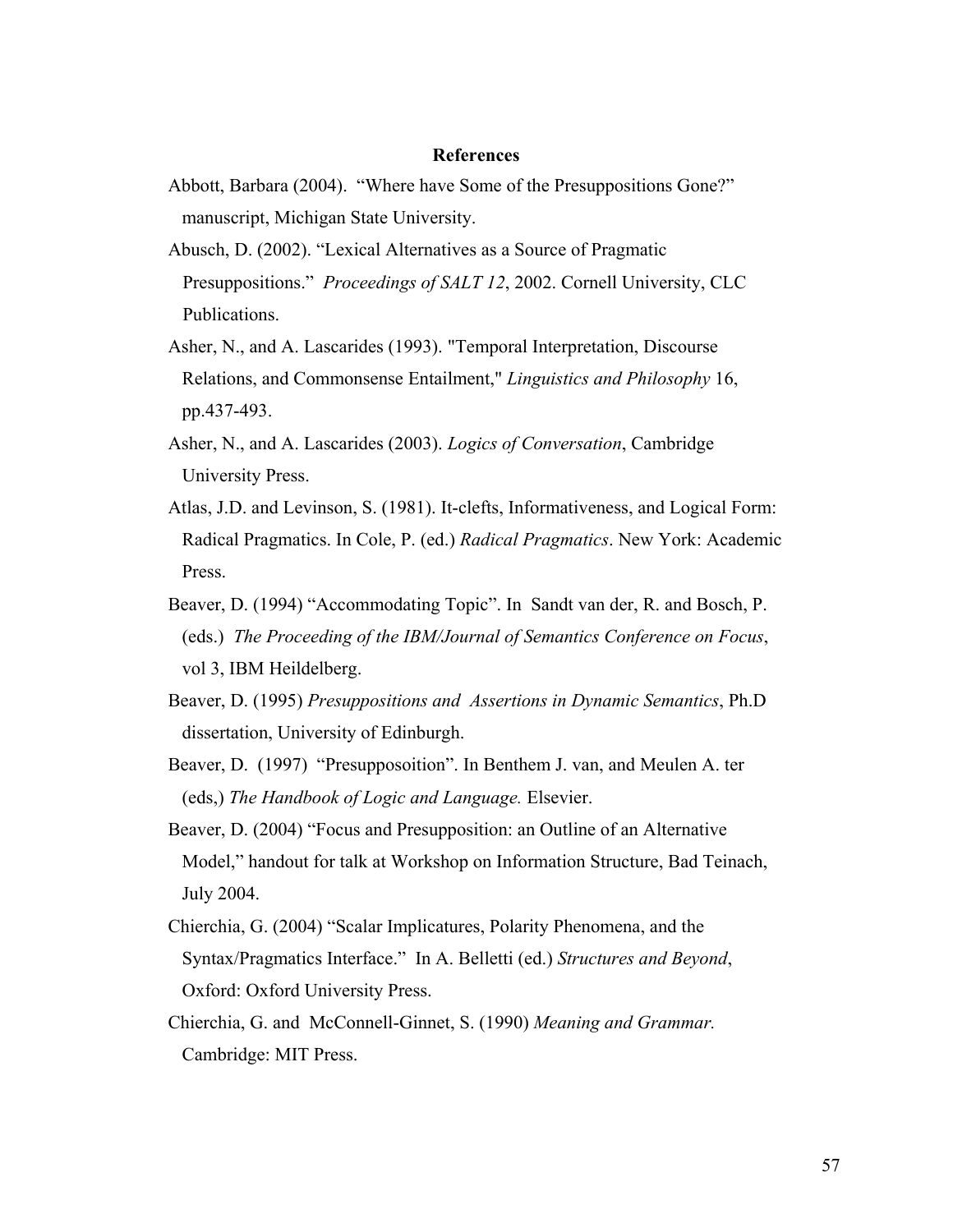- Fillmore, C. (1971) "Verbs of Judging: An Exercise in Semantic Description". In Fillmore, C. and Langendoen, T. (eds.) *Studies in Linguistic Semantics*. Holt, Reinhart and Winston.
- Geurts, B. and R. van der Sandt (2004) "Interpreting Focus", *Theoretical Linguistics* 30: 1-44.
- Grice, H.P. 1967. "Logic and Conversation." William James Lectures. Ms., Harvard University.
- Grice, H.P. 1975. "Logic and Conversation." In Cole, P. and Morgan, J. (eds.) *Syntax and Semantics Vol. 3, Speech Acts*. New York: Academic Press.
- Hamblin, C. (1973) "Questions in Montague English". *Foundations of Language* 10.
- Heim (1982) File Change Semantics and the Familiarity Theory of Definiteness. Ph.D. dissertation, University of Massachusetts, Amherst.
- Heim, I. (1983) "On the Projection Problem of Presuppositions." In Barlow, M., Flickinger, D. P. and Wescoat, M.T. (eds.) *Proceedings of WCCFL II*, CSLI, Stanford University.
- Heim (1991) "Presupposition Projection and the Semantics of Attitude Verbs." *Journal of Semantics* 9:183-221.
- Horn, L.R. (1972) *On the Semantic Properties of Logical Operators in English*. Ph.D Dissertation, UCLA, reproduced by Indiana University Linguistics Club, Bloomington, IN, 1976.
- Kadmon, N. (2001) *Formal Pragmatics*. Blackwell.
- Karttunen, L. (1969) "Some Observations on Factivity." *Papers in Linguistics* 5.
- Karttunen, L. (1973) "Presuppositions of Compound Sentences." Linguistic Inquiry 4.2 p. 169-193.
- Karttunen, L. (1974) "Presuppositions and Linguistic Context". *Theoretical Linguistics* 1, p. 181-194.